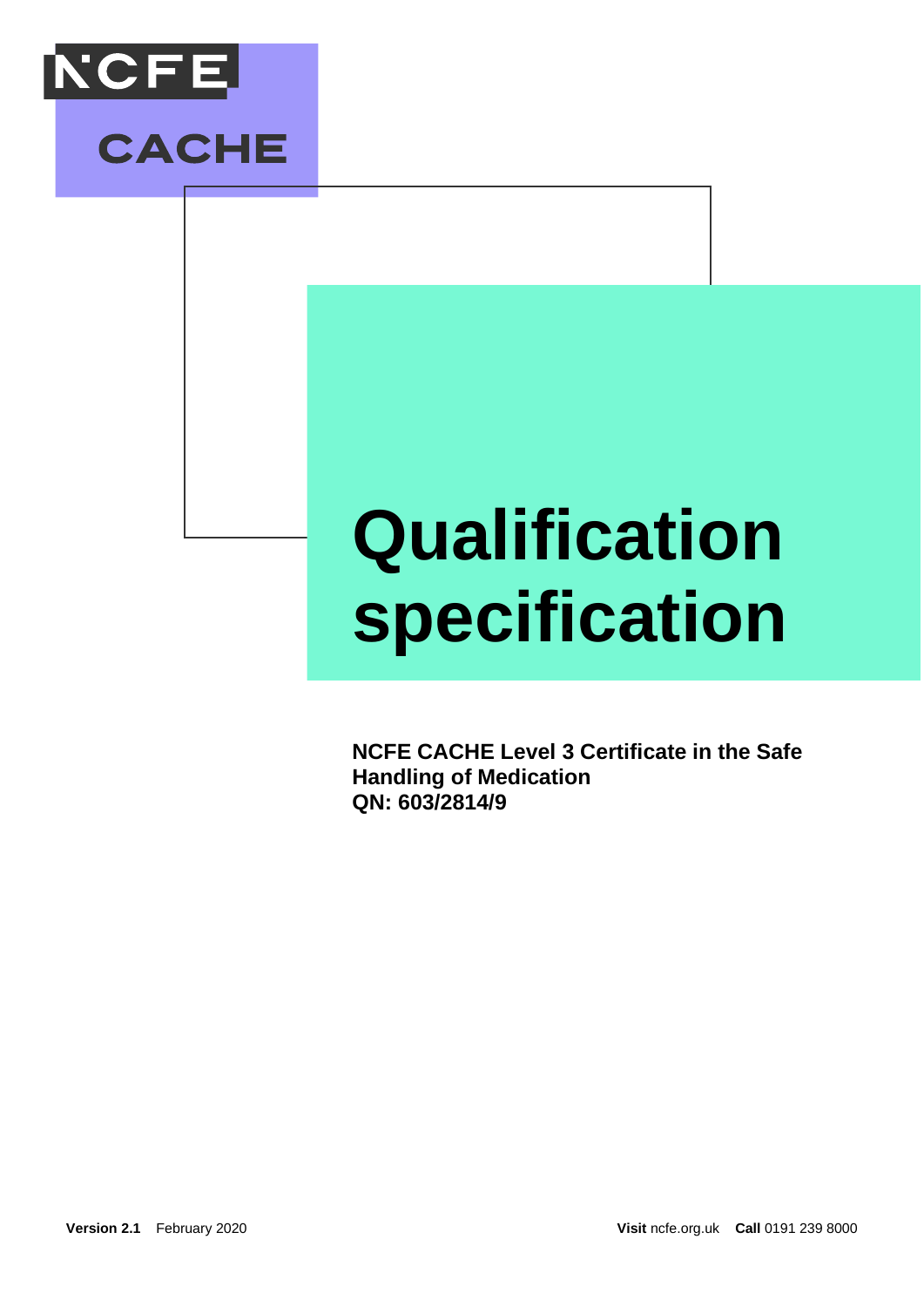# **Contents**

| <b>Summary of changes</b>                                                                                                                                                                                                                                                                                                                                                                                                                                                                                                        | 3                                                                               |
|----------------------------------------------------------------------------------------------------------------------------------------------------------------------------------------------------------------------------------------------------------------------------------------------------------------------------------------------------------------------------------------------------------------------------------------------------------------------------------------------------------------------------------|---------------------------------------------------------------------------------|
| <b>Section 1: General introduction</b>                                                                                                                                                                                                                                                                                                                                                                                                                                                                                           | 4                                                                               |
| About this Qualification Specification<br>How the qualification works<br><b>Total Qualification Time/Guided Learning: Definitions</b><br>Recognition of Prior Learning (RPL)<br>Understanding learning outcomes<br>Our website<br>The Public Website<br>The Centre Secure Website<br>Plagiarism<br>Equal opportunities<br>Diversity, access and inclusion                                                                                                                                                                        | 5<br>5<br>$\boldsymbol{6}$<br>6<br>$\overline{7}$<br>8<br>8<br>8<br>9<br>9<br>9 |
| Section 2: About this qualification                                                                                                                                                                                                                                                                                                                                                                                                                                                                                              | 10                                                                              |
| <b>Qualification summary</b>                                                                                                                                                                                                                                                                                                                                                                                                                                                                                                     | 11                                                                              |
| <b>Section 3: Units</b>                                                                                                                                                                                                                                                                                                                                                                                                                                                                                                          | 13                                                                              |
| Unit achievement log – Level 3 Certificate in the Safe Handling of Medication<br>Unit layout<br>Explanation of terms used at Level 3: (not all verbs are used in this qualification)<br>Unit 01: Support use of medication in social care settings<br>Unit 02: Understand how to safeguard the well-being of individuals in relation to medication use<br>Unit 03: Understand the administration of medication to individuals with dementia using a<br>person-centred approach<br>Unit 04: Understand physiological measurements | 14<br>15<br>16<br>18<br>25<br>30<br>33                                          |
| Section 4: Assessment and quality assurance information                                                                                                                                                                                                                                                                                                                                                                                                                                                                          | 38                                                                              |
| Recommended assessment methods<br>Assessment strategies and principles relevant to this qualification<br>Skills for Care and Development Assessment Principles<br><b>Staffing requirements</b><br>Assessors and Internal Quality Assurance                                                                                                                                                                                                                                                                                       | 39<br>41<br>41<br>42<br>42                                                      |
| <b>Section 5: Documents</b>                                                                                                                                                                                                                                                                                                                                                                                                                                                                                                      | 43                                                                              |
| Useful documents<br>Mandatory documents<br><b>Resources</b>                                                                                                                                                                                                                                                                                                                                                                                                                                                                      | 44<br>44<br>44                                                                  |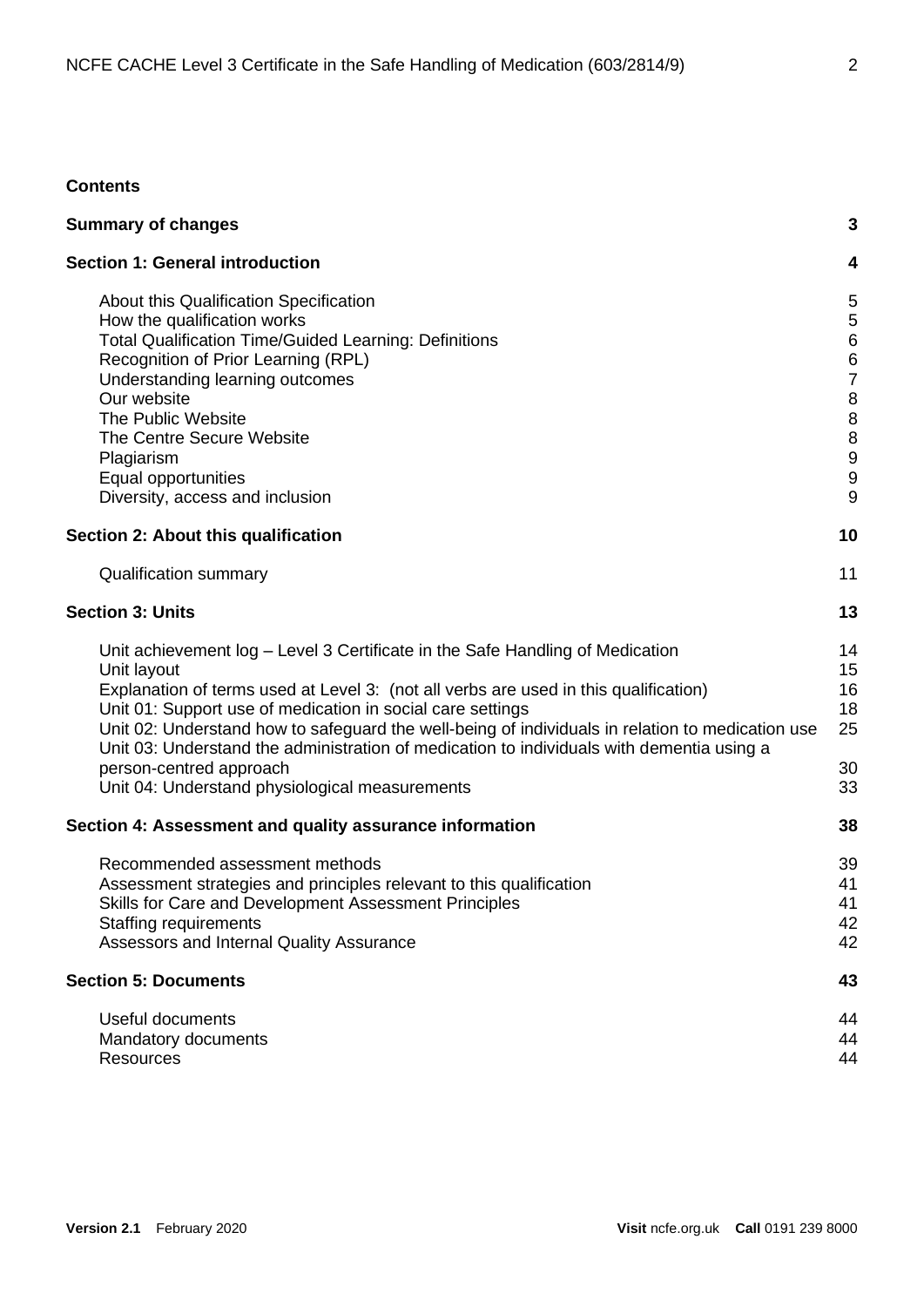# <span id="page-2-0"></span>**Summary of changes**

This document summarises the changes to this qualification specification since the last version (Version 2.0 July 2018).

| <b>Version</b> | <b>Publication Date</b> | Summary of amendments                                                                   |
|----------------|-------------------------|-----------------------------------------------------------------------------------------|
| v2.1           | February 2020           | Information regarding the wellbeing and safeguarding of learners<br>added to Resources. |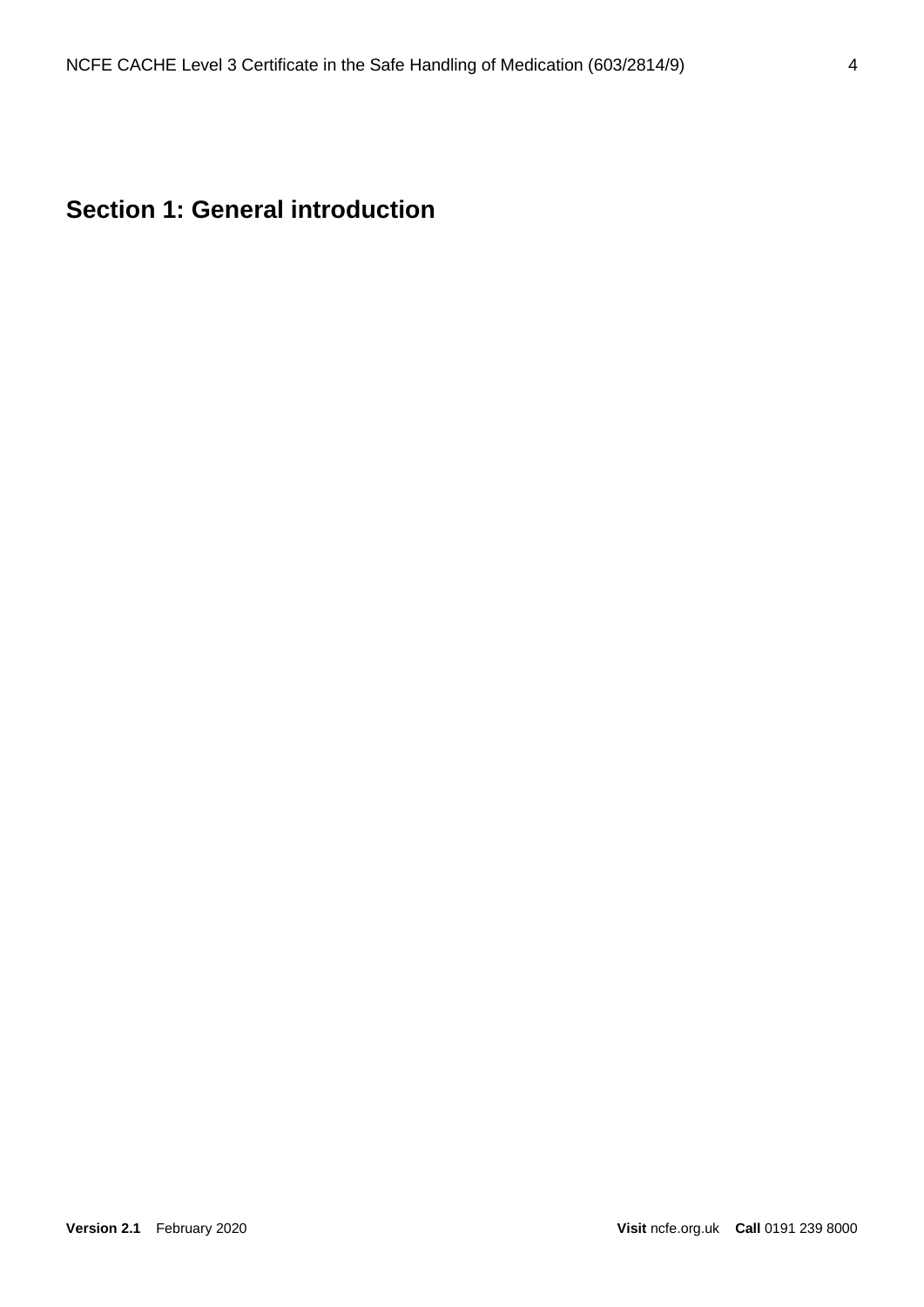# **About this Qualification Specification**

<span id="page-4-1"></span><span id="page-4-0"></span>This qualification specification contains details of all the units and assessments you will be required to complete to gain this qualification. It also contains extra information for Tutors and/or Assessors.

# **How the qualification works**

| This qualification is made up of units each representing a small step of learning. This allows the<br>qualification to be completed at your own pace. |                                                                                                                                                                                                                                                                                                                                  |                                                                                                            |                                                       |                                                          |  |  |
|-------------------------------------------------------------------------------------------------------------------------------------------------------|----------------------------------------------------------------------------------------------------------------------------------------------------------------------------------------------------------------------------------------------------------------------------------------------------------------------------------|------------------------------------------------------------------------------------------------------------|-------------------------------------------------------|----------------------------------------------------------|--|--|
|                                                                                                                                                       | includes the same units you do not have to take them again.                                                                                                                                                                                                                                                                      | All of the units achieved can be 'banked'. This means that if you want to take another qualification which |                                                       |                                                          |  |  |
| Each unit has:                                                                                                                                        |                                                                                                                                                                                                                                                                                                                                  |                                                                                                            |                                                       |                                                          |  |  |
| ٠<br>$\bullet$<br>$\bullet$                                                                                                                           | a level – shows how difficult it is<br>a credit value – one credit represents about 10 hours' work<br>a unit aim - explains what is covered in the unit<br><b>learning outcomes</b> – cover what you need to do (skills) or what you need to understand<br>(knowledge)<br>assessment criteria - what you need to show (evidence) |                                                                                                            |                                                       |                                                          |  |  |
|                                                                                                                                                       | Each learning outcome is linked to a number of<br>assessment criteria. Evidence must be provided for all<br>the assessment criteria to gain the unit.                                                                                                                                                                            |                                                                                                            |                                                       |                                                          |  |  |
|                                                                                                                                                       | <b>Learning outcomes</b><br>The learner will:                                                                                                                                                                                                                                                                                    | Assessment criteria<br>The learner can:                                                                    | Evidence<br>record<br>e.g. page<br>number &<br>method | Assessor<br>judgement<br>achieved<br>Initial and<br>date |  |  |
|                                                                                                                                                       | 1.1. List categories of<br>1. Know substances<br>substances which are<br>which are commonly<br>misused.<br>commonly misused.                                                                                                                                                                                                     |                                                                                                            |                                                       |                                                          |  |  |
|                                                                                                                                                       | 1.2. Identify substances<br>which are commonly<br>misused.                                                                                                                                                                                                                                                                       |                                                                                                            |                                                       |                                                          |  |  |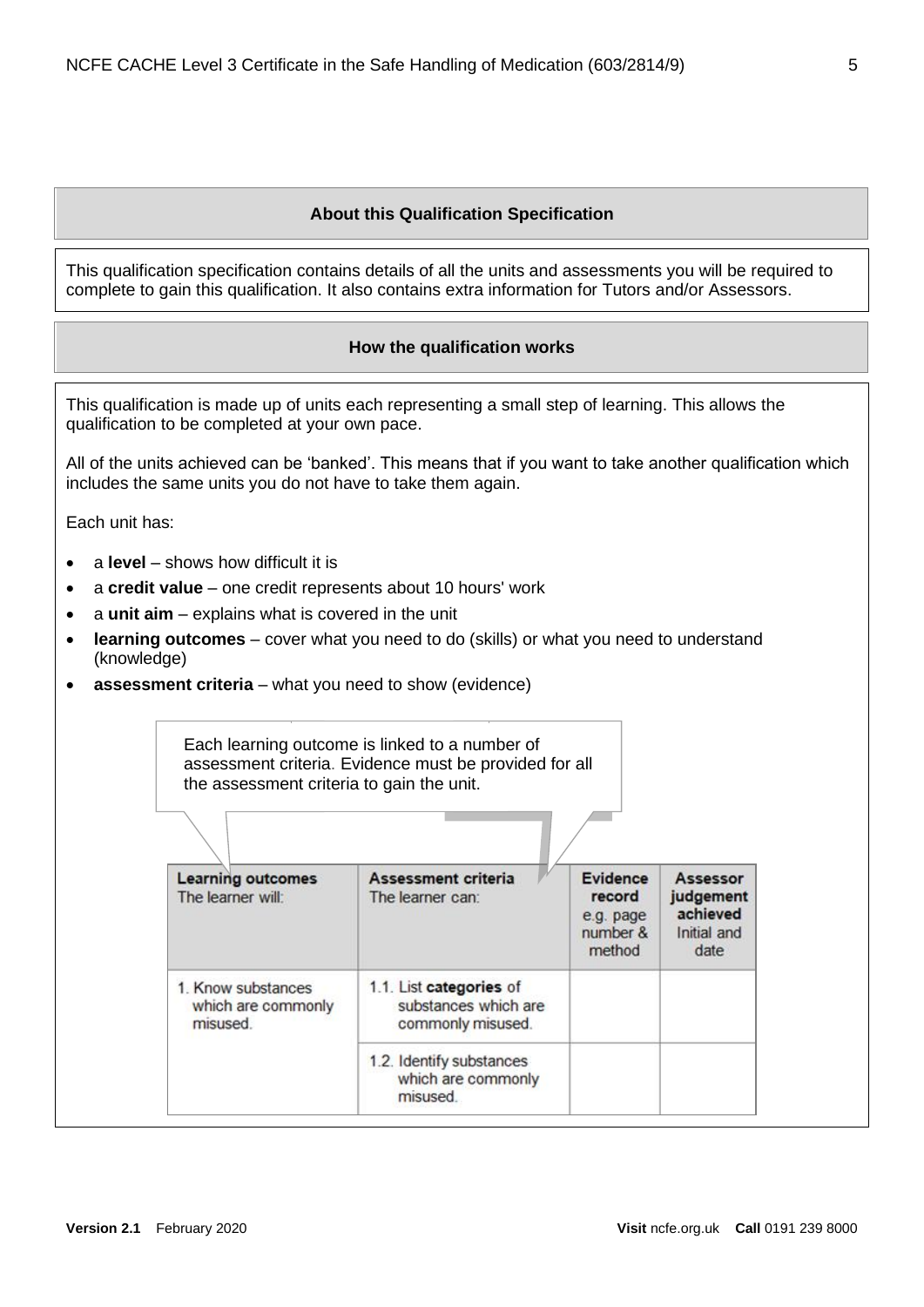# **Total Qualification Time/Guided Learning: Definitions**

<span id="page-5-0"></span>Total Qualification Time (TQT) is comprised of the following two elements:

- the number of hours which we have allocated to a qualification for Guided Learning
- an estimated number of hours a learner will reasonably be likely to spend in preparation, study, or any other form of participation in education or training, but not under the immediate supervision of a Tutor or Assessor.

Guided Learning (GL)

- Guided Learning (GL) and TQT apply to the qualification as a whole.
- We use GL to refer to the estimated guided learning hours at unit level.

# **Recognition of Prior Learning (RPL)**

<span id="page-5-1"></span>Centres may recognise prior learning at their discretion if they are satisfied that the evidence provided meets the requirements of a qualification. Where RPL is to be used extensively (for a whole unit or more), advice must be given by your External Quality Advisor.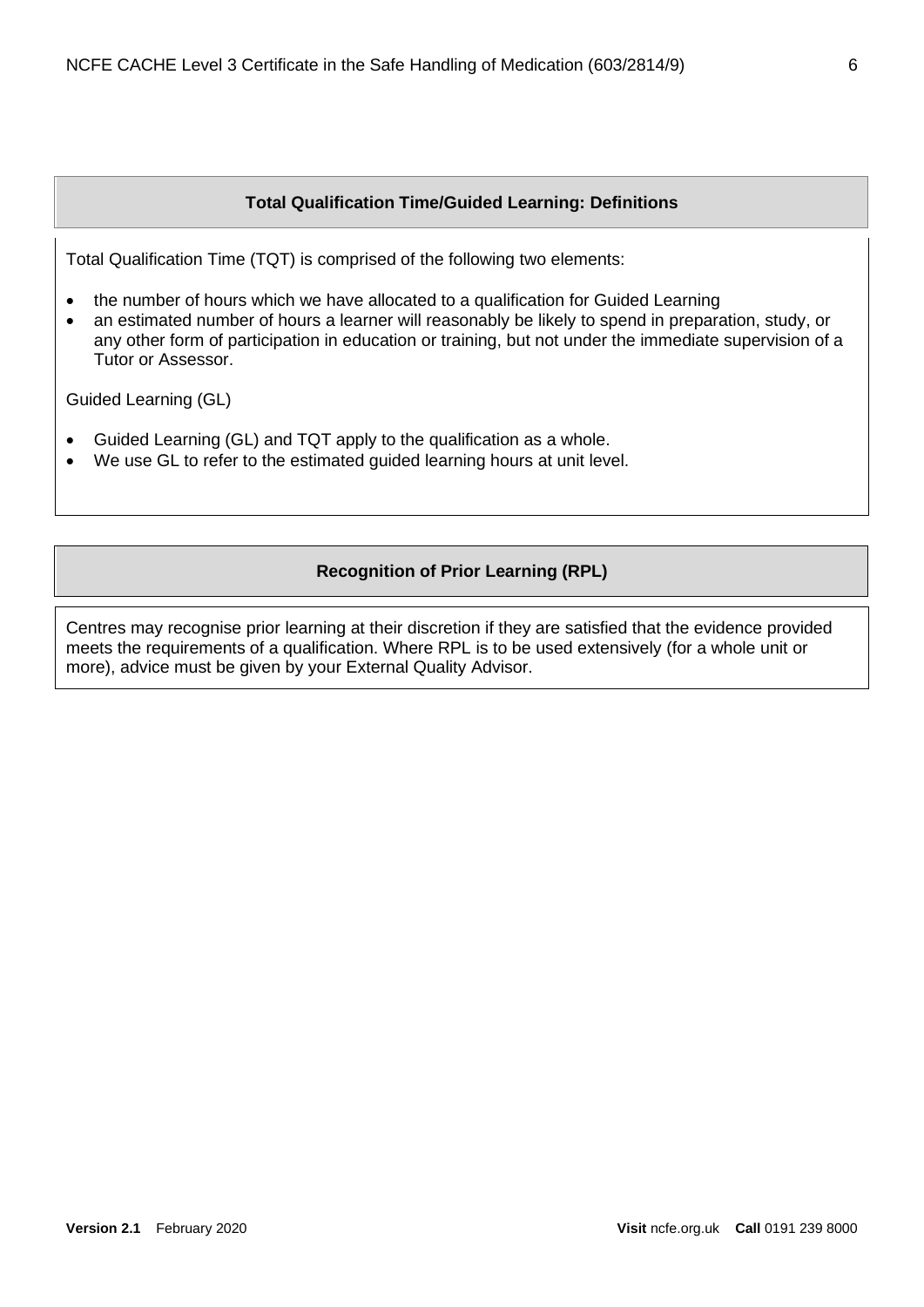### **Understanding learning outcomes**

<span id="page-6-0"></span>There are two main types of learning outcome:

- **Skills** that can be performed
- **Knowledge** that can be learnt.

Sometimes they can cover a combination of the two.

#### **Competence-/Skills-based learning outcomes:**

• begin with 'Be able to'. The assessment criteria usually show that the evidence could be observable within a real work environment. Other methods may be applied (please see the chart in the Assessment Guidance section). All evidence must be based on the learner's experience in a real work environment.

## **Knowledge-based learning outcomes:**

• begin with 'Know', 'Understand' or 'Know how to'.



For your convenience, Knowledge-only units are indicated by a star in both the Unit Achievement Log and at the top of the units.

If a unit is not marked with a star, it is a skills unit or contains a mix of knowledge and skills.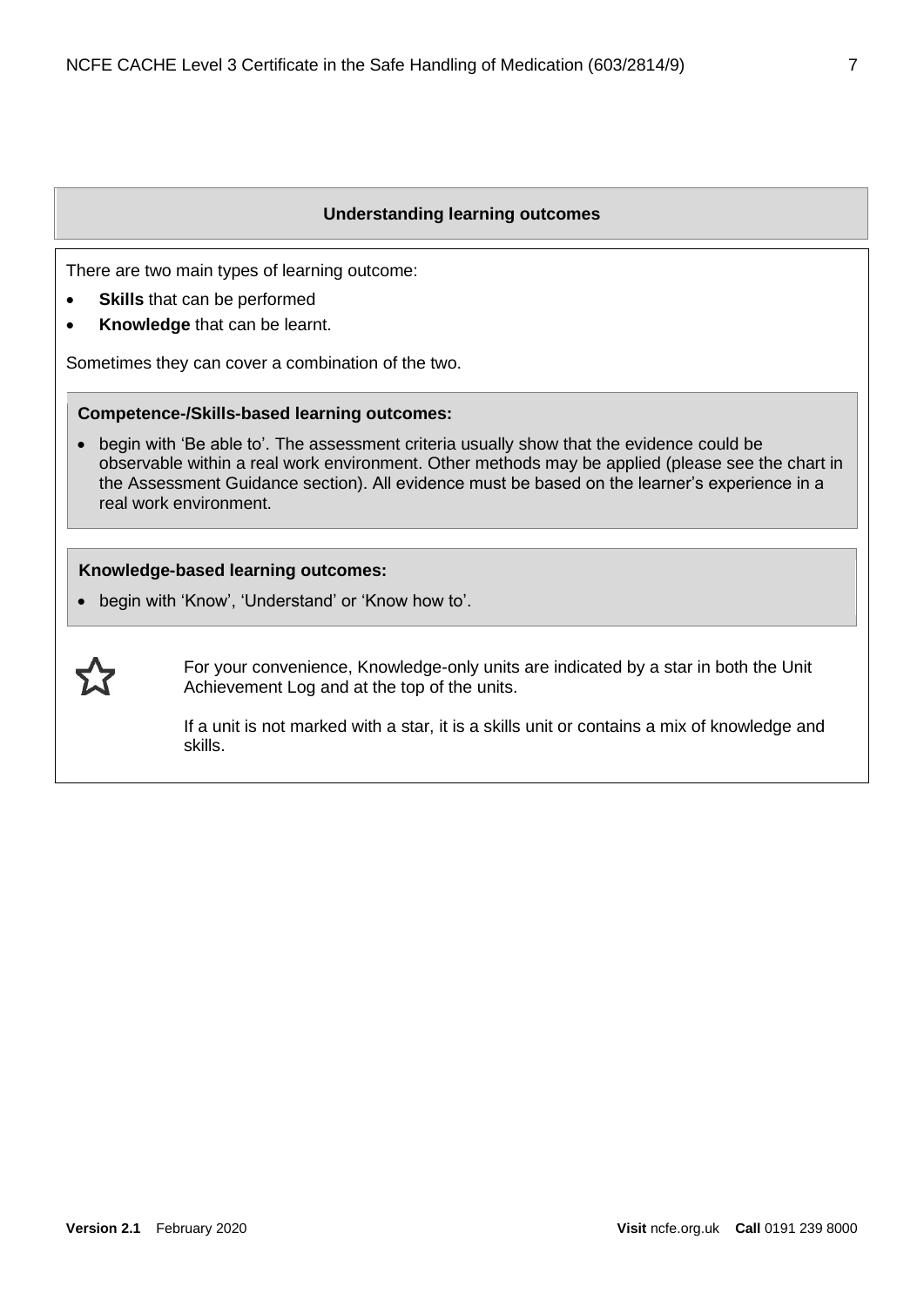## **Our website**

<span id="page-7-0"></span>The most recent version of our qualification specification and supporting documents can be found on the NCFE website. To ensure that you're using the most up-to-date version, please check the version number in the page footers against that of the qualification specification.

<span id="page-7-1"></span>The website also contains information about all our qualification, including a qualification factsheet and other support materials.

#### **The Public Website**

The NCFE website contains information about all our qualifications, including:

- Key Facts
- Qualification Specifications
- other support materials

There are also some other key documents that can be referred to when required. For example:

- Complaints Policy
- Enquiries and Appeals Policy
- Diversity and Equality Policy

<span id="page-7-2"></span>It also contains regular news updates and case studies and links to websites from other organisations that might be of interest.

#### **The Centre Secure Website**

More specific information to support Centre delivery can be found on our secure website.

To access the secure website, click on the link on the NCFE website and log in using the details provided by the Centre administrator.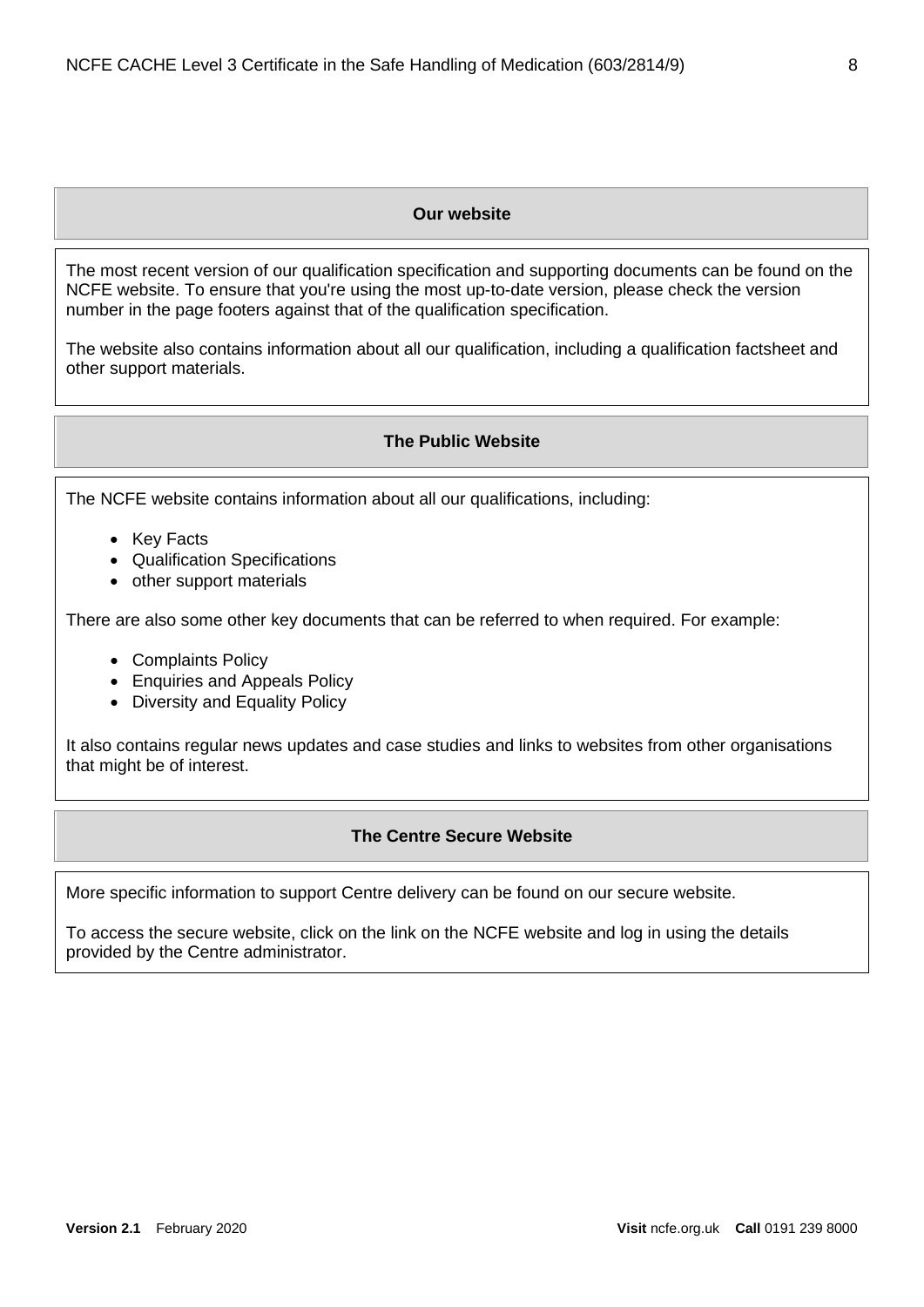## **Plagiarism**

<span id="page-8-0"></span>Plagiarism means claiming work that has been copied from someone or somewhere else to be your own. All the work you submit must be your own and not copied from anyone else unless you clearly reference the source of your information. Your Tutor will explain how to provide a reference list that shows where you found your information. If your Centre discovers evidence that your work is copied from elsewhere, it will not be accepted and you may be subject to your Centre's disciplinary procedure or ours. If this happens you will have to submit an additional piece of work for assessment. We will be notified of any cases of plagiarism.

#### **Buying and selling assignments**

<span id="page-8-1"></span>Offering to buy or sell assignments is not allowed. This includes using sites such as eBay. If this happens we reserve the right not to accept future entries from you.

## **Equal opportunities**

We fully support the principle of equal opportunities and oppose all unlawful or unfair discrimination on the grounds of ability, age, colour, culture, disability, domestic circumstances, employment status, gender, marital status, nationality, political orientation, racial origin, religious beliefs, sexual orientation and social background. We aim to ensure that equality of opportunity is promoted and that unlawful or unfair discrimination, whether direct or indirect, is eliminated both in its own employment practices and in access to its qualifications. A copy of our Diversity and Equality policy is available on the NCFE website.

#### **Diversity, access and inclusion**

<span id="page-8-2"></span>Our qualifications and associated assessments are designed to be accessible, inclusive and nondiscriminatory. We regularly evaluate and monitor the 6 diversity strands (gender, age, race, disability, religion, sexual orientation) throughout the development process as well as delivery, external moderation and external assessment processes of live qualifications. This ensures that positive attitudes and good relations are promoted, discriminatory language is not used and our assessment procedures are fully inclusive.

Learners who require reasonable adjustments or special consideration should discuss their requirements with their Tutor, who should refer to our Reasonable Adjustments and Special Considerations policy for guidance. For more information on the Reasonable Adjustments and Special Considerations policy please see the NCFE website.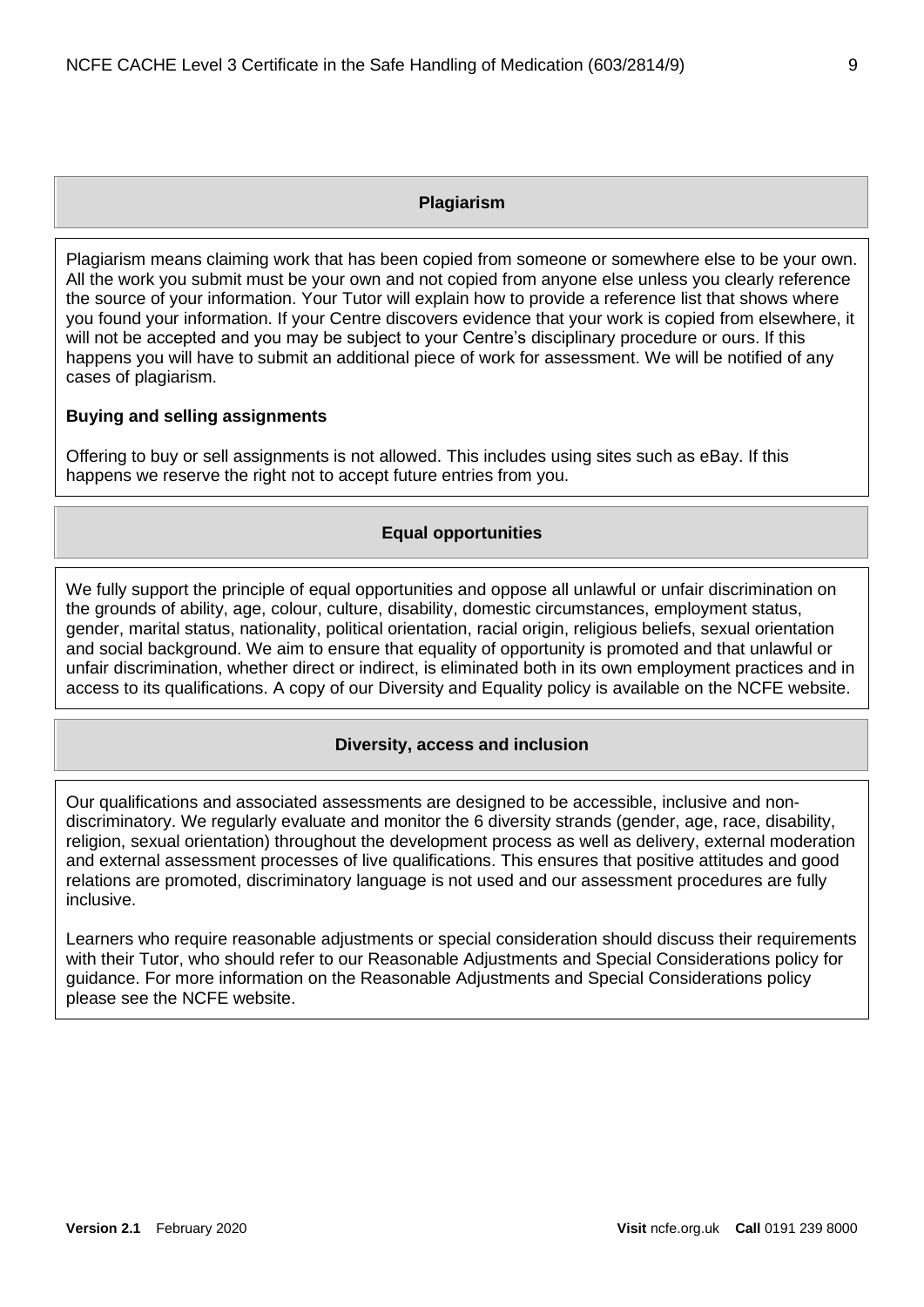# <span id="page-9-0"></span>**Section 2: About this qualification**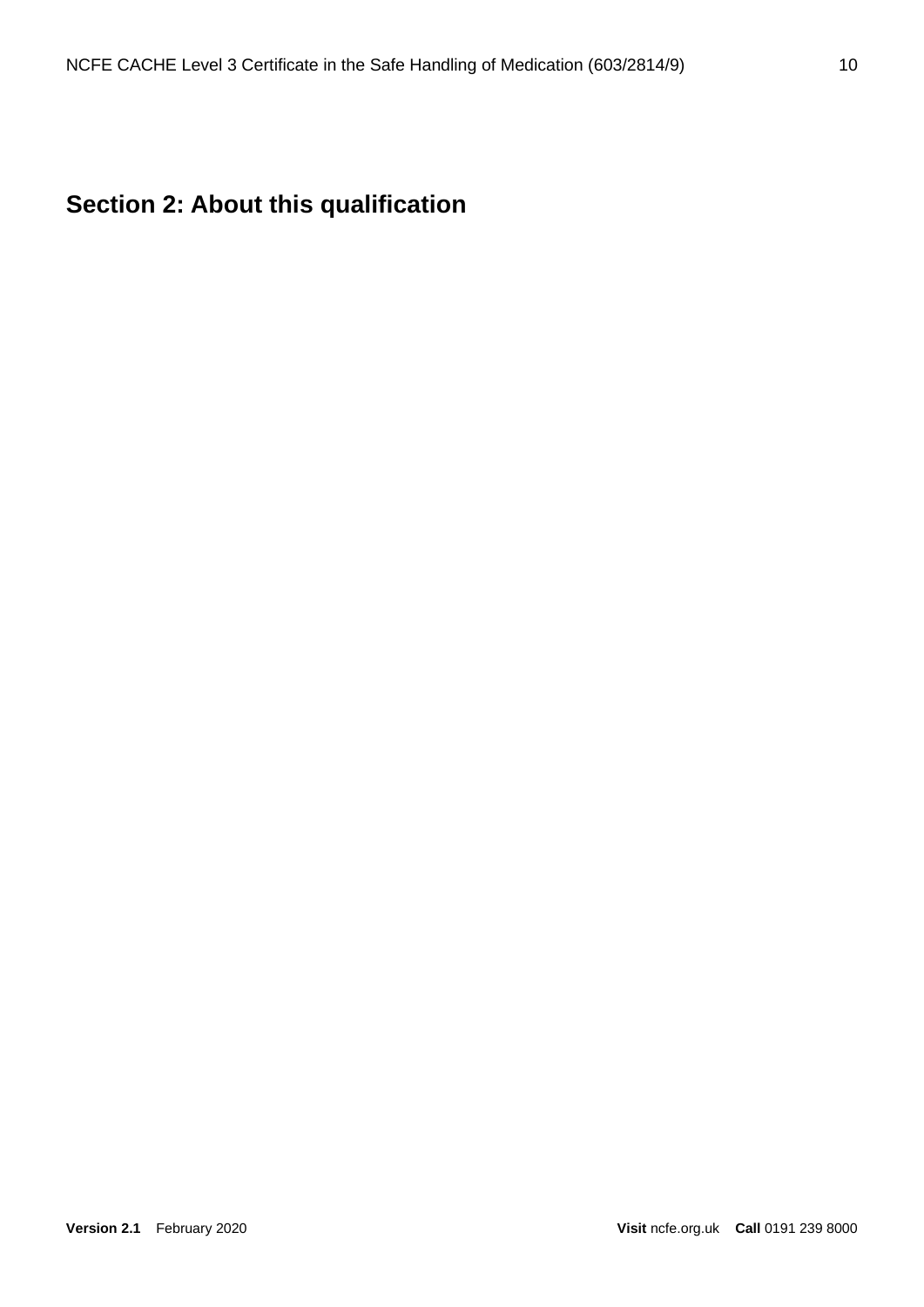<span id="page-10-0"></span>

| <b>Qualification summary</b>                                          |                                                                                                                                                                                                                                                                                                                                                                                                                                                                                                                                                           |  |  |  |  |
|-----------------------------------------------------------------------|-----------------------------------------------------------------------------------------------------------------------------------------------------------------------------------------------------------------------------------------------------------------------------------------------------------------------------------------------------------------------------------------------------------------------------------------------------------------------------------------------------------------------------------------------------------|--|--|--|--|
| <b>Title</b>                                                          | NCFE CACHE Level 3 Certificate in the Safe Handling of Medication                                                                                                                                                                                                                                                                                                                                                                                                                                                                                         |  |  |  |  |
| <b>Qualification number</b>                                           | 603/2814/9                                                                                                                                                                                                                                                                                                                                                                                                                                                                                                                                                |  |  |  |  |
| Aim                                                                   | The aim of this qualification is to increase the knowledge, understanding<br>and skills required for the safe handling of medication.                                                                                                                                                                                                                                                                                                                                                                                                                     |  |  |  |  |
|                                                                       | Successful completion of this qualification may allow learners to<br>progress onto other appropriate qualifications. It may also enhance or<br>progress their current role in healthcare or social care.                                                                                                                                                                                                                                                                                                                                                  |  |  |  |  |
|                                                                       | The objectives of this qualification are to help learners to:                                                                                                                                                                                                                                                                                                                                                                                                                                                                                             |  |  |  |  |
|                                                                       | support the use of medication in social care settings, and the need<br>$\bullet$<br>for accurate recording and reporting on the use of medication<br>understand how to promote and safeguard the well-being of<br>$\bullet$<br>individuals in relation to medication use<br>know how to provide person-centred care to individuals with<br>$\bullet$<br>dementia through the appropriate and effective use of medication<br>understand the importance of physiological measurements, and how<br>$\bullet$<br>to prepare and undertake these measurements. |  |  |  |  |
| <b>Total Qualification Time</b><br>(hours)                            | 140                                                                                                                                                                                                                                                                                                                                                                                                                                                                                                                                                       |  |  |  |  |
| <b>Guided Learning (hours)</b>                                        | 112                                                                                                                                                                                                                                                                                                                                                                                                                                                                                                                                                       |  |  |  |  |
| <b>Credit value</b>                                                   | 14                                                                                                                                                                                                                                                                                                                                                                                                                                                                                                                                                        |  |  |  |  |
| Minimum age of learner                                                | 18                                                                                                                                                                                                                                                                                                                                                                                                                                                                                                                                                        |  |  |  |  |
| <b>Real work environment</b><br>(RWE) requirement /<br>recommendation | Unit 01 learning outcomes 5, 7 and 8 must be assessed in the workplace<br>using observation of practice as the primary source of evidence. See the<br>Skills for Care and Development Assessment Principles for full<br>requirements.                                                                                                                                                                                                                                                                                                                     |  |  |  |  |
| <b>Rules of combination</b>                                           | To achieve this qualification, learners are required to successfully<br>complete the 4 mandatory units.                                                                                                                                                                                                                                                                                                                                                                                                                                                   |  |  |  |  |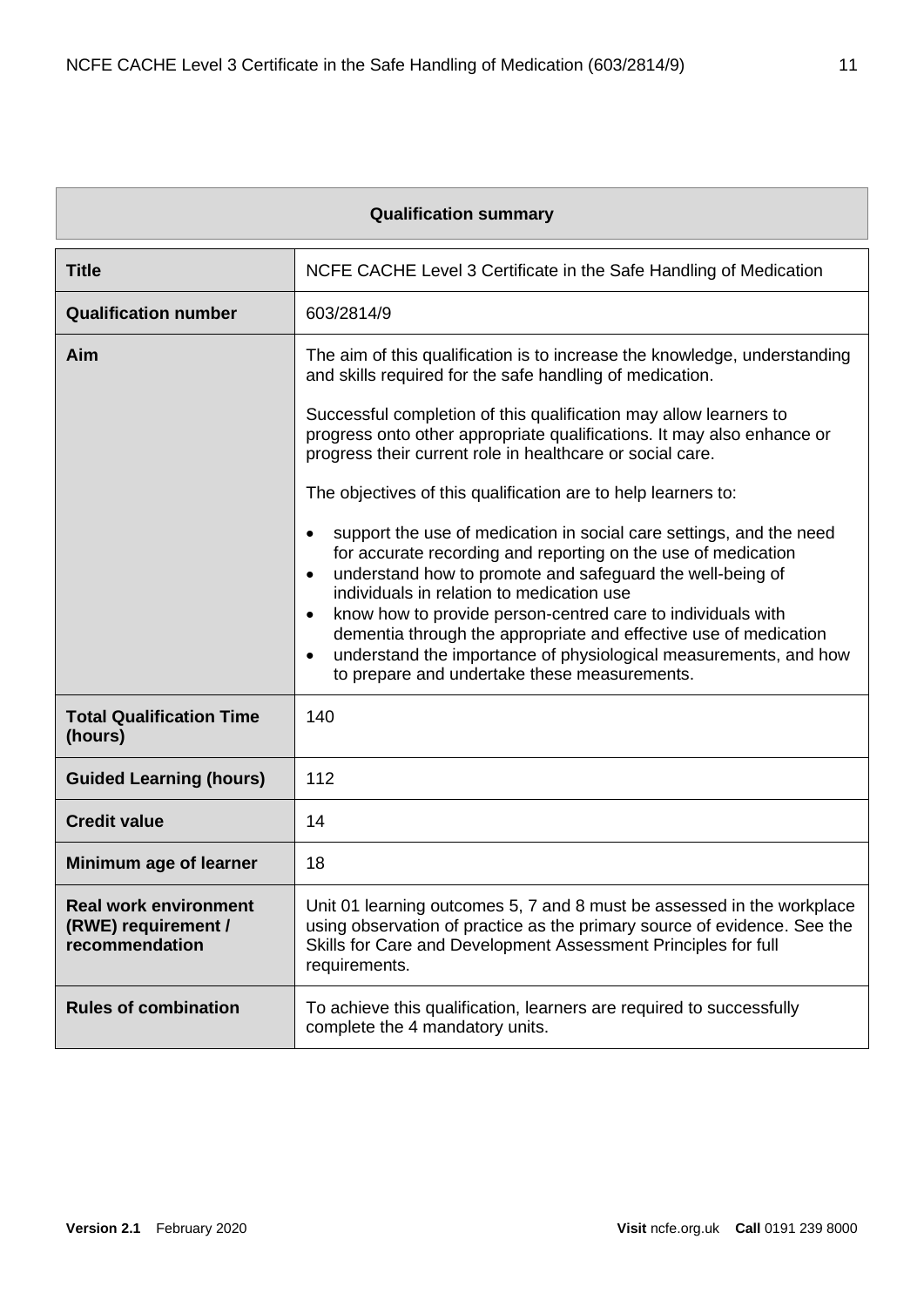| <b>Progression</b><br>including job roles (where<br>applicable)<br><b>Recommended</b><br>assessment methods | Learners who achieve this qualification could progress to:<br>Level 3 Diploma in Adult Care<br>$\bullet$<br>Level 3 Diploma in Healthcare Support<br>$\bullet$<br>Level 3 Certificate in the Principles of End of Life Care<br>$\bullet$<br>Level 3 Certificate in Understanding the Principles of Dementia Care.<br>$\bullet$<br>All units will be internally assessed individually using a range of methods<br>which could include:                                                                      |
|-------------------------------------------------------------------------------------------------------------|------------------------------------------------------------------------------------------------------------------------------------------------------------------------------------------------------------------------------------------------------------------------------------------------------------------------------------------------------------------------------------------------------------------------------------------------------------------------------------------------------------|
|                                                                                                             | written assignments or tasks<br>٠<br>case studies<br>$\bullet$<br>observation.<br>$\bullet$                                                                                                                                                                                                                                                                                                                                                                                                                |
| <b>Additional assessment</b><br>requirements                                                                | This qualification must be assessed in line with the Skills for Care and<br>Development Assessment Strategy.                                                                                                                                                                                                                                                                                                                                                                                               |
| <b>Grading system</b>                                                                                       | Achieved/Not Yet Achieved                                                                                                                                                                                                                                                                                                                                                                                                                                                                                  |
| <b>Entry requirements /</b><br>recommendations                                                              | There are no specific recommended prior learning requirements for this<br>qualification. However, learners may find it helpful if they've already<br>achieved a Level 2 qualification in medication, healthcare or social care.<br>Entry is at the discretion of the Centre. However, learners should be<br>aged 18 or above to undertake this qualification.<br>Learners will need to be working, volunteering or on practical placement<br>as they need to show competence in both knowledge and skills. |
|                                                                                                             | Centres are responsible for ensuring that this qualification is appropriate<br>for the age and ability of learners. They need to make sure that learners<br>can fulfil the requirements of the learning outcomes and comply with the<br>relevant literacy, numeracy, and health and safety aspects of this<br>qualification.                                                                                                                                                                               |
|                                                                                                             | Learners registered on this qualification shouldn't undertake another<br>qualification at the same level with the same or a similar title, as<br>duplication of learning may affect funding eligibility.                                                                                                                                                                                                                                                                                                   |
| <b>Regulation information</b>                                                                               | This is a regulated qualification. The regulated number for this<br>qualification is 603/2814/9.                                                                                                                                                                                                                                                                                                                                                                                                           |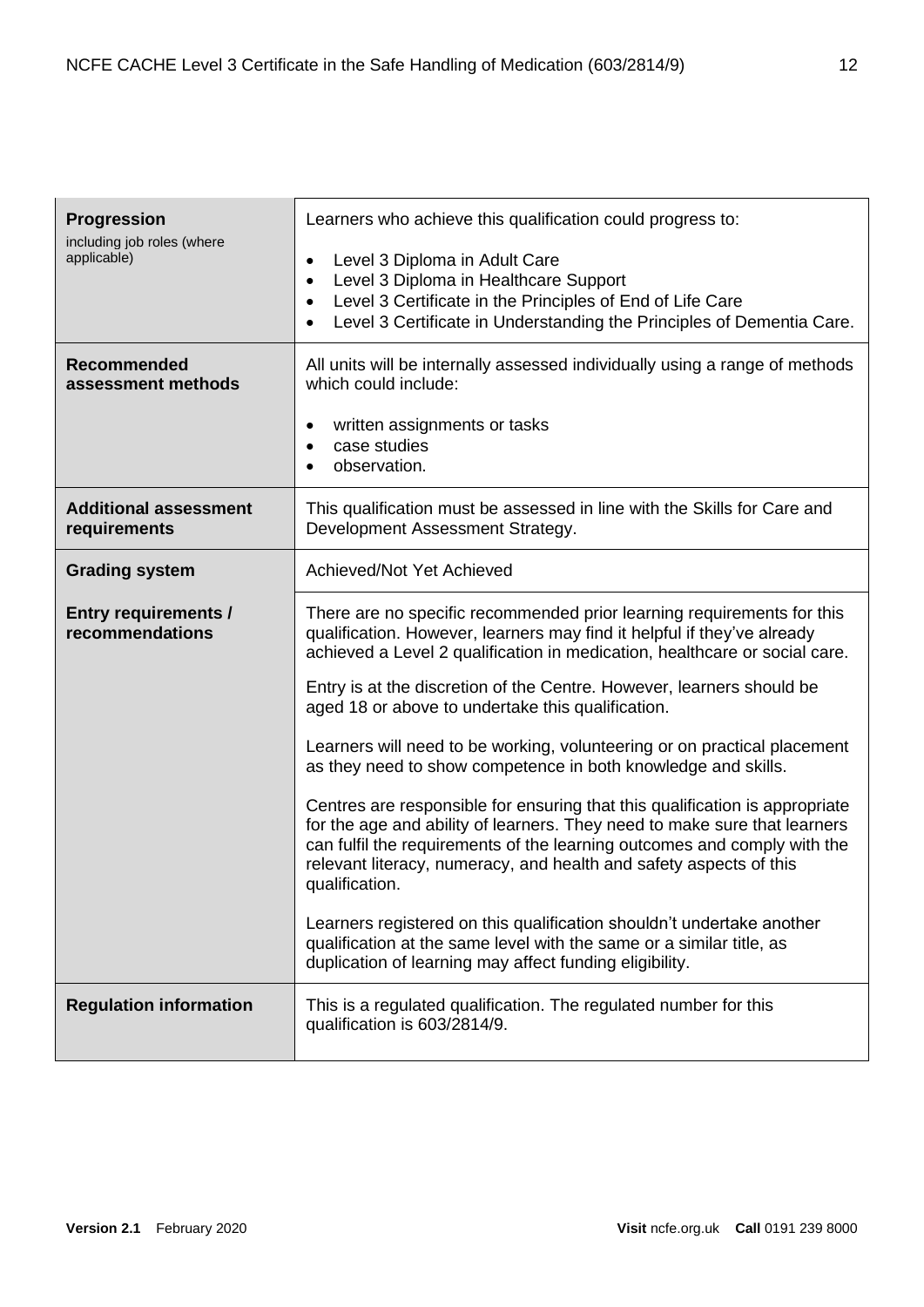# <span id="page-12-0"></span>**Section 3: Units**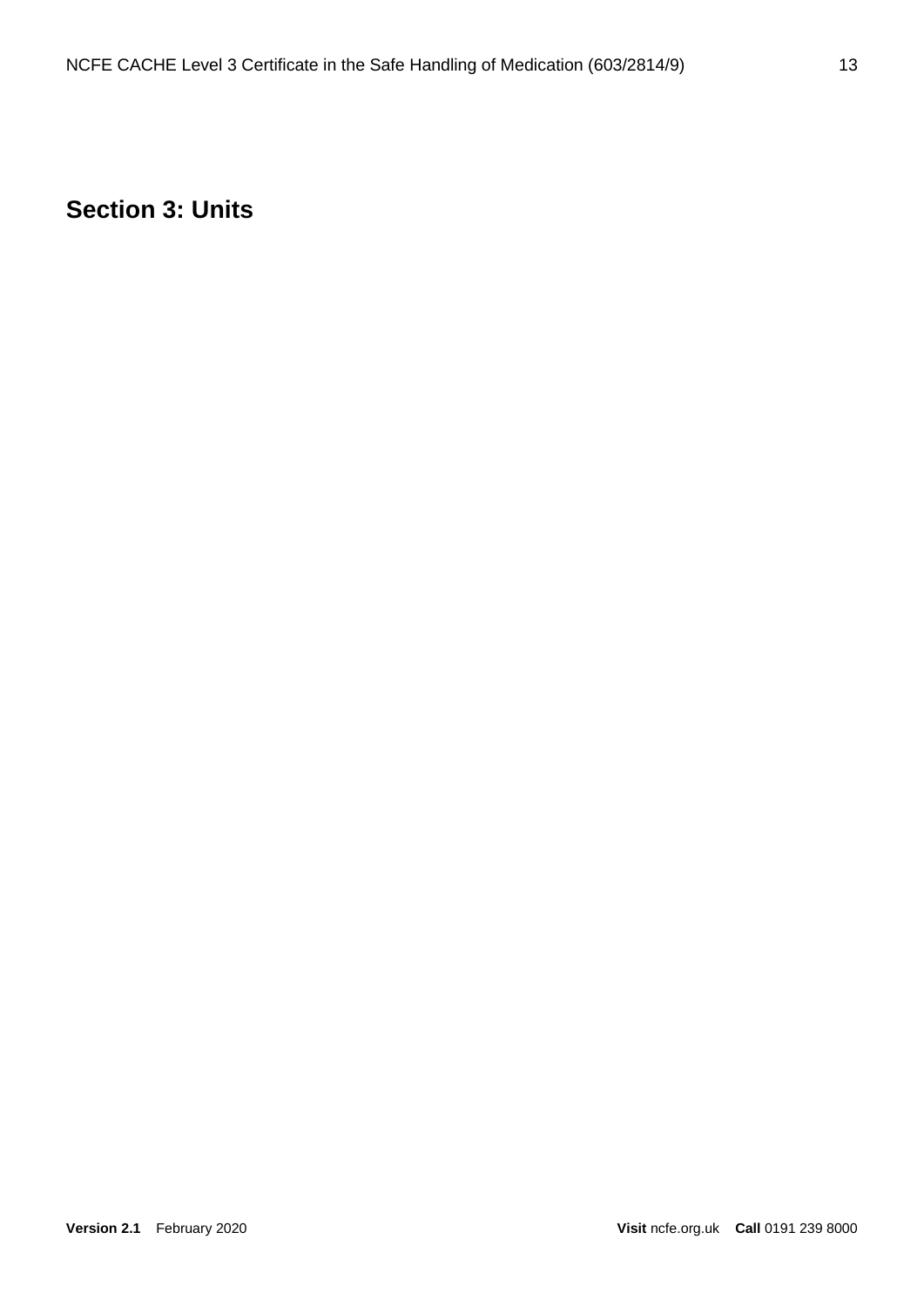<span id="page-13-0"></span>

| Unit achievement log - Level 3 Certificate in the Safe Handling of Medication |            |                                                                                                                |                      |       |               |    |              |
|-------------------------------------------------------------------------------|------------|----------------------------------------------------------------------------------------------------------------|----------------------|-------|---------------|----|--------------|
| <b>Unit</b><br>ref.                                                           | Unit no.   | Unit title                                                                                                     | Unit type            | Level | <b>Credit</b> | GL | <b>Notes</b> |
| Unit 01                                                                       | F/601/4056 | Support use of medication in social care<br>settings                                                           | Knowledge/S<br>kills | 3     | 5             | 40 |              |
| Unit 02                                                                       | L/616/7071 | Understand how to safeguard the well-<br>being of individuals in relation to<br>medication use                 | Knowledge            | 3     | 3             | 25 |              |
| Unit 03                                                                       | K/601/9199 | Understand the administration of<br>medication to individuals with dementia<br>using a person-centred approach | Knowledge            | 3     | 2             | 15 |              |
| Unit 04                                                                       | R/616/7072 | Understand physiological measurements                                                                          | Knowledge            | 3     | 4             | 32 |              |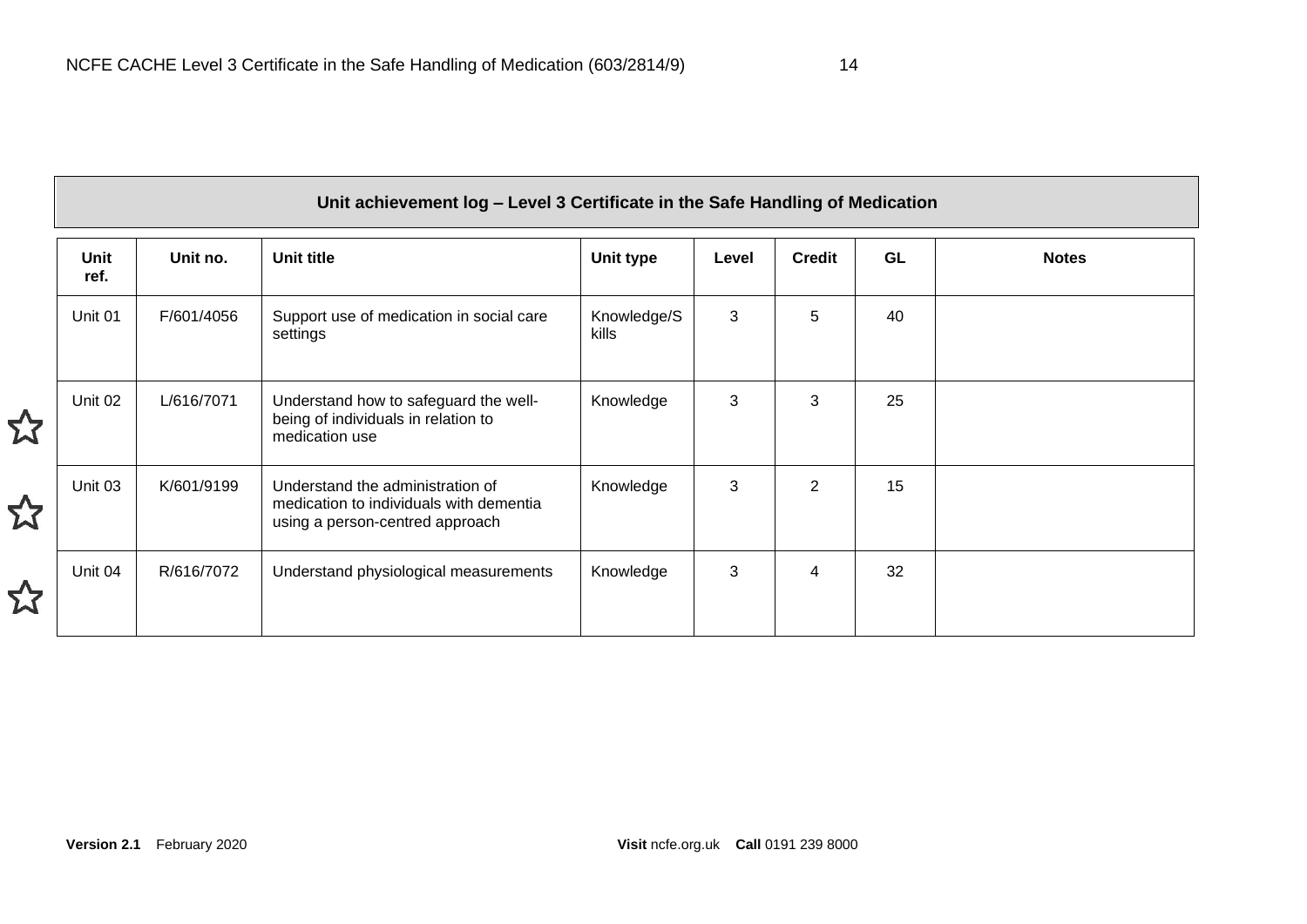|  | Unit layout |
|--|-------------|
|--|-------------|

<span id="page-14-0"></span>

| For each unit the following information has been provided: |                                                                                                                                                                                                                      |  |  |  |
|------------------------------------------------------------|----------------------------------------------------------------------------------------------------------------------------------------------------------------------------------------------------------------------|--|--|--|
| Unit title                                                 | Provides a clear, concise explanation of the content of the unit.                                                                                                                                                    |  |  |  |
| Organisation unit reference<br>number                      | The unique number assigned by the owner of the unit.                                                                                                                                                                 |  |  |  |
| Unit reference                                             | The unique reference number given to each unit at qualification approval<br>by Ofqual.                                                                                                                               |  |  |  |
| Unit level                                                 | Denotes the level of the unit within the framework.                                                                                                                                                                  |  |  |  |
| Unit credit value                                          | The value that has been given to the unit based on the expected learning<br>time for an average learner.                                                                                                             |  |  |  |
| Unit aim                                                   | Provides a brief outline of the unit content.                                                                                                                                                                        |  |  |  |
| Learning outcomes                                          | A statement of what a learner will know, understand or be able to do as a<br>result of a process of learning.                                                                                                        |  |  |  |
| Assessment criteria                                        | A description of the requirements a learner must achieve to demonstrate<br>that a learning outcome has been met.                                                                                                     |  |  |  |
| Additional information*                                    | This box identifies the assessment strategy relevant to the unit. When<br>required, this will include specific guidance relating to the assessment of<br>the unit and information to support the learner to achieve. |  |  |  |
| Unit assessment guidance*                                  | Any additional guidance provided to support the assessment of the unit.                                                                                                                                              |  |  |  |
| Unit guided learning hours<br>(GL)                         | The average number of hours of supervised or directed study time or<br>assessment required to achieve a qualification or unit of a qualification.                                                                    |  |  |  |
| Unit non-guided learning<br>hours                          | The average number of hours of private study, or other unsupervised<br>activities, required to achieve a qualification or a unit of a qualification.                                                                 |  |  |  |
| Assessment task (set by<br>$US)^*$                         | A scenario or aspect of the work role that will support the learner in<br>producing the evidence requirements for knowledge only learning<br>outcomes.                                                               |  |  |  |

\* *Additional information*, *unit assessment guidance* and a*ssessment tasks* may not be provided for all units.

**NB**: Words highlighted in bold in the learning outcomes, assessment criteria and assessment tasks are linked to the additional guidance section where more information can be found.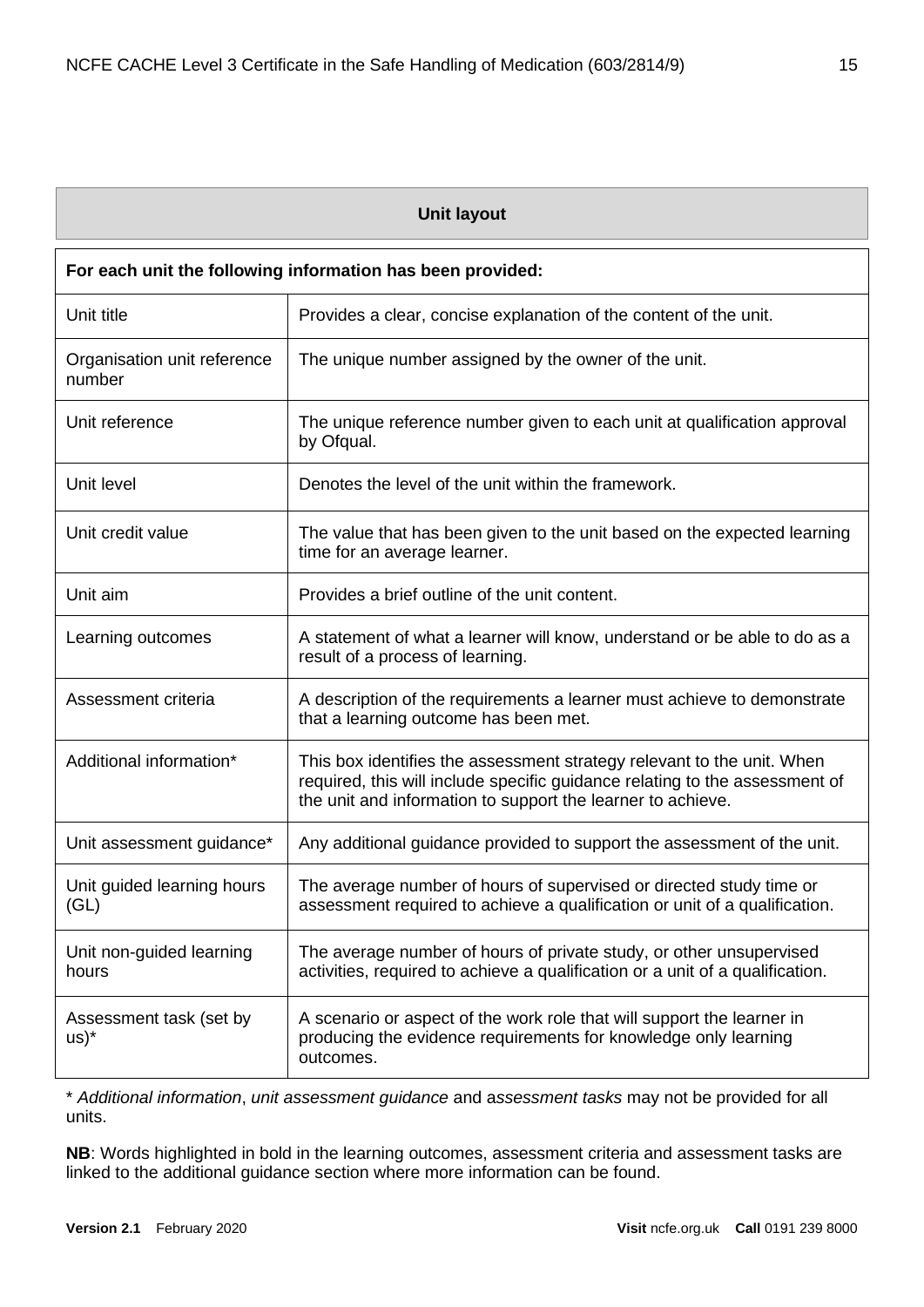<span id="page-15-0"></span>

| <b>Explanation of terms used at Level 3:</b><br>(not all verbs are used in this qualification) |                                                                                                                                                                                                           |  |  |  |
|------------------------------------------------------------------------------------------------|-----------------------------------------------------------------------------------------------------------------------------------------------------------------------------------------------------------|--|--|--|
| <b>Analyse</b>                                                                                 | Break the subject down into separate parts and examine each part.<br>Show how the main ideas are related and why they are important.<br>Reference to current research or theory may support the analysis. |  |  |  |
| <b>Apply</b>                                                                                   | Explain how existing knowledge can be linked to new or different<br>situations in practice.                                                                                                               |  |  |  |
| <b>Clarify</b>                                                                                 | Explain the information in a clear, concise way.                                                                                                                                                          |  |  |  |
| <b>Classify</b>                                                                                | Organise according to specific criteria.                                                                                                                                                                  |  |  |  |
| <b>Collate</b>                                                                                 | Collect and present information arranged in sequence or logical order.                                                                                                                                    |  |  |  |
| <b>Compare</b>                                                                                 | Examine the subjects in detail and consider the similarities and<br>differences.                                                                                                                          |  |  |  |
| <b>Consider</b>                                                                                | Think carefully and write about a problem, action or decision.                                                                                                                                            |  |  |  |
| <b>Critically compare</b>                                                                      | This is a development of 'compare' where the learner considers the<br>positive aspects and limitations of the subject.                                                                                    |  |  |  |
| <b>Demonstrate</b>                                                                             | Show an understanding by describing, explaining or illustrating using<br>examples.                                                                                                                        |  |  |  |
| <b>Describe</b>                                                                                | Write about the subject giving detailed information in a logical way.                                                                                                                                     |  |  |  |
| Develop (a plan/idea which<br>$\ldots$                                                         | Expand a plan or idea by adding more detail and/or depth of information.                                                                                                                                  |  |  |  |
| <b>Diagnose</b>                                                                                | Identify the cause based on valid evidence                                                                                                                                                                |  |  |  |
| <b>Differentiate</b>                                                                           | Identify the differences between two or more things.                                                                                                                                                      |  |  |  |
| <b>Discuss</b>                                                                                 | Write a detailed account giving a range of views or opinions.                                                                                                                                             |  |  |  |
| <b>Distinguish</b>                                                                             | Explain the difference between two or more items, resources or pieces<br>of information.                                                                                                                  |  |  |  |
| <b>Draw conclusions (which</b><br>$\ldots$                                                     | Make a final decision or judgement based on reasons.                                                                                                                                                      |  |  |  |
| <b>Estimate</b>                                                                                | Form an approximate opinion or judgement using previous knowledge or<br>considering other information.                                                                                                    |  |  |  |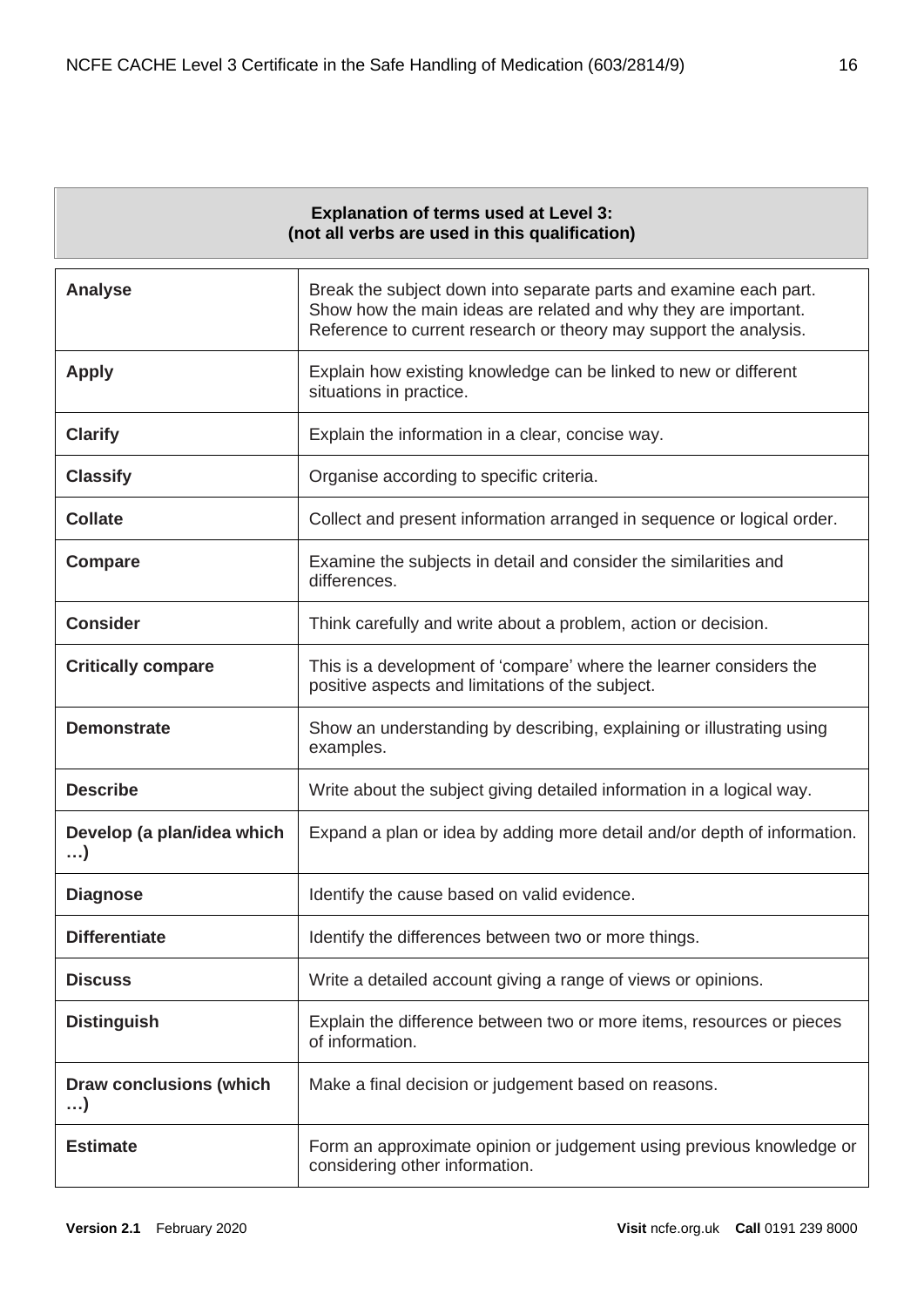| <b>Evaluate</b>          | Examine strengths and weaknesses, arguments for and against and/or<br>similarities and differences. Judge the evidence from the different<br>perspectives and make a valid conclusion or reasoned judgement.<br>Reference to current research or theory may support the evaluation. |
|--------------------------|-------------------------------------------------------------------------------------------------------------------------------------------------------------------------------------------------------------------------------------------------------------------------------------|
| <b>Explain</b>           | Provide detailed information about the subject with reasons showing<br>how or why. Responses could include examples to support these<br>reasons.                                                                                                                                    |
| <b>Extrapolate</b>       | Use existing knowledge to predict possible outcomes which might be<br>outside the norm.                                                                                                                                                                                             |
| <b>Identify</b>          | Recognise and name the main points accurately. (Some description may<br>also be necessary to gain higher marks when using compensatory<br>marking.)                                                                                                                                 |
| <b>Implement</b>         | Explain how to put an idea or plan into action.                                                                                                                                                                                                                                     |
| Interpret                | Explain the meaning of something.                                                                                                                                                                                                                                                   |
| Judge                    | Form an opinion or make a decision.                                                                                                                                                                                                                                                 |
| <b>Justify</b>           | Give a satisfactory explanation for actions or decisions.                                                                                                                                                                                                                           |
| <b>Perform</b>           | Carry out a task or process to meet the requirements of the question.                                                                                                                                                                                                               |
| Plan                     | Think about and organise information in a logical way using an<br>appropriate format.                                                                                                                                                                                               |
| <b>Provide</b>           | Identify and give relevant and detailed information in relation to the<br>subject.                                                                                                                                                                                                  |
| <b>Reflect</b>           | Learners should consider their actions, experiences or learning and the<br>implications of these for their practice and/or professional development.                                                                                                                                |
| <b>Review and revise</b> | Look back over the subject and make corrections or changes.                                                                                                                                                                                                                         |
| <b>Select</b>            | Make an informed choice for a specific purpose.                                                                                                                                                                                                                                     |
| <b>Show</b>              | Supply evidence to demonstrate accurate knowledge and<br>understanding.                                                                                                                                                                                                             |
| <b>State</b>             | Give the main points clearly in sentences or paragraphs.                                                                                                                                                                                                                            |
| <b>Summarise</b>         | Give the main ideas or facts in a concise way.                                                                                                                                                                                                                                      |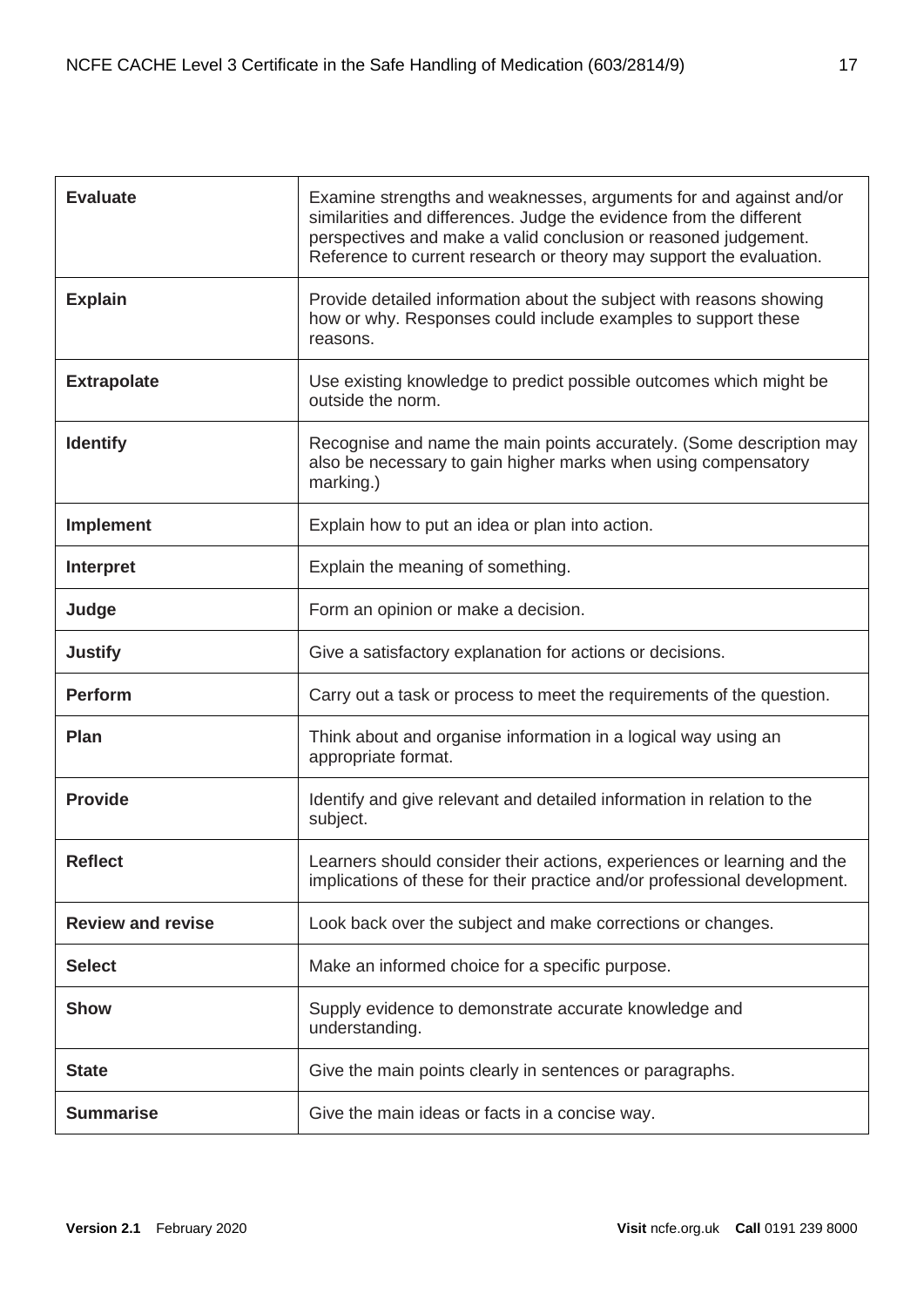# <span id="page-17-0"></span>**Unit 01: Support use of medication in social care settings**

| Unit reference      | F/601/4056                                                                                                                                                                                                                                                                                                                                                            |  | <b>Unit level</b> | 3 |  |  |
|---------------------|-----------------------------------------------------------------------------------------------------------------------------------------------------------------------------------------------------------------------------------------------------------------------------------------------------------------------------------------------------------------------|--|-------------------|---|--|--|
| <b>Credit value</b> | 5                                                                                                                                                                                                                                                                                                                                                                     |  |                   |   |  |  |
| Unit hours          | Guided learning<br>40<br>Non-guided learning<br>10                                                                                                                                                                                                                                                                                                                    |  |                   |   |  |  |
| Unit aim            | This unit assesses support for the use of medication in social care settings. It<br>covers broad types, classifications and forms of medication, as well as safe<br>handling and storage. It addresses practical support for the use of medication<br>that reflects social care principles and values, and includes the need for<br>accurate recording and reporting. |  |                   |   |  |  |

| Learner name: | Centre no: |  |
|---------------|------------|--|
| PIN:          | ULN:       |  |

| <b>Learning outcomes</b><br>The learner will:                                                       | Assessment criteria<br>The learner can:                                                                                                       | <b>Evidence</b><br>record<br>e.g. page number<br>& method | <b>Assessor</b><br>judgement<br>achieved<br>Initial and date |
|-----------------------------------------------------------------------------------------------------|-----------------------------------------------------------------------------------------------------------------------------------------------|-----------------------------------------------------------|--------------------------------------------------------------|
| 1. Understand the legislative<br>framework for the use of<br>medication in social care<br>settings. | 1.1. Identify legislation that<br>governs the use of medication<br>in social care settings.                                                   |                                                           |                                                              |
|                                                                                                     | 1.2. Outline the legal classification<br>system for medication.                                                                               |                                                           |                                                              |
|                                                                                                     | 1.3. Explain how and why policies<br>and procedures or agreed<br>ways of working must reflect<br>and incorporate legislative<br>requirements. |                                                           |                                                              |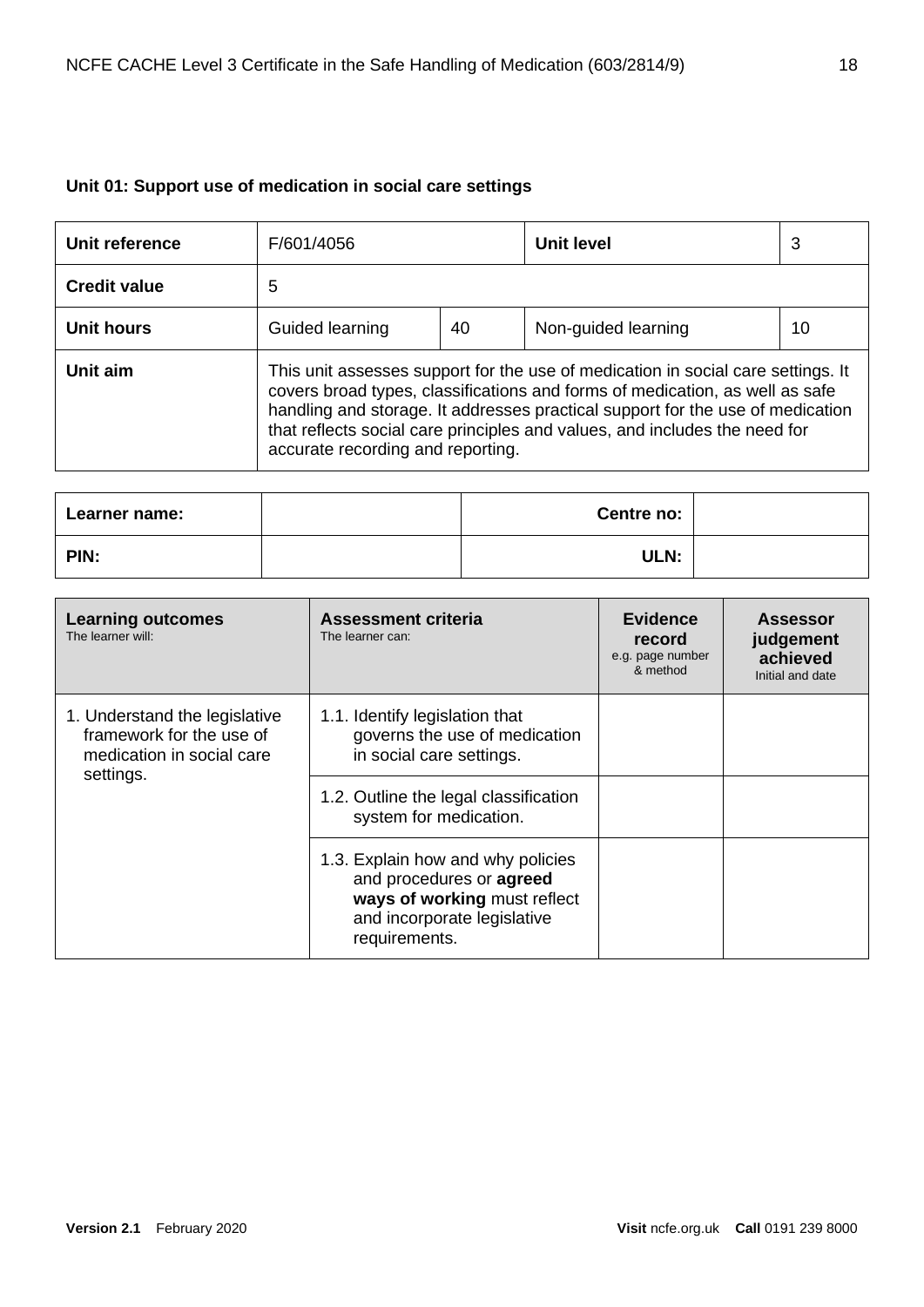| <b>Learning outcomes</b><br>The learner will:                                                       | <b>Assessment criteria</b><br>The learner can:                                                                                            | <b>Evidence</b><br>record<br>e.g. page number<br>& method | <b>Assessor</b><br>judgement<br>achieved<br>Initial and date |
|-----------------------------------------------------------------------------------------------------|-------------------------------------------------------------------------------------------------------------------------------------------|-----------------------------------------------------------|--------------------------------------------------------------|
| 2. Know about common types<br>of medication and their use.                                          | 2.1. Identify common types of<br>medication.                                                                                              |                                                           |                                                              |
|                                                                                                     | 2.2. List conditions for which each<br>type of medication may be<br>prescribed.                                                           |                                                           |                                                              |
|                                                                                                     | 2.3. Describe changes to an<br>individual's physical or mental<br>well-being that may indicate<br>an adverse reaction to a<br>medication. |                                                           |                                                              |
| 3. Understand roles and<br>responsibilities in the use of<br>medication in social care<br>settings. | 3.1. Describe the roles and<br>responsibilities of those<br>involved in prescribing,<br>dispensing and supporting use<br>of medication.   |                                                           |                                                              |
|                                                                                                     | 3.2. Explain where responsibilities<br>lie in relation to use of 'over-<br>the-counter' remedies and<br>supplements.                      |                                                           |                                                              |
| 4. Understand techniques for<br>administering medication.                                           | 4.1. Describe the routes by which<br>medication can be<br>administered.                                                                   |                                                           |                                                              |
|                                                                                                     | 4.2. Describe different forms in<br>which medication may be<br>presented.                                                                 |                                                           |                                                              |
|                                                                                                     | 4.3. Describe materials and<br>equipment that can assist in<br>administering medication.                                                  |                                                           |                                                              |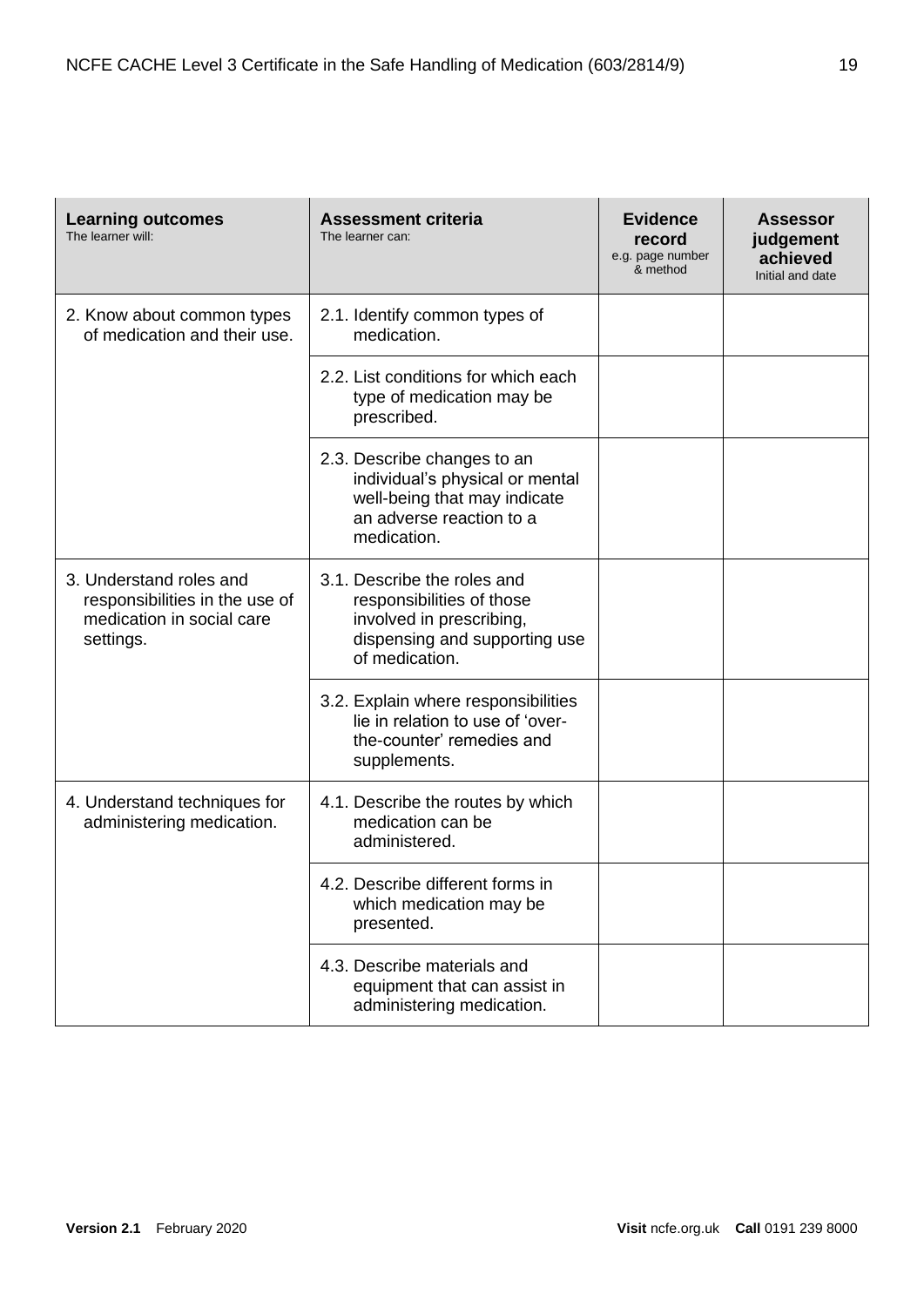| <b>Learning outcomes</b><br>The learner will:                                       | <b>Assessment criteria</b><br>The learner can:                                                                                                                                                     | <b>Evidence</b><br>record<br>e.g. page number<br>& method | <b>Assessor</b><br>judgement<br>achieved<br>Initial and date |
|-------------------------------------------------------------------------------------|----------------------------------------------------------------------------------------------------------------------------------------------------------------------------------------------------|-----------------------------------------------------------|--------------------------------------------------------------|
| 5. Be able to receive, store<br>and dispose of medication<br>supplies safely.       | 5.1. Demonstrate how to receive<br>supplies of medication in line<br>with agreed ways of working.                                                                                                  |                                                           |                                                              |
|                                                                                     | 5.2. Demonstrate how to store<br>medication safely.                                                                                                                                                |                                                           |                                                              |
|                                                                                     | 5.3. Demonstrate how to dispose<br>of unused or unwanted<br>medication safely.                                                                                                                     |                                                           |                                                              |
| 6. Know how to promote the<br>rights of the individual when<br>managing medication. | 6.1. Explain the importance of the<br>following principles in the use<br>of medication:<br>consent<br>self-medication or <b>active</b><br>participation<br>dignity and privacy<br>confidentiality. |                                                           |                                                              |
|                                                                                     | 6.2. Explain how risk assessment<br>can be used to promote an<br>individual's independence in<br>managing medication.                                                                              |                                                           |                                                              |
|                                                                                     | 6.3. Describe how ethical issues<br>that may arise over the use of<br>medication can be addressed.                                                                                                 |                                                           |                                                              |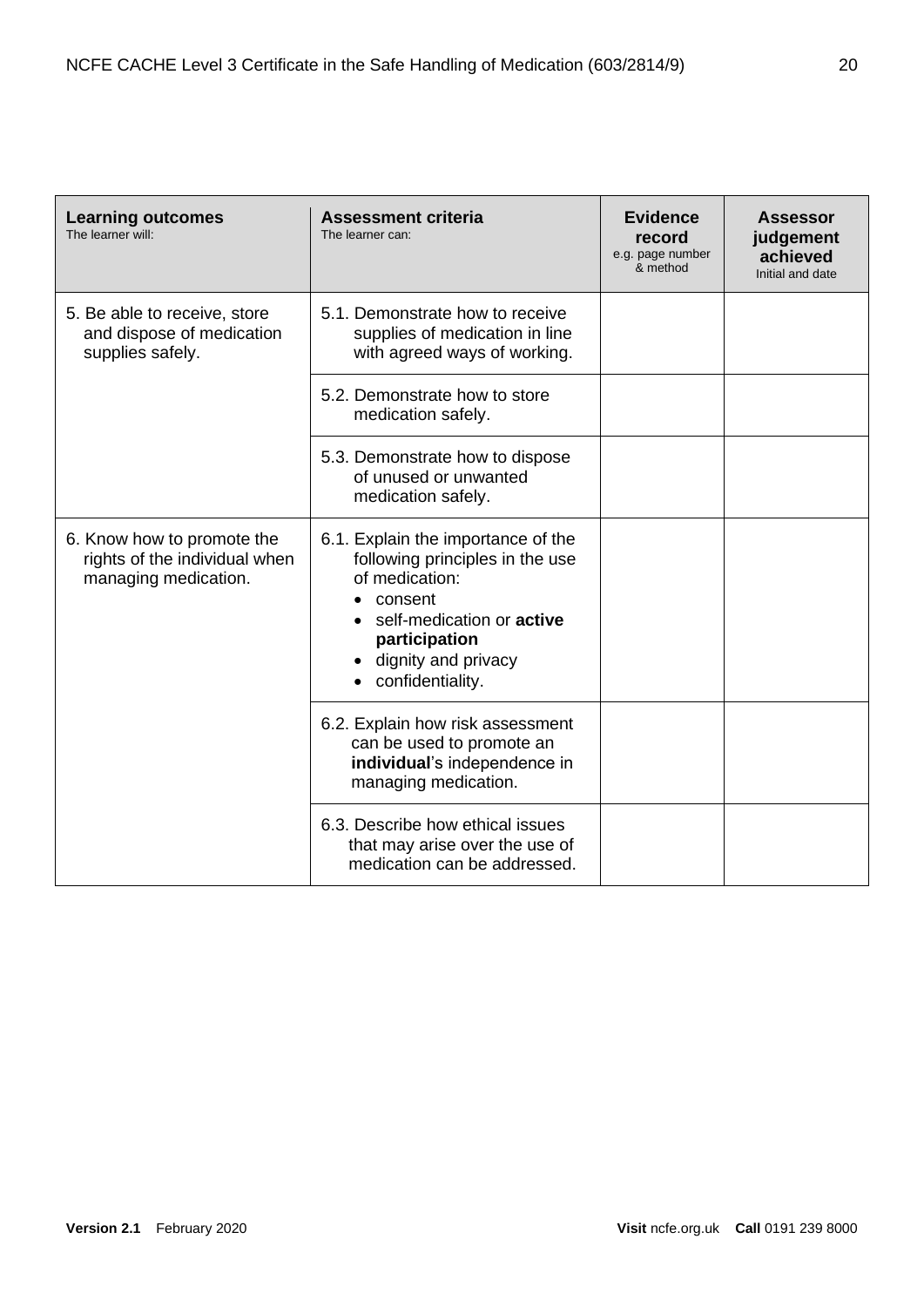| <b>Learning outcomes</b><br>The learner will:            | <b>Assessment criteria</b><br>The learner can:                                                                                                      | <b>Evidence</b><br>record<br>e.g. page number<br>& method | <b>Assessor</b><br>judgement<br>achieved<br>Initial and date |
|----------------------------------------------------------|-----------------------------------------------------------------------------------------------------------------------------------------------------|-----------------------------------------------------------|--------------------------------------------------------------|
| 7. Be able to support use of<br>medication.              | 7.1. Demonstrate how to access<br>information about an<br>individual's medication.                                                                  |                                                           |                                                              |
|                                                          | 7.2. Demonstrate how to support<br>an individual to use medication<br>in ways that promote hygiene,<br>safety, dignity and active<br>participation. |                                                           |                                                              |
|                                                          | 7.3. Demonstrate strategies to<br>ensure that medication is used<br>or administered correctly.                                                      |                                                           |                                                              |
|                                                          | 7.4. Demonstrate how to address<br>any practical difficulties that<br>may arise when medication is<br>used.                                         |                                                           |                                                              |
|                                                          | 7.5. Demonstrate how and when to<br>access further information or<br>support about the use of<br>medication.                                        |                                                           |                                                              |
| 8. Be able to record and report<br>on use of medication. | 8.1. Demonstrate how to record<br>use of medication and any<br>changes in an individual<br>associated with it.                                      |                                                           |                                                              |
|                                                          | 8.2. Demonstrate how to report on<br>use of medication and<br>problems associated with<br>medication, in line with agreed<br>ways of working.       |                                                           |                                                              |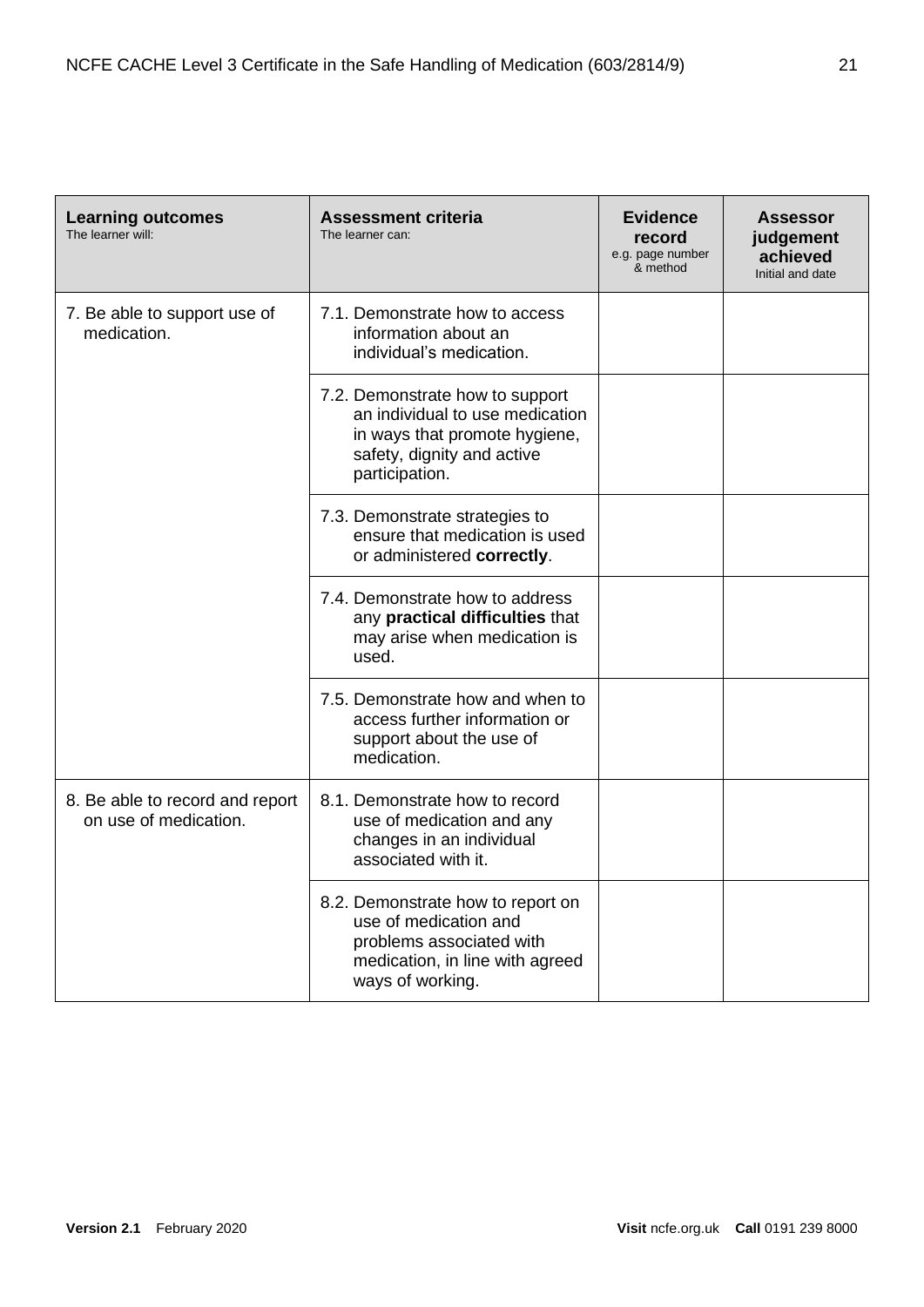| Learner declaration of authenticity:<br>I declare that the work presented for this unit is entirely my own work.                                                                     |       |  |  |
|--------------------------------------------------------------------------------------------------------------------------------------------------------------------------------------|-------|--|--|
| Learner signature:                                                                                                                                                                   | Date: |  |  |
|                                                                                                                                                                                      |       |  |  |
| Assessor sign off of completed unit: Unit 01<br>I confirm that the learner has met the requirements for all assessment criteria demonstrating knowledge<br>and skills for this unit. |       |  |  |
| Assessor name:                                                                                                                                                                       |       |  |  |
| Signature:                                                                                                                                                                           | Date: |  |  |
|                                                                                                                                                                                      |       |  |  |

For e-portfolio a signature is not required, providing the learner has a personalised and secure login.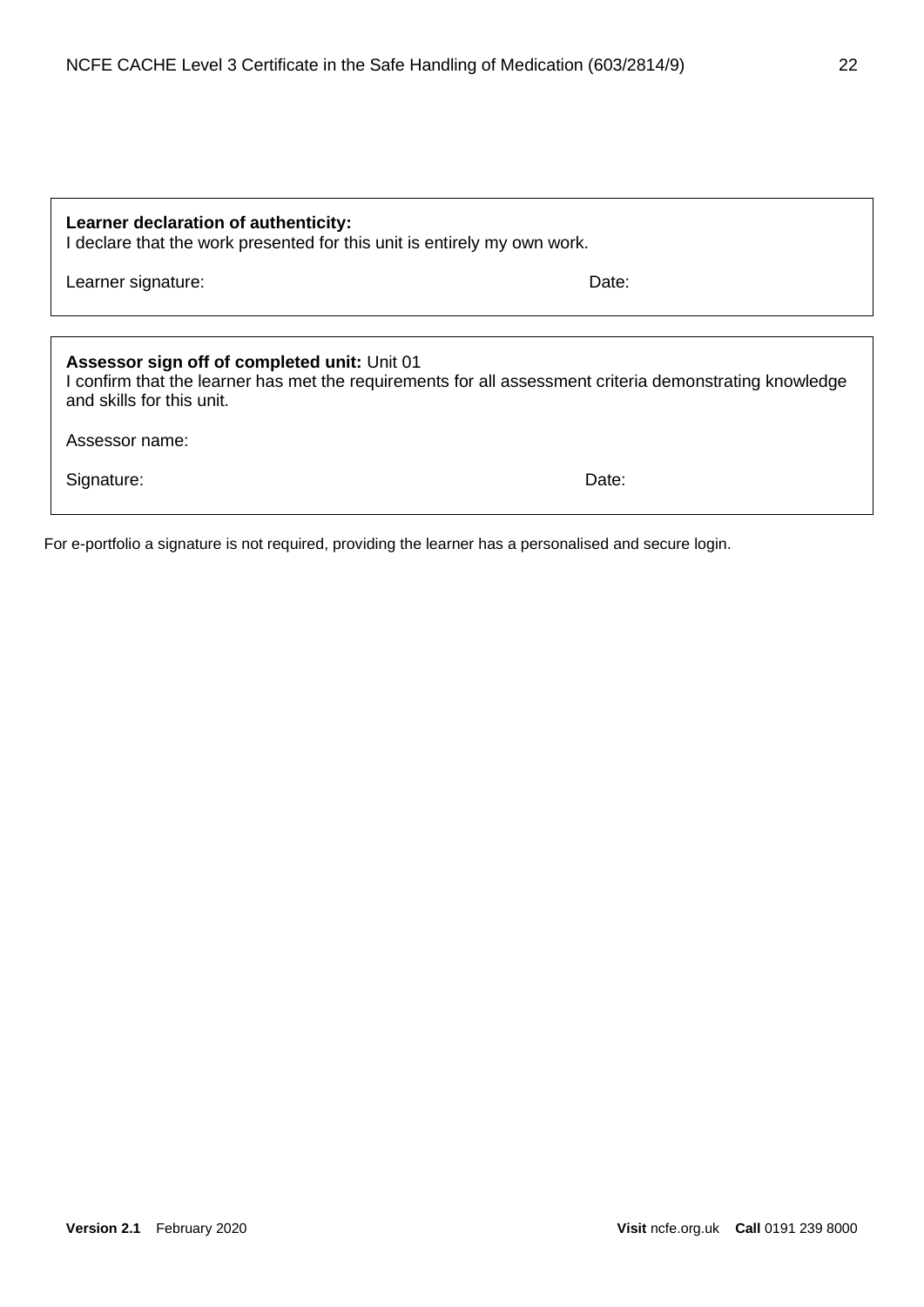| Additional information about the unit:                        |                                                                                                                                                                                                                                                                                                                                                                                                                                                                                                                                                                                                                                                                                                              |
|---------------------------------------------------------------|--------------------------------------------------------------------------------------------------------------------------------------------------------------------------------------------------------------------------------------------------------------------------------------------------------------------------------------------------------------------------------------------------------------------------------------------------------------------------------------------------------------------------------------------------------------------------------------------------------------------------------------------------------------------------------------------------------------|
| Additional unit assessment requirements                       | Learning outcomes 5, 7 and 8 must be assessed in the<br>workplace using observation of practice as the primary<br>source of evidence.                                                                                                                                                                                                                                                                                                                                                                                                                                                                                                                                                                        |
|                                                               | This unit must be assessed in line with Skills for Care<br>and Development's Assessment Principles.                                                                                                                                                                                                                                                                                                                                                                                                                                                                                                                                                                                                          |
| Guidance for developing assessment arrangements for the unit: |                                                                                                                                                                                                                                                                                                                                                                                                                                                                                                                                                                                                                                                                                                              |
| Guidance for developing unit assessment<br>arrangements       | Agreed ways of working will include policies and<br>procedures where these exist.                                                                                                                                                                                                                                                                                                                                                                                                                                                                                                                                                                                                                            |
|                                                               | Active participation is a way of working that<br>recognises an individual's right to participate in the<br>activities and relationships of everyday life as<br>independently as possible. The individual is regarded<br>as an active partner in their own care or support, rather<br>than a passive recipient.<br>An <b>individual</b> is someone requiring care or support.<br><b>Correctly</b> using medication must ensure that the<br>individual receives:<br>the correct medication<br>$\bullet$<br>in the correct dose<br>$\bullet$<br>by the correct route<br>$\bullet$<br>at the correct time<br>$\bullet$<br>with agreed support<br>$\bullet$<br>with respect for dignity and privacy.<br>$\bullet$ |
|                                                               | Practical difficulties may include:<br>lost medication<br>missed medication<br>$\bullet$<br>spilt medication<br>$\bullet$<br>an individual's decision not to take medication<br>$\bullet$<br>difficulty in taking medication in its prescribed form<br>$\bullet$<br>wrong medication used<br>$\bullet$<br>vomiting after taking medication<br>$\bullet$<br>adverse reaction<br>$\bullet$<br>discrepancies in records or directions for use.                                                                                                                                                                                                                                                                  |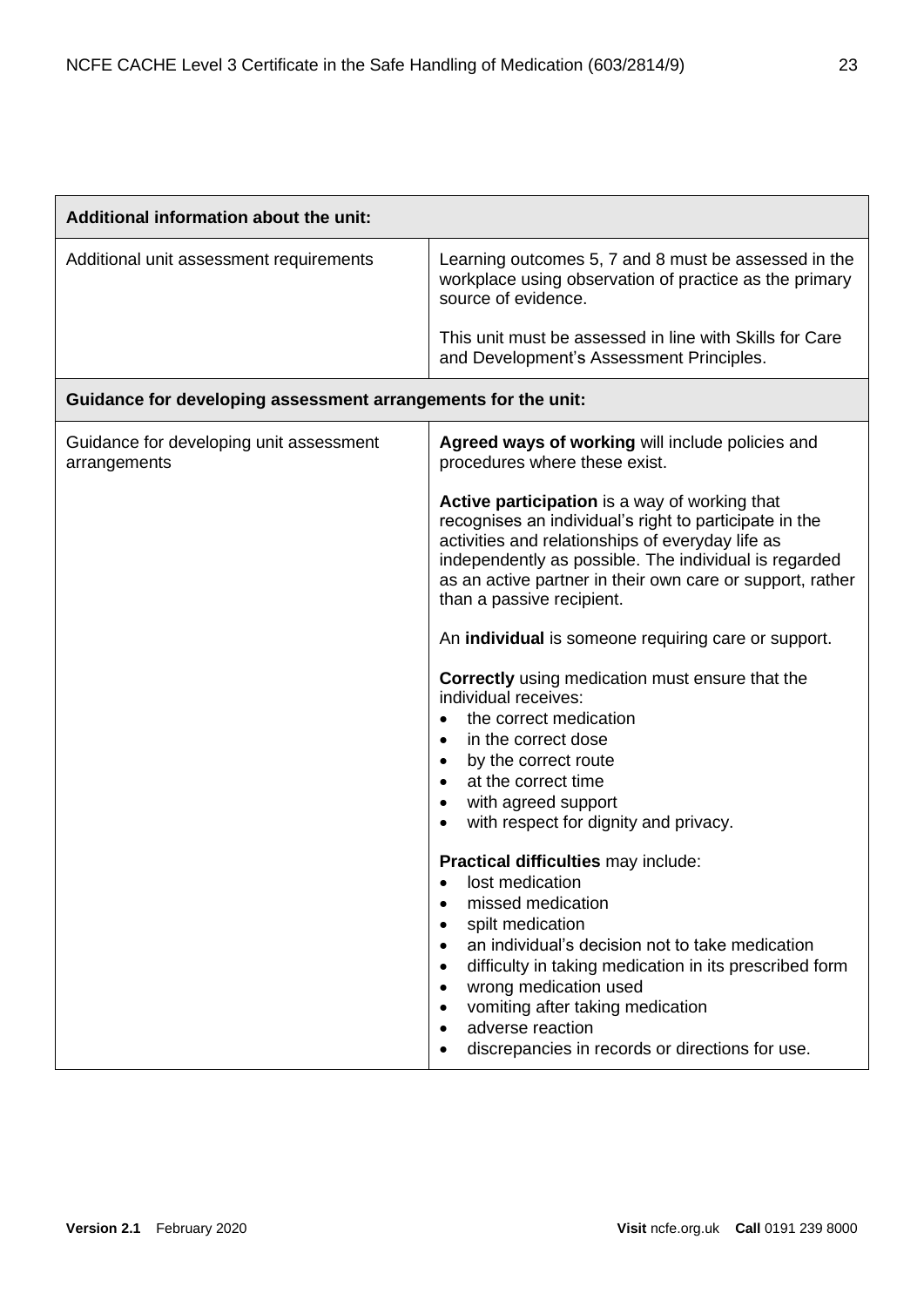| Unit assessment guidance | <b>Type of evidence: Assignment</b>                                                                                                                                                                                                                                                                          |
|--------------------------|--------------------------------------------------------------------------------------------------------------------------------------------------------------------------------------------------------------------------------------------------------------------------------------------------------------|
|                          | Assessment criteria: 1.1-1.3, 2.1-2.3, 3.1, 3.2, 4.1-<br>$4.3, 6.1 - 6.3$                                                                                                                                                                                                                                    |
|                          | Additional information:<br>Learners could carry out research into current<br>legislation and guidelines relating to medication<br>supply, storage, use and administration. They could<br>investigate a range of different types of medication<br>commonly used in their workplace using approved<br>sources. |
|                          | Tutors could set a series of assessment tasks based<br>on the research activity, with a list of headings for<br>learners to follow as guidance to ensure the<br>assessment criteria are addressed.                                                                                                           |
|                          | The types of evidence listed are for guidance purposes<br>only. Within learners' portfolios, other types of<br>evidence are acceptable if all learning outcomes and<br>assessment criteria are covered and if the evidence<br>generated can be internally and externally quality<br>assured.                 |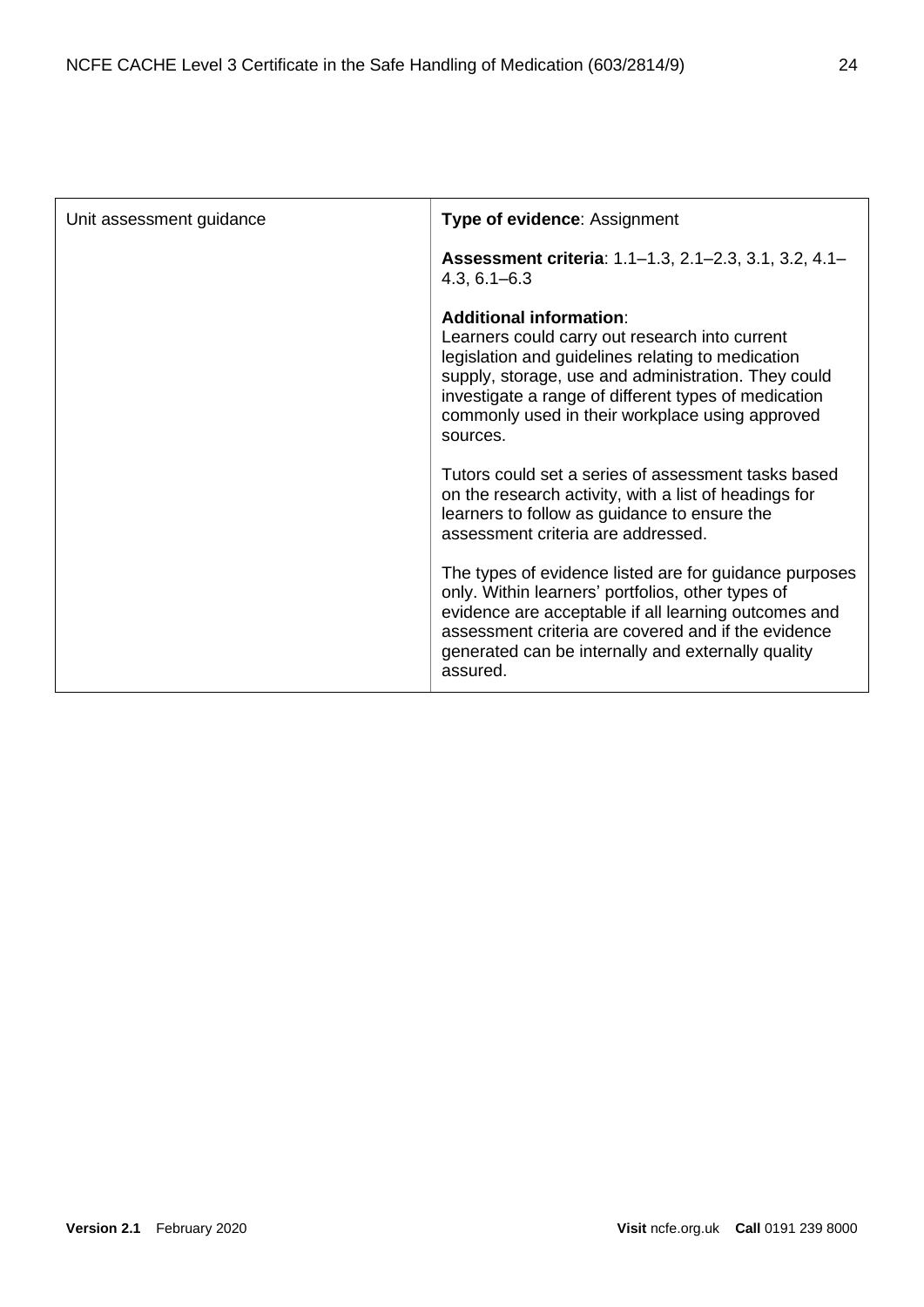# <span id="page-24-0"></span>**Unit 02: Understand how to safeguard the well-being of individuals in relation to medication use**

| Unit reference      | L/616/7071      |    | <b>Unit level</b>                                                                                                                                                                                                                      | 3 |
|---------------------|-----------------|----|----------------------------------------------------------------------------------------------------------------------------------------------------------------------------------------------------------------------------------------|---|
| <b>Credit value</b> | 3               |    |                                                                                                                                                                                                                                        |   |
| <b>Unit hours</b>   | Guided learning | 25 | Non-guided learning                                                                                                                                                                                                                    | 5 |
| Unit aim            | medication use. |    | This unit will give learners the knowledge and understanding required to<br>identify, report and prevent medicines-related problems. They will understand<br>how to promote and safeguard the well-being of individuals in relation to |   |

| Learner name: | Centre no: |  |
|---------------|------------|--|
| PIN:          | ULN:       |  |

| <b>Learning outcomes</b><br>The learner will:                                       | <b>Assessment criteria</b><br>The learner can:                                                                                                        | <b>Evidence</b><br>record<br>e.g. page number<br>& method | <b>Assessor</b><br>judgement<br>achieved<br>Initial and date |
|-------------------------------------------------------------------------------------|-------------------------------------------------------------------------------------------------------------------------------------------------------|-----------------------------------------------------------|--------------------------------------------------------------|
| 1. Understand how to identify,<br>report and prevent<br>medicines-related problems. | 1.1. Describe how errors can occur<br>during:<br>prescribing<br>$\bullet$<br>dispensing<br>$\bullet$<br>administration<br>monitoring.                 |                                                           |                                                              |
|                                                                                     | 1.2. Describe the actions to be<br>taken in the event of<br>medicines-related problems.                                                               |                                                           |                                                              |
|                                                                                     | 1.3. Explain what is meant by a<br>medicines-related<br>safeguarding incident.                                                                        |                                                           |                                                              |
|                                                                                     | 1.4. Describe the reporting and<br>recording requirements<br>following a:<br>medicines-related problem<br>medicines-related<br>safeguarding incident. |                                                           |                                                              |

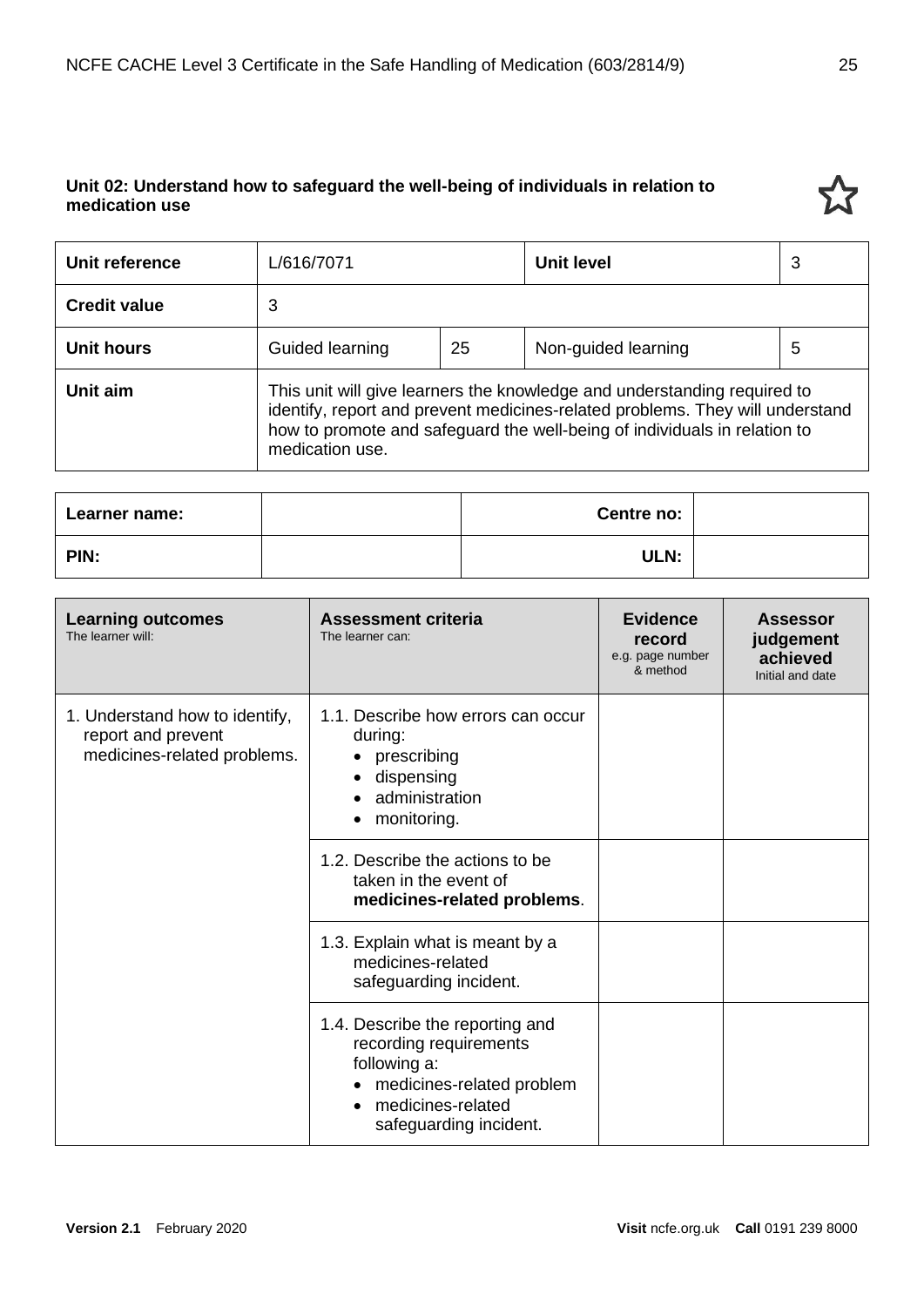| <b>Learning outcomes</b><br>The learner will:                                               | <b>Assessment criteria</b><br>The learner can:                                                                           | <b>Evidence</b><br>record<br>e.g. page number<br>& method | <b>Assessor</b><br>judgement<br>achieved<br>Initial and date |
|---------------------------------------------------------------------------------------------|--------------------------------------------------------------------------------------------------------------------------|-----------------------------------------------------------|--------------------------------------------------------------|
|                                                                                             | 1.5. Give examples of changes to<br>practice that would be<br>implemented as a result of a<br>medicines-related problem. |                                                           |                                                              |
|                                                                                             | 1.6. Explain the importance of<br>reporting adverse effects of<br>medication using the 'Yellow<br>Card' system.          |                                                           |                                                              |
| 2. Understand how to promote<br>the well-being of individuals<br>in relation to medication. | 2.1. Identify individual factors that<br>may contribute to risks<br>associated with medication<br>use.                   |                                                           |                                                              |
|                                                                                             | 2.2. Describe how to monitor and<br>report on the use and effects<br>of medication.                                      |                                                           |                                                              |
|                                                                                             | 2.3. Explain the importance of<br>undertaking regular<br>medication reviews.                                             |                                                           |                                                              |
|                                                                                             | 2.4. Describe the requirements for<br>medication reviews:<br>frequency<br>content<br>process.                            |                                                           |                                                              |
|                                                                                             | 2.5. Describe how to support<br>individuals to manage<br>medication in ways that are<br>safe and effective.              |                                                           |                                                              |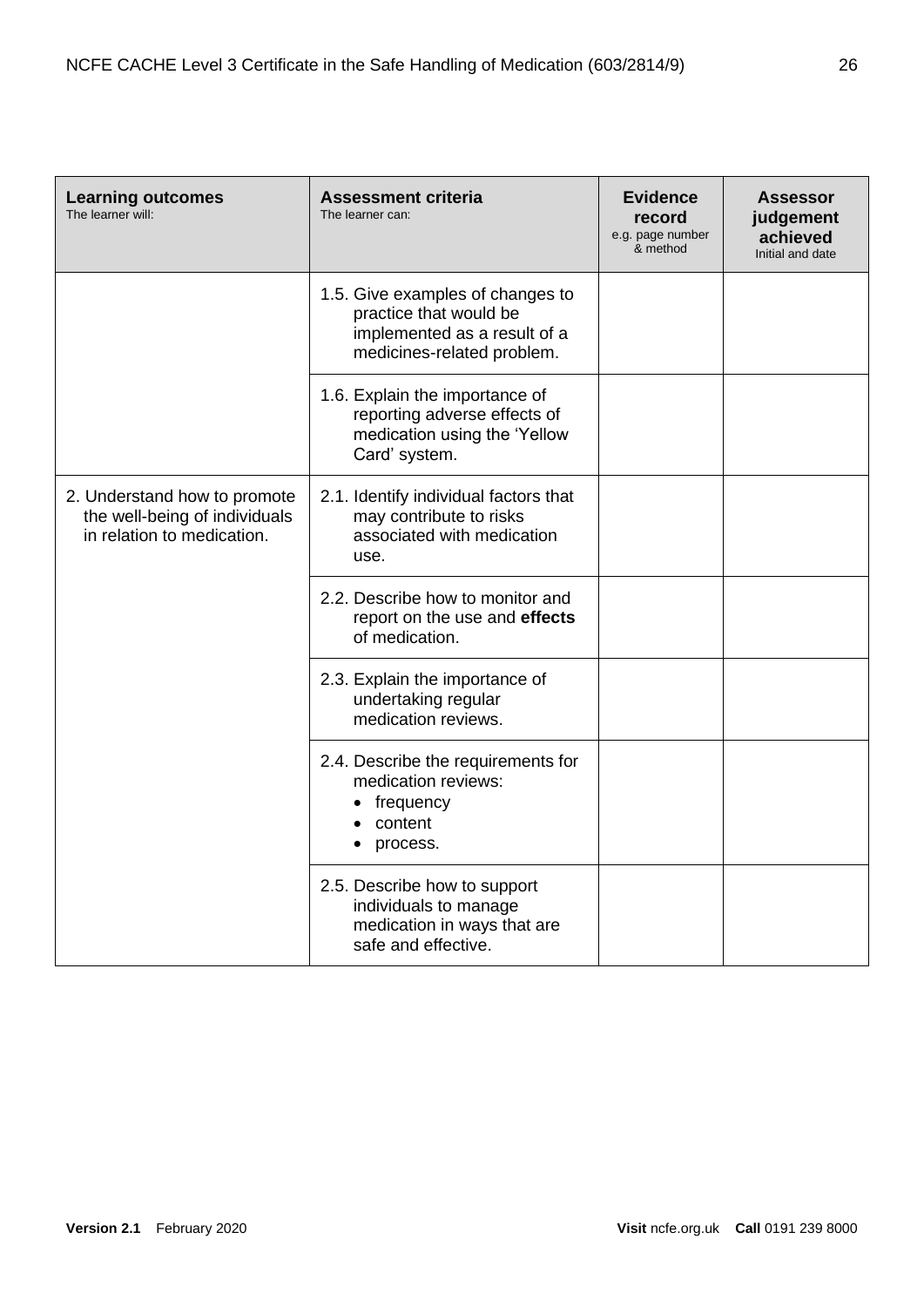| Learner declaration of authenticity:<br>I declare that the work presented for this unit is entirely my own work.                                                                     |       |  |  |
|--------------------------------------------------------------------------------------------------------------------------------------------------------------------------------------|-------|--|--|
| Learner signature:                                                                                                                                                                   | Date: |  |  |
|                                                                                                                                                                                      |       |  |  |
| Assessor sign off of completed unit: Unit 02<br>I confirm that the learner has met the requirements for all assessment criteria demonstrating knowledge<br>and skills for this unit. |       |  |  |
| Assessor name:                                                                                                                                                                       |       |  |  |
| Signature:                                                                                                                                                                           | Date: |  |  |
|                                                                                                                                                                                      |       |  |  |

For e-portfolio a signature is not required, providing the learner has a personalised and secure login.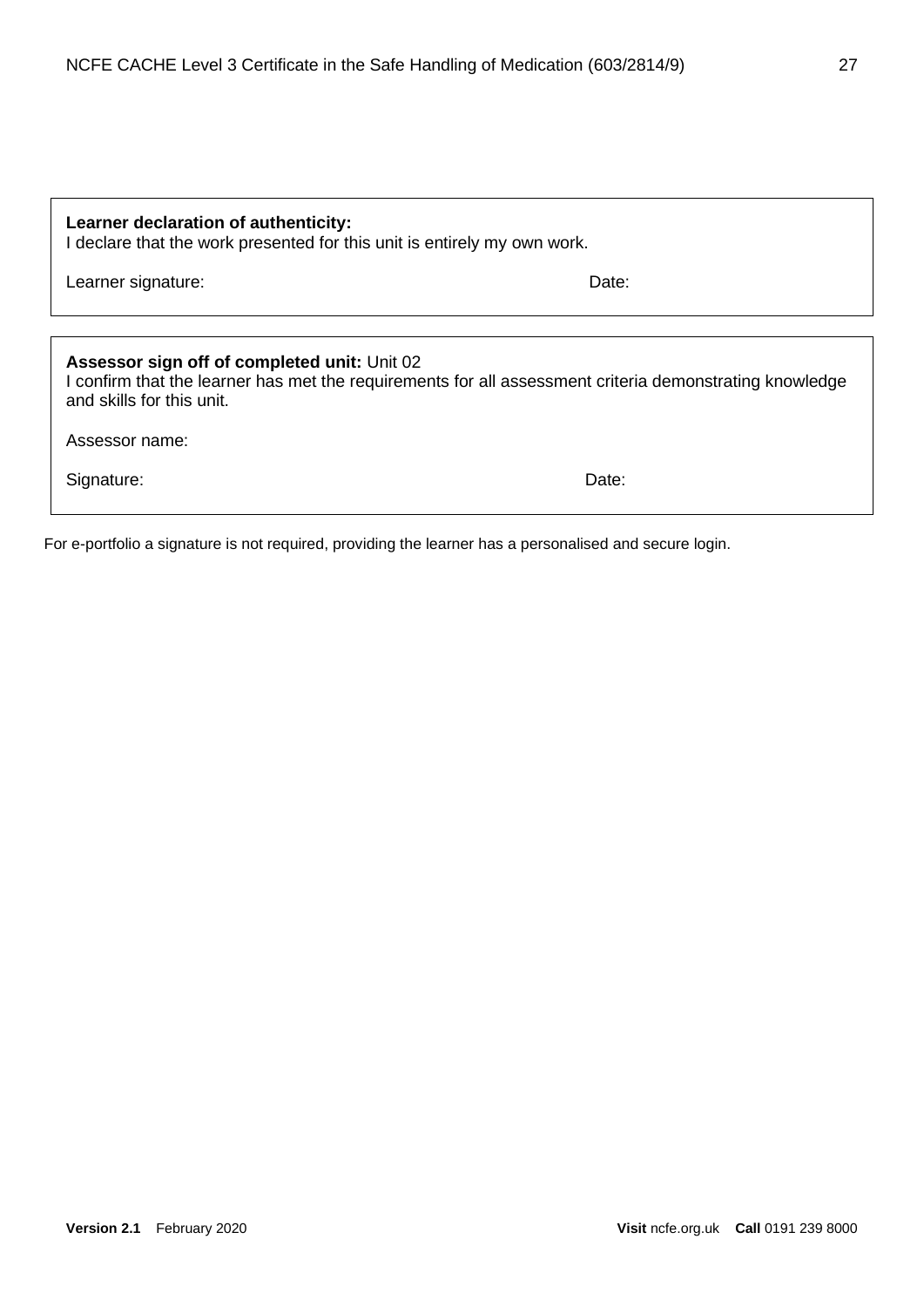| Additional information about the unit:                        |                                                                                                                                                                                                                                                                                                                                                                                                                                                                                                                                                                                              |  |  |
|---------------------------------------------------------------|----------------------------------------------------------------------------------------------------------------------------------------------------------------------------------------------------------------------------------------------------------------------------------------------------------------------------------------------------------------------------------------------------------------------------------------------------------------------------------------------------------------------------------------------------------------------------------------------|--|--|
| Additional unit assessment requirements                       | This unit must be assessed in line with Skills for Care<br>and Development's Assessment Principles.                                                                                                                                                                                                                                                                                                                                                                                                                                                                                          |  |  |
| Guidance for developing assessment arrangements for the unit: |                                                                                                                                                                                                                                                                                                                                                                                                                                                                                                                                                                                              |  |  |
| Guidance for developing unit assessment<br>arrangements       | Medicines-related problems - errors, problems with<br>supply (failing to order), adverse reactions, 'near-<br>misses', potential or actual harm, failure to monitor.                                                                                                                                                                                                                                                                                                                                                                                                                         |  |  |
|                                                               | <b>Effects</b> – should include both efficacy, therapeutic<br>effects and any side effects.                                                                                                                                                                                                                                                                                                                                                                                                                                                                                                  |  |  |
| Unit assessment guidance                                      | Type of evidence: Case studies                                                                                                                                                                                                                                                                                                                                                                                                                                                                                                                                                               |  |  |
|                                                               | Assessment criteria: 1.1-1.5                                                                                                                                                                                                                                                                                                                                                                                                                                                                                                                                                                 |  |  |
|                                                               | Additional information: Tutors could design a series<br>of case studies to illustrate scenarios involving a range<br>of medicines-related problems including medicines-<br>related safeguarding incidents. Learners may also<br>access scenarios from serious case reviews or<br>inspection reports demonstrating unsafe practice.<br>Learners could discuss how these could have been<br>prevented and changes in practice that could be<br>implemented to prevent recurrence, and the correct<br>reporting and recording procedure.<br>Tutors could set a series of assessment tasks based |  |  |
|                                                               | on the research activity, with a list of headings for<br>learners to follow as guidance to ensure the<br>assessment criteria are addressed.                                                                                                                                                                                                                                                                                                                                                                                                                                                  |  |  |
|                                                               | Type of evidence: Simulated records and commentary                                                                                                                                                                                                                                                                                                                                                                                                                                                                                                                                           |  |  |
|                                                               | Assessment criteria: 1.6, 2.1-2.4                                                                                                                                                                                                                                                                                                                                                                                                                                                                                                                                                            |  |  |
|                                                               | Additional information: Learners could complete<br>simulated records relating to risk assessment,<br>monitoring, reviewing and reporting medicine use and<br>effects based on a fictional individual.                                                                                                                                                                                                                                                                                                                                                                                        |  |  |
|                                                               | Tutors could provide details of the individual's health<br>conditions and prescribed medication, and devise a<br>template to be used that would provide opportunity for<br>the assessment criteria to be met. Learners should<br>include a commentary about requirements for                                                                                                                                                                                                                                                                                                                 |  |  |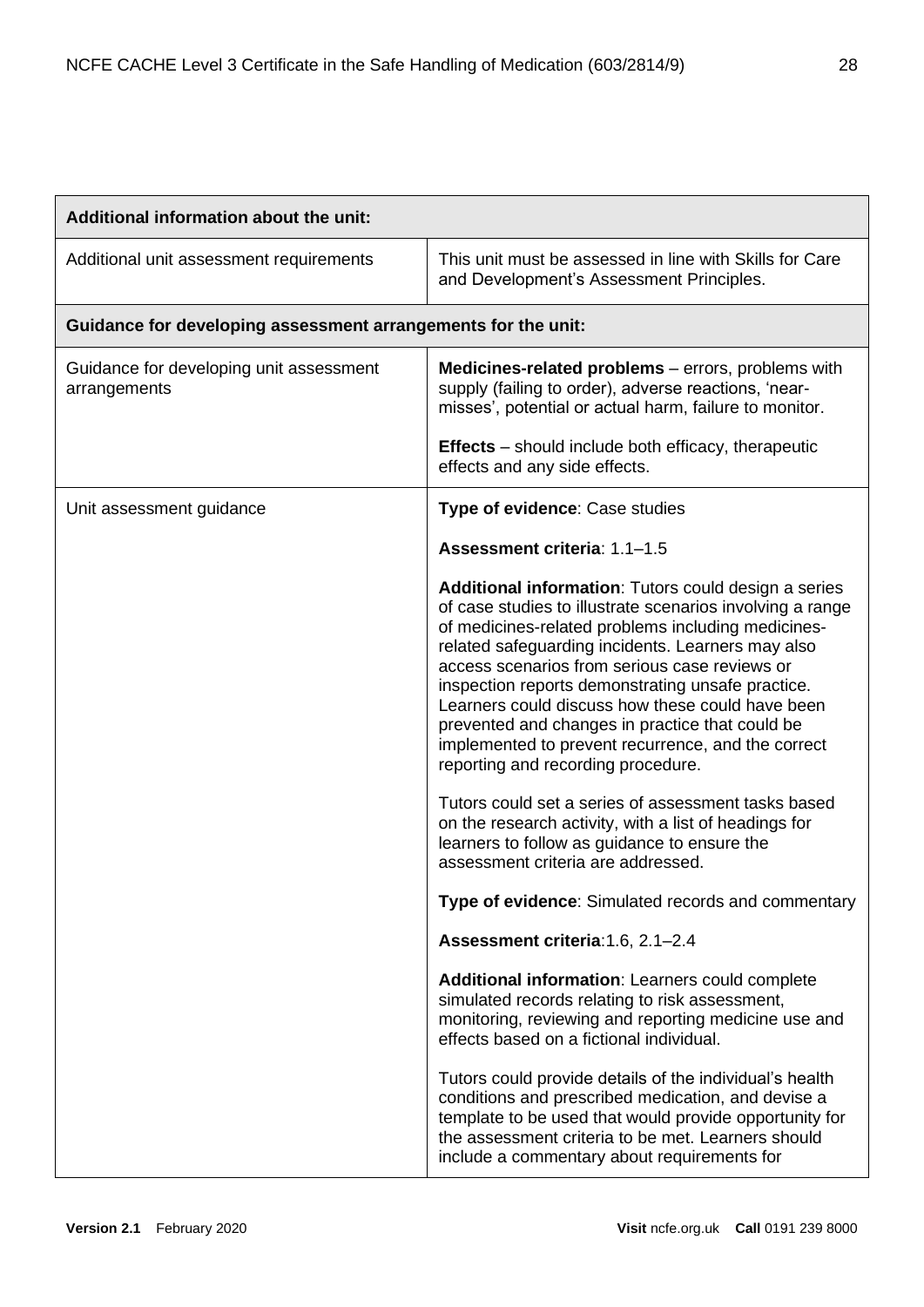| monitoring and reviewing effects of medication,<br>including reporting procedures.                                                                                                                                                                                                           |
|----------------------------------------------------------------------------------------------------------------------------------------------------------------------------------------------------------------------------------------------------------------------------------------------|
| The types of evidence listed are for guidance purposes<br>only. Within learners' portfolios, other types of evidence<br>are acceptable if all learning outcomes and<br>assessment criteria are covered and if the evidence<br>generated can be internally and externally quality<br>assured. |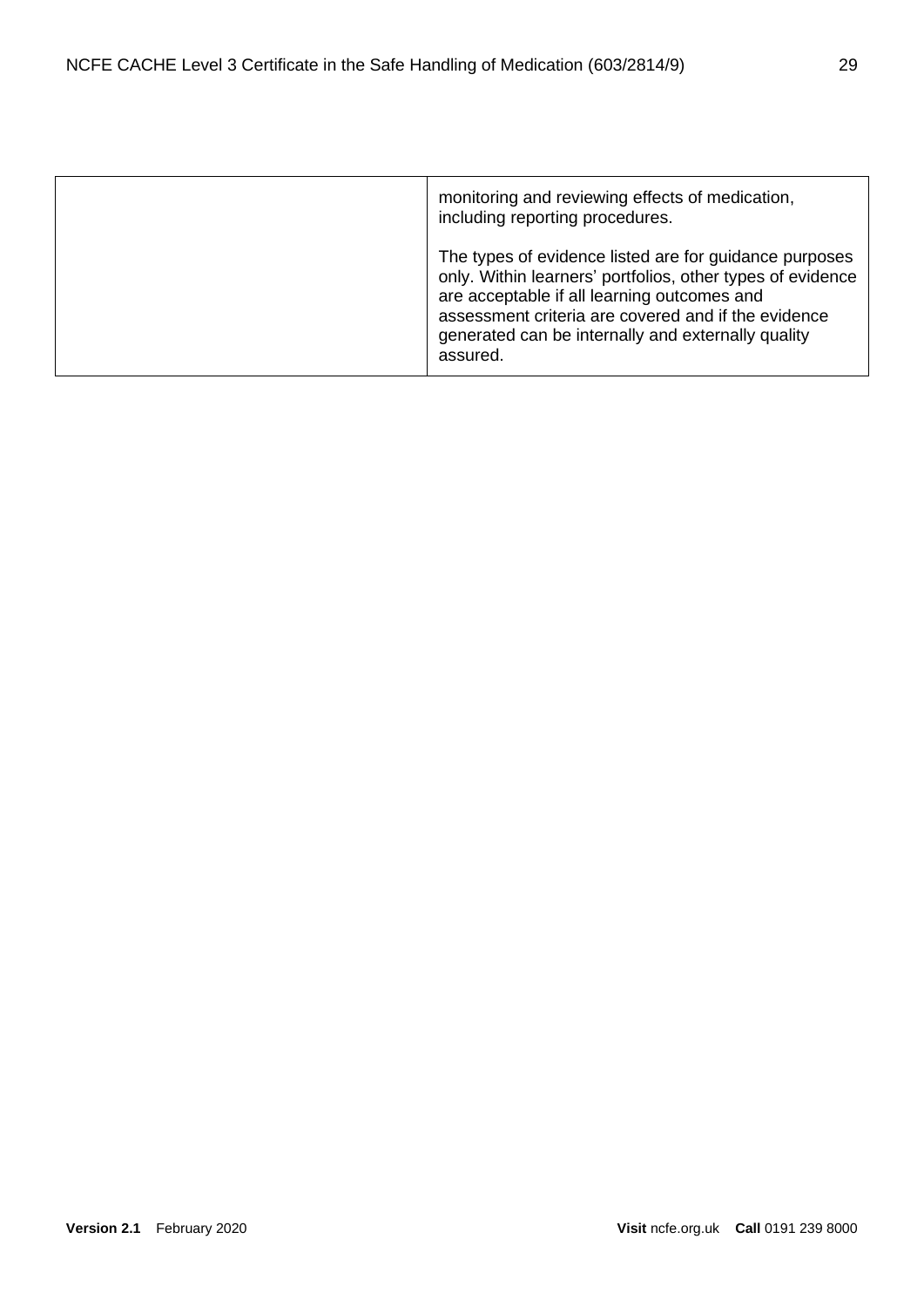# <span id="page-29-0"></span>**Unit 03: Understand the administration of medication to individuals with dementia using a person-centred approach**



| Learner name: | Centre no: |  |
|---------------|------------|--|
| PIN:          | ULN:       |  |

| <b>Learning outcomes</b><br>The learner will:                                                               | Assessment criteria<br>The learner can:                                                                                        | <b>Evidence</b><br>record<br>e.g. page number<br>& method | <b>Assessor</b><br>judgement<br>achieved<br>Initial and date |
|-------------------------------------------------------------------------------------------------------------|--------------------------------------------------------------------------------------------------------------------------------|-----------------------------------------------------------|--------------------------------------------------------------|
| 1. Understand the common<br>medications available to,<br>and appropriate for,<br>individuals with dementia. | 1.1. Outline the most common<br>medications used to treat<br>symptoms of dementia.                                             |                                                           |                                                              |
|                                                                                                             | 1.2. Describe how commonly used<br>medications affect individuals<br>with dementia.                                            |                                                           |                                                              |
|                                                                                                             | 1.3. Explain the risks and benefits<br>of anti-psychotic medication<br>for individuals with dementia.                          |                                                           |                                                              |
|                                                                                                             | 1.4. Explain the importance of<br>recording and reporting side<br>effects/adverse reactions to<br>medication.                  |                                                           |                                                              |
|                                                                                                             | 1.5. Describe how 'as required'<br>(PRN) medication can be used<br>to support individuals with<br>dementia who may be in pain. |                                                           |                                                              |

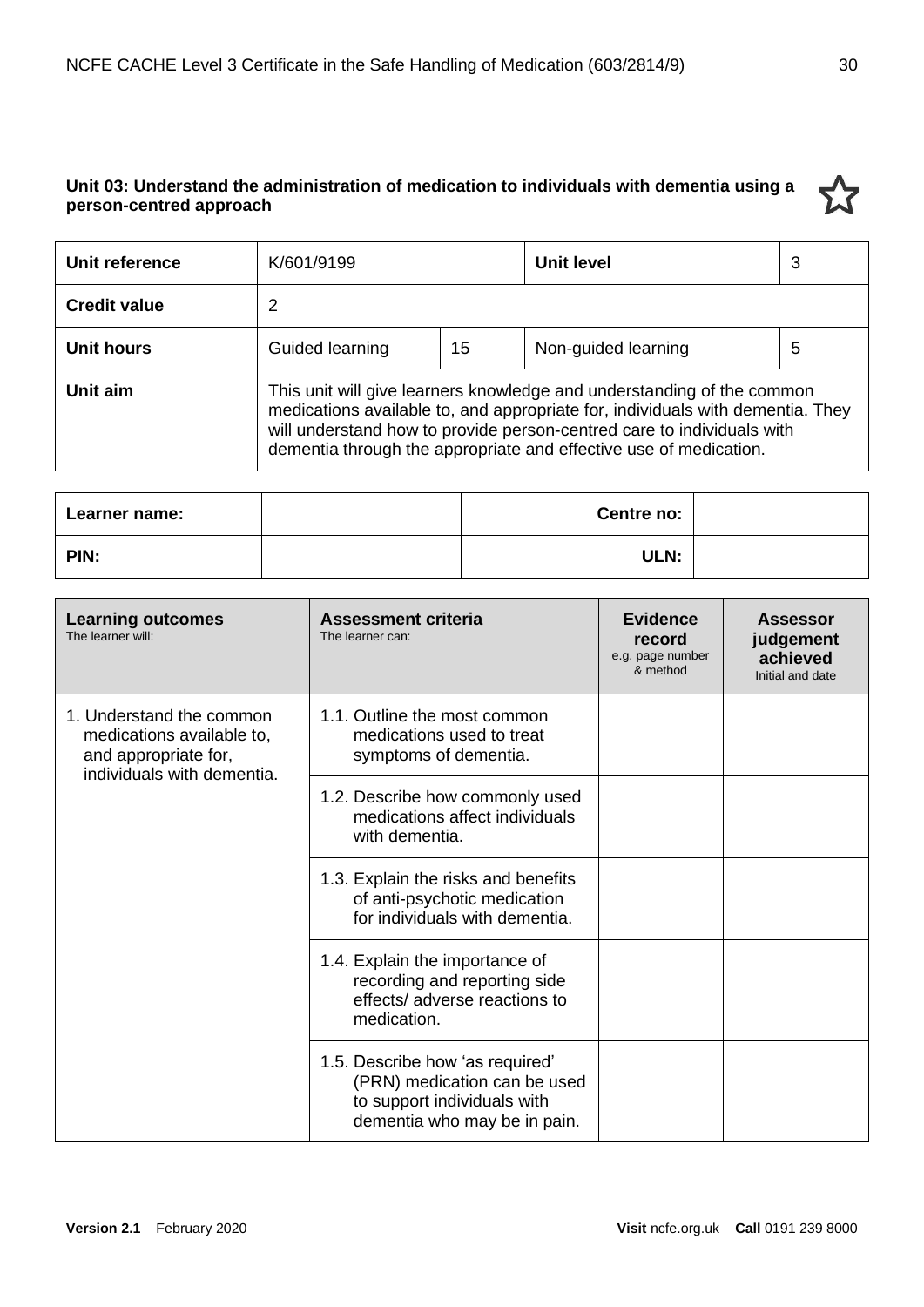| <b>Learning outcomes</b><br>The learner will:                                                                                                      | <b>Assessment criteria</b><br>The learner can:                                                                        | <b>Evidence</b><br>record<br>e.g. page number<br>& method | <b>Assessor</b><br>judgement<br>achieved<br>Initial and date |
|----------------------------------------------------------------------------------------------------------------------------------------------------|-----------------------------------------------------------------------------------------------------------------------|-----------------------------------------------------------|--------------------------------------------------------------|
| 2. Understand how to provide<br>person-centred care to<br>individuals with dementia<br>through the appropriate and<br>effective use of medication. | 2.1. Describe person-centred ways<br>of administering medicines<br>whilst adhering to<br>administration instructions. |                                                           |                                                              |
|                                                                                                                                                    | 2.2. Explain the importance of<br>advocating for an individual<br>with dementia who may be<br>prescribed medication.  |                                                           |                                                              |

# **Learner declaration of authenticity:**

I declare that the work presented for this unit is entirely my own work.

Learner signature: Date:

| Assessor sign off of completed unit: Unit 03<br>I confirm that the learner has met the requirements for all assessment criteria demonstrating knowledge<br>and skills for this unit. |  |
|--------------------------------------------------------------------------------------------------------------------------------------------------------------------------------------|--|
| Assessor name:                                                                                                                                                                       |  |

Signature: Date: Date: Date: Date: Date: Date: Date: Date: Date: Date: Date: Date: Date: Date: Date: Date: Date: Date: Date: Date: Date: Date: Date: Date: Date: Date: Date: Date: Date: Date: Date: Date: Date: Date: Date: D

For e-portfolio a signature is not required, providing the learner has a personalised and secure login.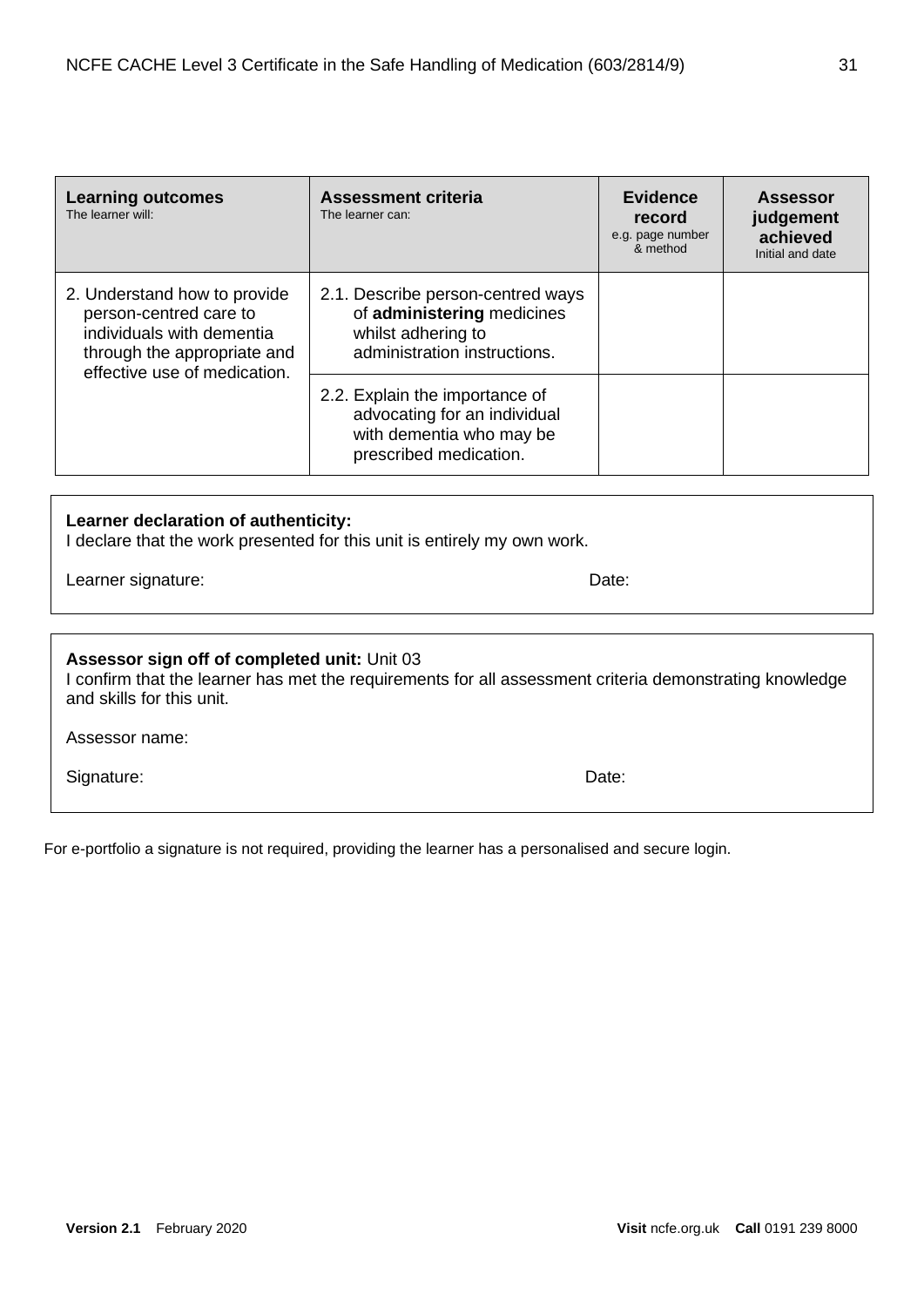| Additional information about the unit:                        |                                                                                                                                                                                                                                                                                                                         |  |  |
|---------------------------------------------------------------|-------------------------------------------------------------------------------------------------------------------------------------------------------------------------------------------------------------------------------------------------------------------------------------------------------------------------|--|--|
| Additional unit assessment requirements                       | This unit must be assessed in line with Skills for Care<br>and Development's Assessment Principles.                                                                                                                                                                                                                     |  |  |
| Guidance for developing assessment arrangements for the unit: |                                                                                                                                                                                                                                                                                                                         |  |  |
| Guidance for developing unit assessment<br>arrangements       | Administering, e.g.:<br>fitting with the routines of the individual<br>$\bullet$<br>meeting the preferences of the individual<br>$\bullet$<br>(tablets/solutions)<br>enabling techniques<br>$\bullet$<br>self-administration.                                                                                           |  |  |
| Unit assessment guidance                                      | Type of evidence: Assignment                                                                                                                                                                                                                                                                                            |  |  |
|                                                               | Assessment criteria: 1.1-1.5                                                                                                                                                                                                                                                                                            |  |  |
|                                                               | Additional information: Learners could investigate,<br>using approved sources, a range of different types of<br>medication commonly prescribed to individuals living<br>with dementia.                                                                                                                                  |  |  |
|                                                               | Tutors could set a series of assessment tasks based<br>on the research activity, with a list of headings for<br>learners to follow as guidance to ensure the<br>assessment criteria are addressed.                                                                                                                      |  |  |
|                                                               | Type of evidence: Case study                                                                                                                                                                                                                                                                                            |  |  |
|                                                               | Assessment criteria: 2.1, 2.2                                                                                                                                                                                                                                                                                           |  |  |
|                                                               | Additional information: Tutors could devise a series<br>of case studies to illustrate person-centred approaches<br>used to meet the different routines and preferences<br>relating to taking medication that might be important to<br>individuals. Learners could answer questions based on<br>the assessment criteria. |  |  |
|                                                               | The types of evidence listed are for guidance purposes<br>only. Within learners' portfolios, other types of evidence<br>are acceptable if all learning outcomes and<br>assessment criteria are covered and if the evidence<br>generated can be internally and externally quality<br>assured.                            |  |  |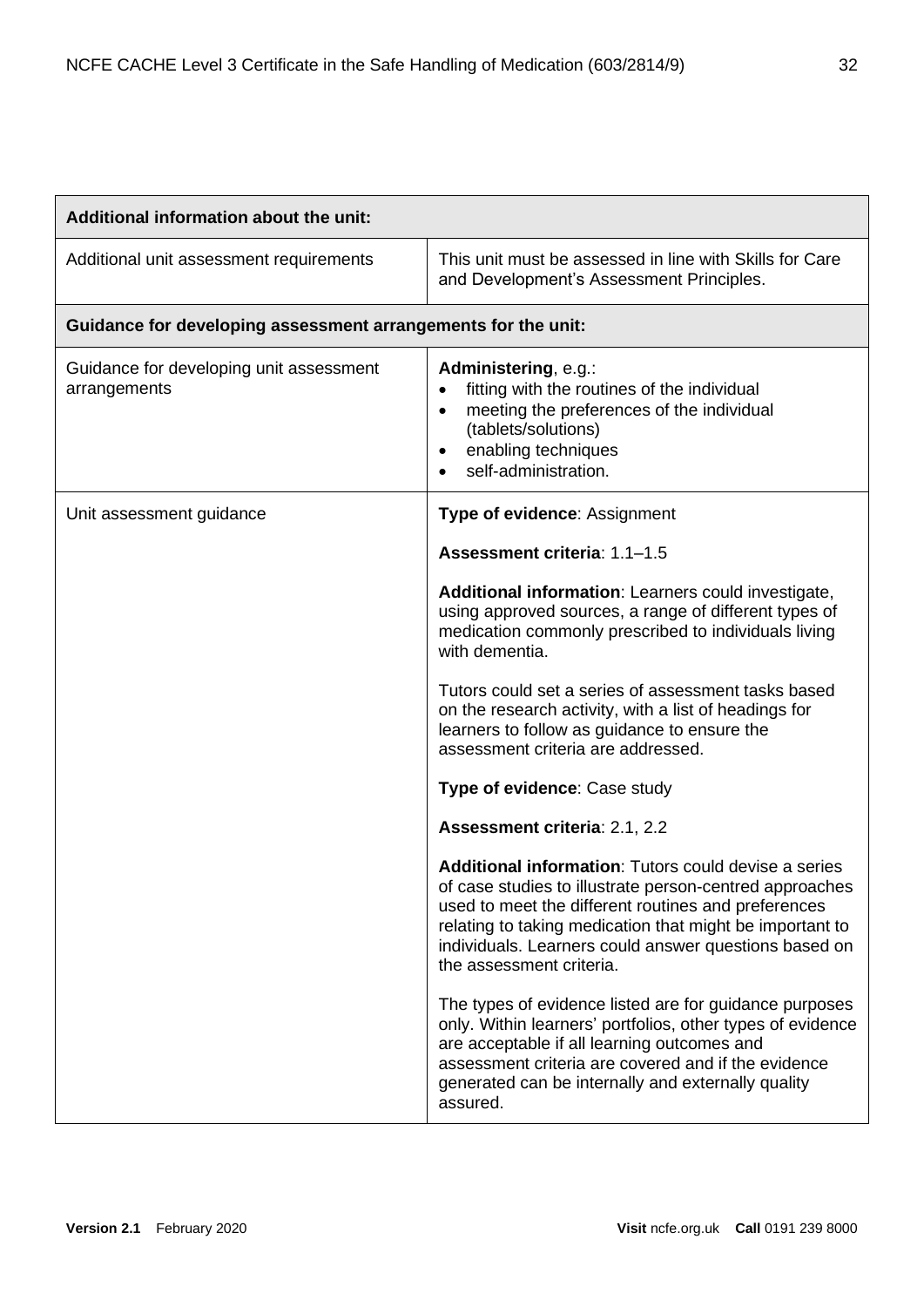# <span id="page-32-0"></span>**Unit 04: Understand physiological measurements**

| Unit reference      | R/616/7072                                                                                                                                                                                                                                                                                                                                                                                                         |    | <b>Unit level</b>   | 3 |
|---------------------|--------------------------------------------------------------------------------------------------------------------------------------------------------------------------------------------------------------------------------------------------------------------------------------------------------------------------------------------------------------------------------------------------------------------|----|---------------------|---|
| <b>Credit value</b> | 4                                                                                                                                                                                                                                                                                                                                                                                                                  |    |                     |   |
| <b>Unit hours</b>   | Guided learning                                                                                                                                                                                                                                                                                                                                                                                                    | 32 | Non-guided learning | 8 |
| Unit aim            | The aim of this unit is for learners to understand the importance of<br>physiological measurements. They will learn about the physiological states<br>that can be measured, and understand how to prepare and undertake these<br>measurements. They will also understand how to record and report results,<br>and explain the importance of monitoring the individual throughout the<br>physiological measurement. |    |                     |   |

| Learner name: | Centre no: |  |
|---------------|------------|--|
| PIN:          | ULN:       |  |

| <b>Learning outcomes</b><br>The learner will:                    | Assessment criteria<br>The learner can:                                                                  | <b>Evidence</b><br>record<br>e.g. page number<br>& method | <b>Assessor</b><br>judgement<br>achieved<br>Initial and date |
|------------------------------------------------------------------|----------------------------------------------------------------------------------------------------------|-----------------------------------------------------------|--------------------------------------------------------------|
| 1. Understand the necessity of<br>physiological<br>measurements. | 1.1. Explain the importance of<br>undertaking physiological<br>measurements.                             |                                                           |                                                              |
|                                                                  | 1.2. Explain the factors that<br>influence changes in<br>physiological measurements.                     |                                                           |                                                              |
|                                                                  | 1.3. Explain common conditions<br>which require the monitoring of<br>physiological measurements.         |                                                           |                                                              |
|                                                                  | 1.4. Explain how medication can<br>affect physiological<br>measurements.                                 |                                                           |                                                              |
|                                                                  | 1.5. Provide examples of<br>conditions that require<br>monitoring in relation to<br>specific medication. |                                                           |                                                              |

5.7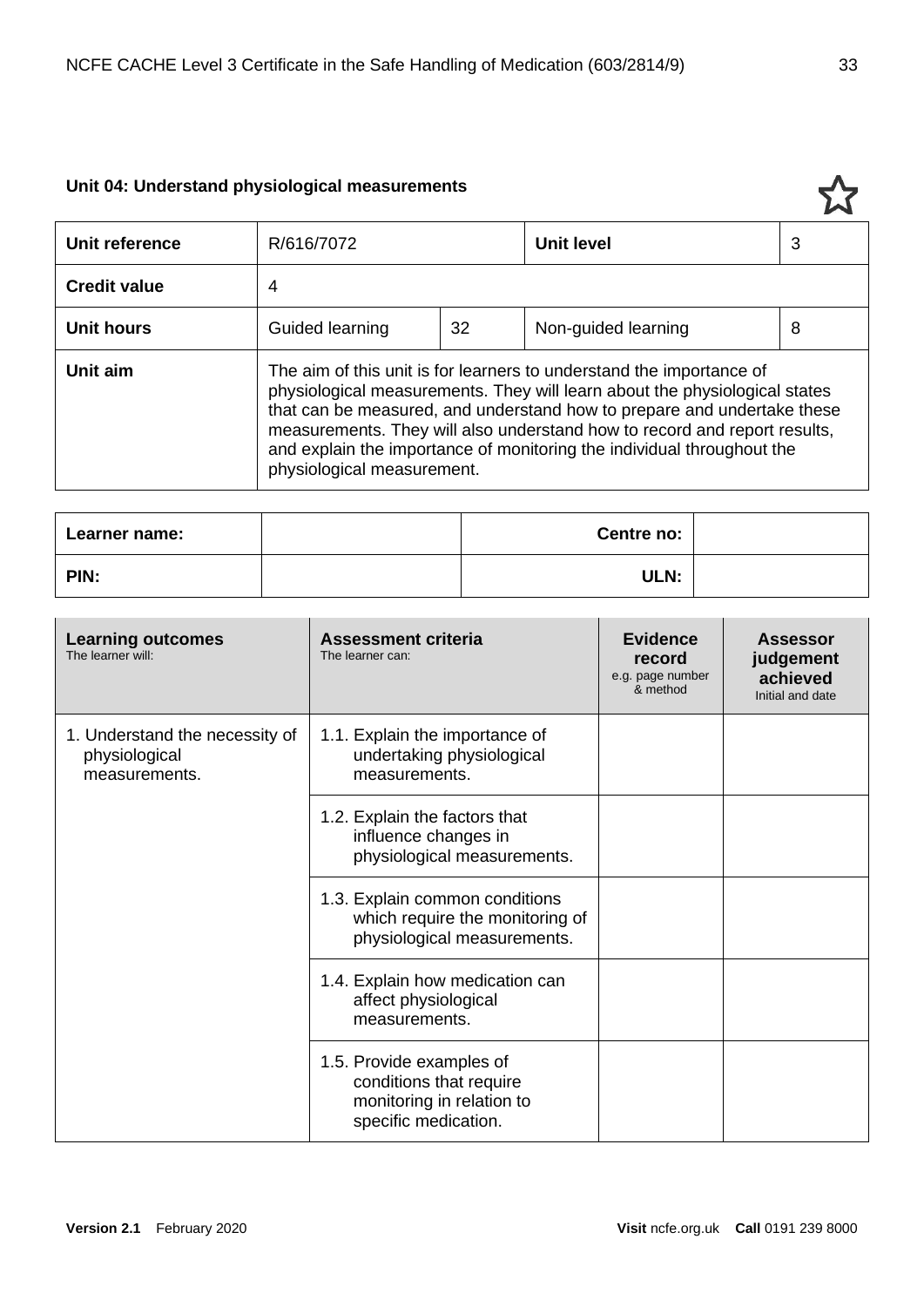| <b>Learning outcomes</b><br>The learner will:                      | <b>Assessment criteria</b><br>The learner can:                                                                                                                                                                                                             | <b>Evidence</b><br>record<br>e.g. page number<br>& method | <b>Assessor</b><br>judgement<br>achieved<br>Initial and date |
|--------------------------------------------------------------------|------------------------------------------------------------------------------------------------------------------------------------------------------------------------------------------------------------------------------------------------------------|-----------------------------------------------------------|--------------------------------------------------------------|
| 2. Understand the<br>physiological states that can<br>be measured. | 2.1. Explain the principles of blood<br>pressure, including:<br>blood pressure<br>maintenance<br>differentiation between<br>systolic and diastolic blood<br>pressure<br>normal limits of blood<br>pressure<br>conditions of high or low<br>blood pressure. |                                                           |                                                              |
|                                                                    | 2.2. Explain the principles of body<br>temperature, including:<br>body temperature<br>maintenance<br>normal body temperature<br>pyrexia, hyper-pyrexia and<br>$\bullet$<br>hypothermia.                                                                    |                                                           |                                                              |
|                                                                    | 2.3. Explain the principles of<br>respiratory rates, including:<br>normal respiratory rates<br>factors affecting respiratory<br>rates.                                                                                                                     |                                                           |                                                              |
|                                                                    | 2.4. Explain the principles of pulse<br>rates, including:<br>normal pulse rate limits<br>factors affecting pulse rates<br>pulse sites on the body.                                                                                                         |                                                           |                                                              |
|                                                                    | 2.5. Explain the principles of Body<br>Mass Index (BMI) in relation to<br>physical well-being.                                                                                                                                                             |                                                           |                                                              |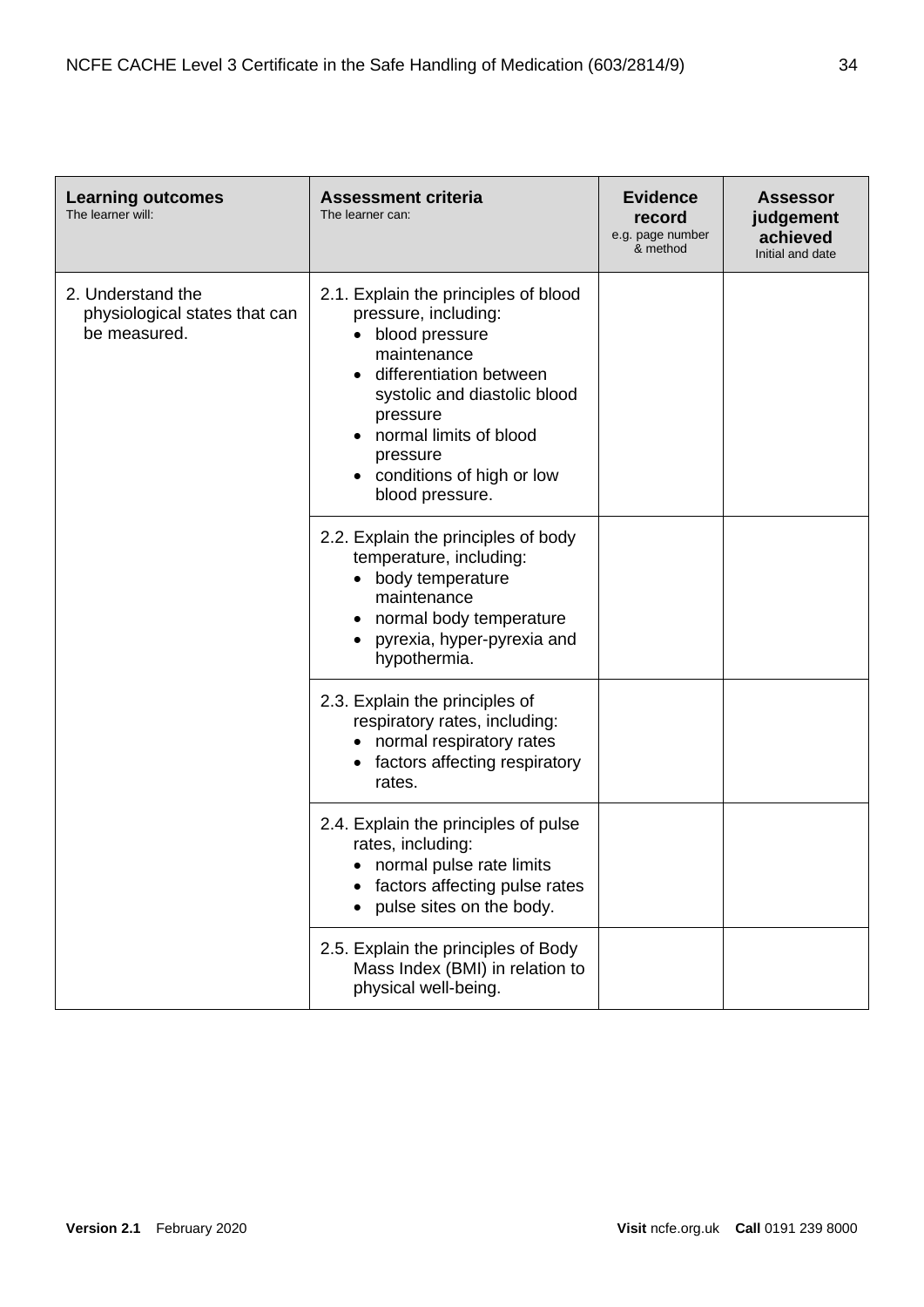| <b>Learning outcomes</b><br>The learner will:                          | <b>Assessment criteria</b><br>The learner can:                                                                                                                                                                 | <b>Evidence</b><br>record<br>e.g. page number<br>& method | <b>Assessor</b><br>judgement<br>achieved<br>Initial and date |
|------------------------------------------------------------------------|----------------------------------------------------------------------------------------------------------------------------------------------------------------------------------------------------------------|-----------------------------------------------------------|--------------------------------------------------------------|
|                                                                        | 2.6. Explain the principles of<br>monitoring blood glucose<br>levels, including:<br>normal range of blood<br>glucose levels<br>hypoglycaemia and<br>hyperglycaemia<br>factors affecting blood<br>sugar levels. |                                                           |                                                              |
| 3. Understand how to prepare<br>to take physiological<br>measurements. | 3.1. Describe the importance of<br>explaining to the individual<br>what measurements will be<br>undertaken and why these are<br>done.                                                                          |                                                           |                                                              |
|                                                                        | 3.2. Explain the importance of<br>confirming an individual's<br>identity and obtaining valid<br>consent.                                                                                                       |                                                           |                                                              |
|                                                                        | 3.3. Explain the support individuals<br>may need before taking their<br>physiological measurements,<br>including:<br>adjusting clothing<br>positioning.                                                        |                                                           |                                                              |
|                                                                        | 3.4. Identify materials and<br>equipment used to undertake<br>physiological measurements.                                                                                                                      |                                                           |                                                              |
|                                                                        | 3.5. Identify standard precautions<br>for infection prevention and<br>control.                                                                                                                                 |                                                           |                                                              |
| 4 Understand how to<br>undertake physiological<br>measurements.        | 4.1. Explain how to use<br>appropriate equipment at the<br>prescribed time and in the<br>prescribed sequence to obtain<br>an accurate measurement.                                                             |                                                           |                                                              |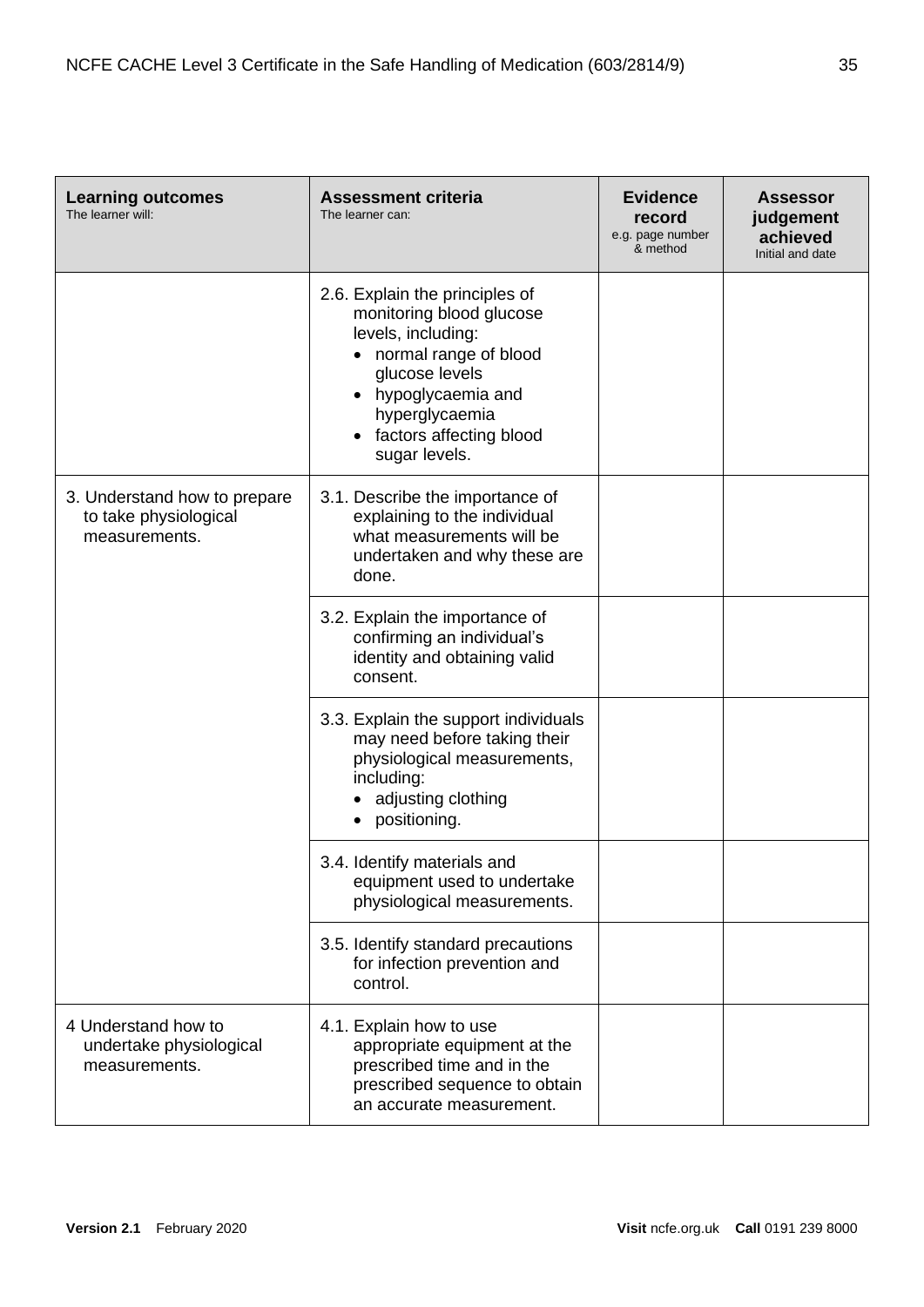| <b>Learning outcomes</b><br>The learner will:                                          | <b>Assessment criteria</b><br>The learner can:                                                              | <b>Evidence</b><br>record<br>e.g. page number<br>& method | <b>Assessor</b><br>judgement<br>achieved<br>Initial and date |
|----------------------------------------------------------------------------------------|-------------------------------------------------------------------------------------------------------------|-----------------------------------------------------------|--------------------------------------------------------------|
|                                                                                        | 4.2. Explain the importance of<br>monitoring the individual<br>throughout the measurement.                  |                                                           |                                                              |
|                                                                                        | 4.3. Describe how to respond to<br>any significant changes in the<br>individual's condition.                |                                                           |                                                              |
|                                                                                        | 4.4. Describe the actions to take<br>when unable to obtain or read<br>a physiological measurement.          |                                                           |                                                              |
| 5. Understand how to record<br>and report results of<br>physiological<br>measurements. | 5.1. Describe how to record<br>physiological measurements<br>accurately using the correct<br>documentation. |                                                           |                                                              |
|                                                                                        | 5.2. Describe the correct process<br>for reporting measurements<br>that fall outside the normal<br>levels.  |                                                           |                                                              |
|                                                                                        | 5.3. Explain when and how to refer<br>issues outside of own<br>responsibility to others.                    |                                                           |                                                              |

# **Learner declaration of authenticity:**

I declare that the work presented for this unit is entirely my own work.

Learner signature: Date:

# **Assessor sign off of completed unit:** Unit 04

I confirm that the learner has met the requirements for all assessment criteria demonstrating knowledge and skills for this unit.

Assessor name:

Signature: Date: Date: Date: Date: Date: Date: Date: Date: Date: Date: Date: Date: Date: Date: Date: Date: Date: Date: Date: Date: Date: Date: Date: Date: Date: Date: Date: Date: Date: Date: Date: Date: Date: Date: Date: D

#### For e-portfolio a signature is not required, providing the learner has a personalised and secure login.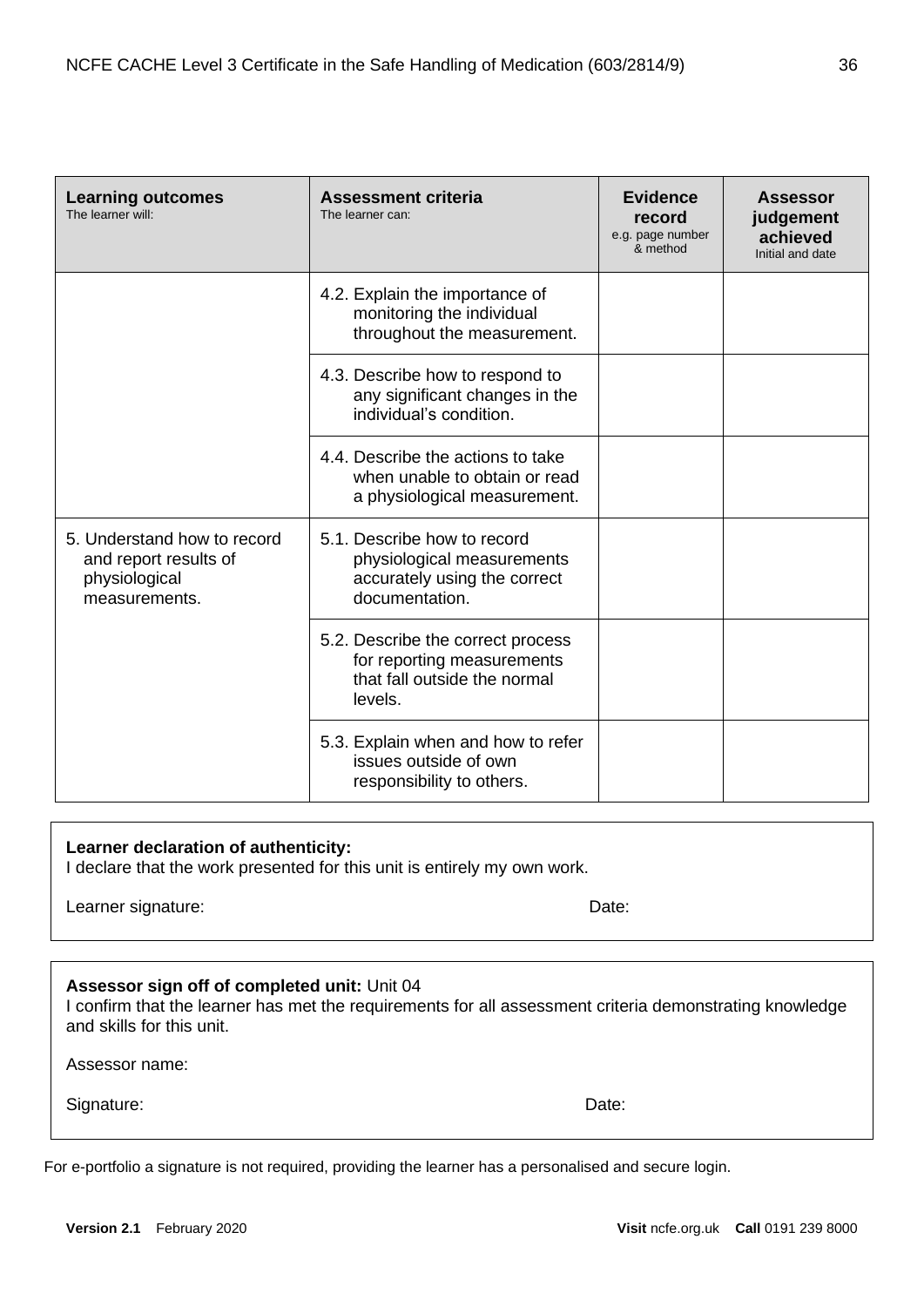| Additional information about the unit:                        |                                                                                                                                                                                                                                                                                                                                                   |  |  |  |
|---------------------------------------------------------------|---------------------------------------------------------------------------------------------------------------------------------------------------------------------------------------------------------------------------------------------------------------------------------------------------------------------------------------------------|--|--|--|
| Additional unit assessment requirements                       | This unit must be assessed in line with Skills for Care<br>and Development's Assessment Principles.                                                                                                                                                                                                                                               |  |  |  |
| Guidance for developing assessment arrangements for the unit: |                                                                                                                                                                                                                                                                                                                                                   |  |  |  |
| Unit assessment guidance                                      | Type of evidence: Assignment                                                                                                                                                                                                                                                                                                                      |  |  |  |
|                                                               | Assessment criteria: 1.1-1.5, 2.1-2.6                                                                                                                                                                                                                                                                                                             |  |  |  |
|                                                               | Additional information: Learners could investigate<br>the range of physiological measurements, when they<br>are necessary and associated conditions. They could<br>explore what are considered to be 'normal' values and<br>factors that might cause change, and how<br>measurements should be recorded and reported.                             |  |  |  |
|                                                               | Type of evidence: Infographic                                                                                                                                                                                                                                                                                                                     |  |  |  |
|                                                               | Assessment criteria: 3.1-3.5, 4.1-4.4, 5.1-5.3                                                                                                                                                                                                                                                                                                    |  |  |  |
|                                                               | Additional information: Learners could produce an<br>information sheet or infographic showing the<br>equipment used and setting out the procedure to follow<br>for each of the physiological measurements. Headings<br>could be provided for guidance to ensure that learners<br>include all aspects in order to meet the assessment<br>criteria. |  |  |  |
|                                                               | The types of evidence listed are for guidance purposes<br>only. Within learners' portfolios, other types of<br>evidence are acceptable if all learning outcomes and<br>assessment criteria are covered and if the evidence<br>generated can be internally and externally quality<br>assured.                                                      |  |  |  |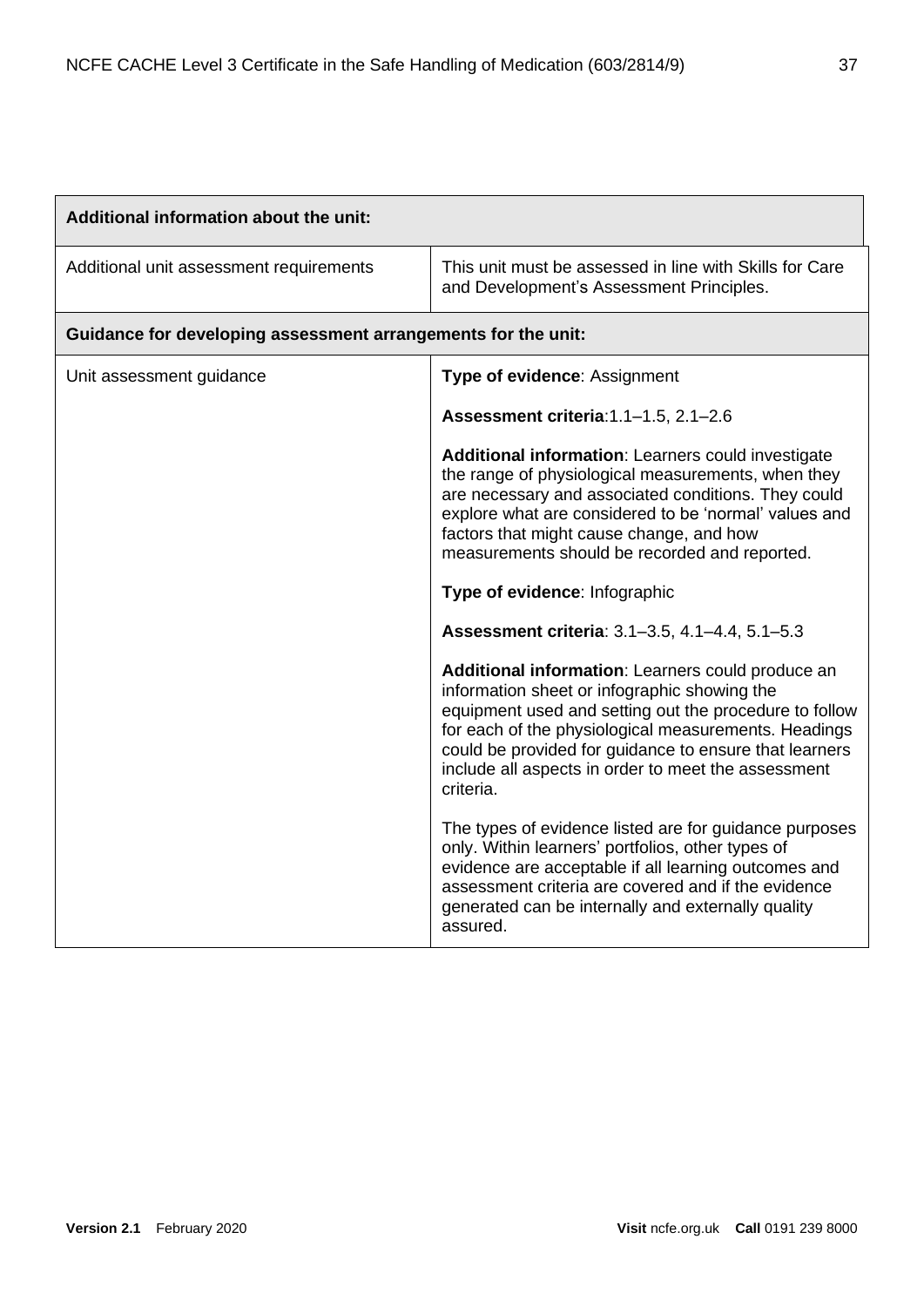# <span id="page-37-0"></span>**Section 4: Assessment and quality assurance information**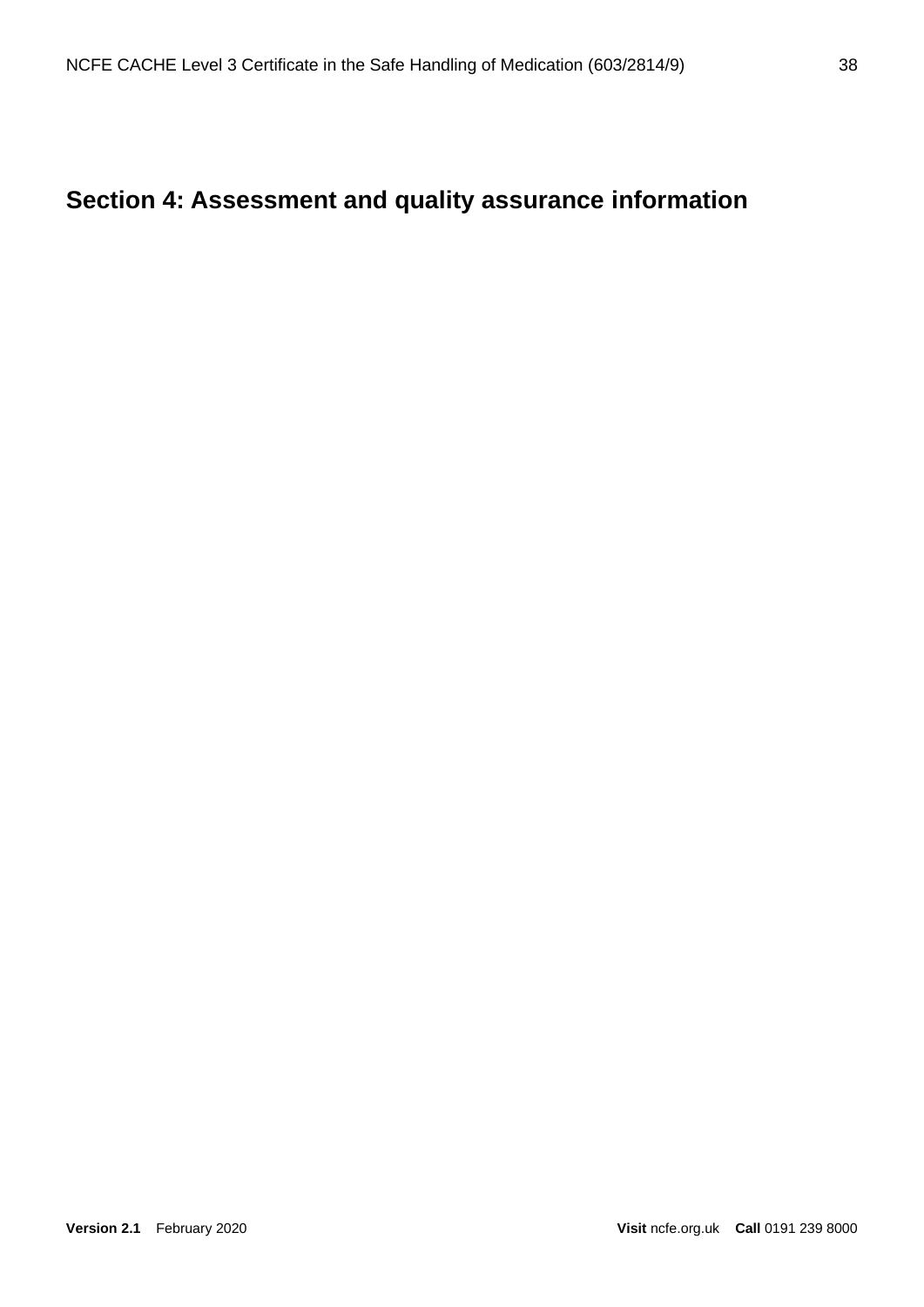#### **Recommended assessment methods**

<span id="page-38-0"></span>A recommended range of assessment methods has been identified, which may be used for the units in this qualification. This gives the opportunity for different learning styles and individual needs of learners to be taken into account.

If you are proposing to use an assessment method that is not included within the recommended list you should contact your External Quality Advisor with full details of your proposed method. It will need formal approval from us before it can be used.

Please refer to the notes relating to **expert witness testimony** and **simulation** which follow this table.

| <b>Ref</b>   | <b>Assessment Method</b>                                                                                                                                                                                                                    | <b>Assessing</b><br>Competence /<br><b>Skills</b> | <b>Assessing</b><br>Knowledge /<br><b>Understanding</b> |
|--------------|---------------------------------------------------------------------------------------------------------------------------------------------------------------------------------------------------------------------------------------------|---------------------------------------------------|---------------------------------------------------------|
| A            | Direct observation of learner by Assessor<br>by an Assessor who meets the relevant<br>Sector Skills Council's or other assessment<br>strategy/principles and includes inference of<br>knowledge from this direct observation of<br>practice | Yes                                               | Yes                                                     |
| B            | Professional discussion                                                                                                                                                                                                                     | Yes                                               | Yes                                                     |
| $\mathsf{C}$ | Expert witness evidence*<br>• when directed by the Sector Skills Council<br>or other assessment strategy/principles                                                                                                                         | Yes                                               | Yes                                                     |
| D            | Learner's own work products                                                                                                                                                                                                                 | Yes                                               | Yes                                                     |
| E            | Learner log or reflective diary                                                                                                                                                                                                             | Yes                                               | Yes                                                     |
| H            | Portfolio of evidence<br>• may include simulation**                                                                                                                                                                                         | Yes                                               | Yes                                                     |
| L            | Recognition of prior learning                                                                                                                                                                                                               | Yes                                               | Yes                                                     |
| J            | Reflection on own practice in real work environment                                                                                                                                                                                         | Yes                                               | Yes                                                     |
| K            | Written and pictorial information                                                                                                                                                                                                           | <b>No</b>                                         | Yes                                                     |
| L            | Scenario or case study                                                                                                                                                                                                                      | <b>No</b>                                         | Yes                                                     |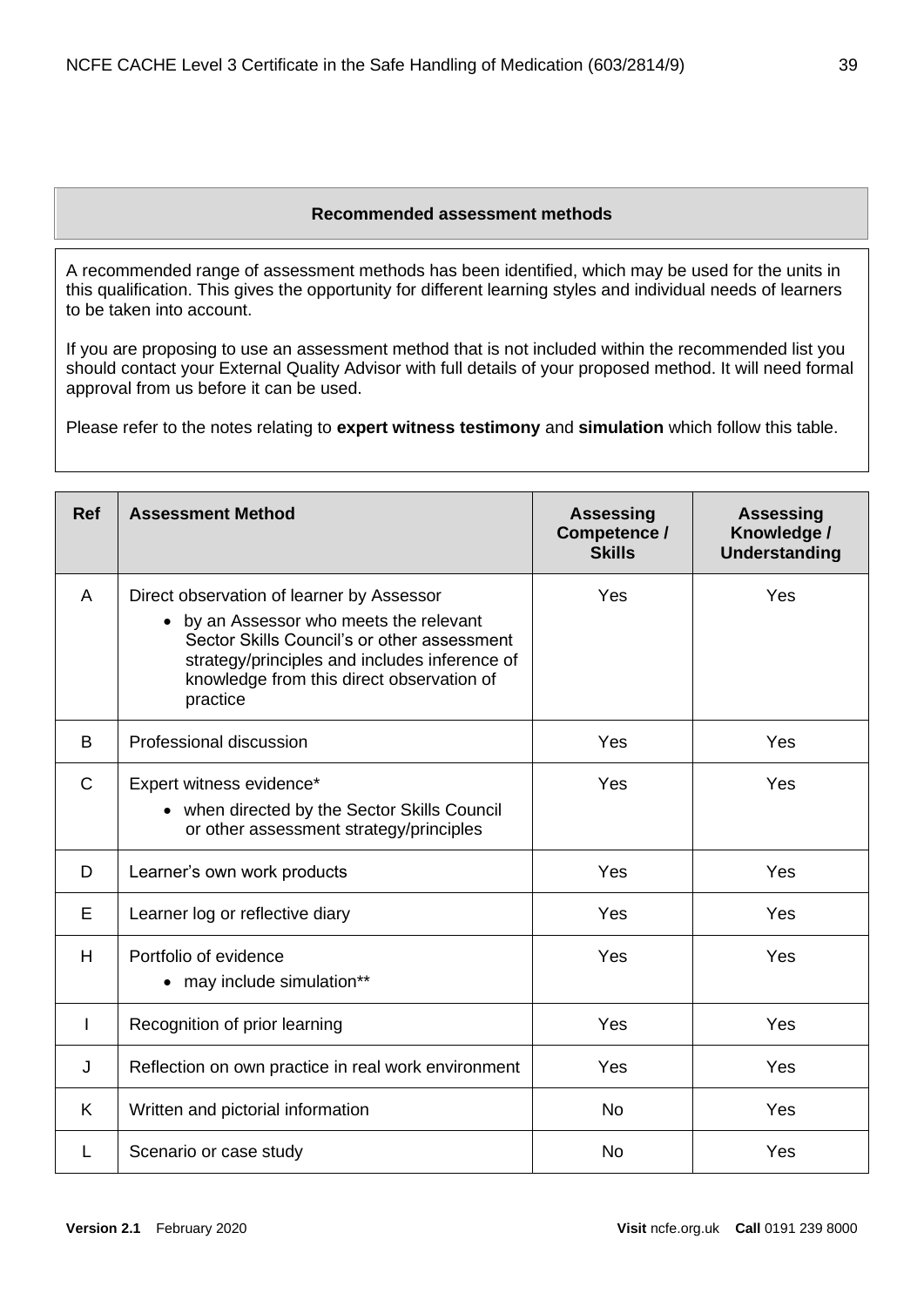| <b>Ref</b>                                                                                                                                                                                                                                                                                                                                                                                                                                                                                                                                                   | <b>Assessment Method</b>                               | <b>Assessing</b><br>Competence /<br><b>Skills</b> | <b>Assessing</b><br>Knowledge /<br><b>Understanding</b> |  |  |
|--------------------------------------------------------------------------------------------------------------------------------------------------------------------------------------------------------------------------------------------------------------------------------------------------------------------------------------------------------------------------------------------------------------------------------------------------------------------------------------------------------------------------------------------------------------|--------------------------------------------------------|---------------------------------------------------|---------------------------------------------------------|--|--|
| M                                                                                                                                                                                                                                                                                                                                                                                                                                                                                                                                                            | Task set by CACHE (for knowledge learning<br>outcomes) | No.                                               | <b>Yes</b>                                              |  |  |
| N                                                                                                                                                                                                                                                                                                                                                                                                                                                                                                                                                            | Oral questions and answers                             | Yes                                               | <b>Yes</b>                                              |  |  |
| <b>Expert witness testimony</b> should be used in line with the relevant assessment strategy/principles.<br>This method must be used with professional discretion, and only selected when observation would not<br>be appropriate. Those providing an expert witness testimony must be lead practitioners with<br>experience of making judgements around competence. The circumstances that may allow for an<br>expert witness testimony include:<br>when assessment may cause distress to an individual, such as supporting a child with a specific<br>need |                                                        |                                                   |                                                         |  |  |

- a rarely occurring situation, such as dealing with an accident or illness
- confidential situations such as safeguarding strategy meetings where it would be inappropriate for an Assessor to observe the learner's performance.
- \*\* **Simulation**. A learner's Portfolio of Evidence may only include simulation of skills where simulation is permitted by the relevant assessment strategy/principles.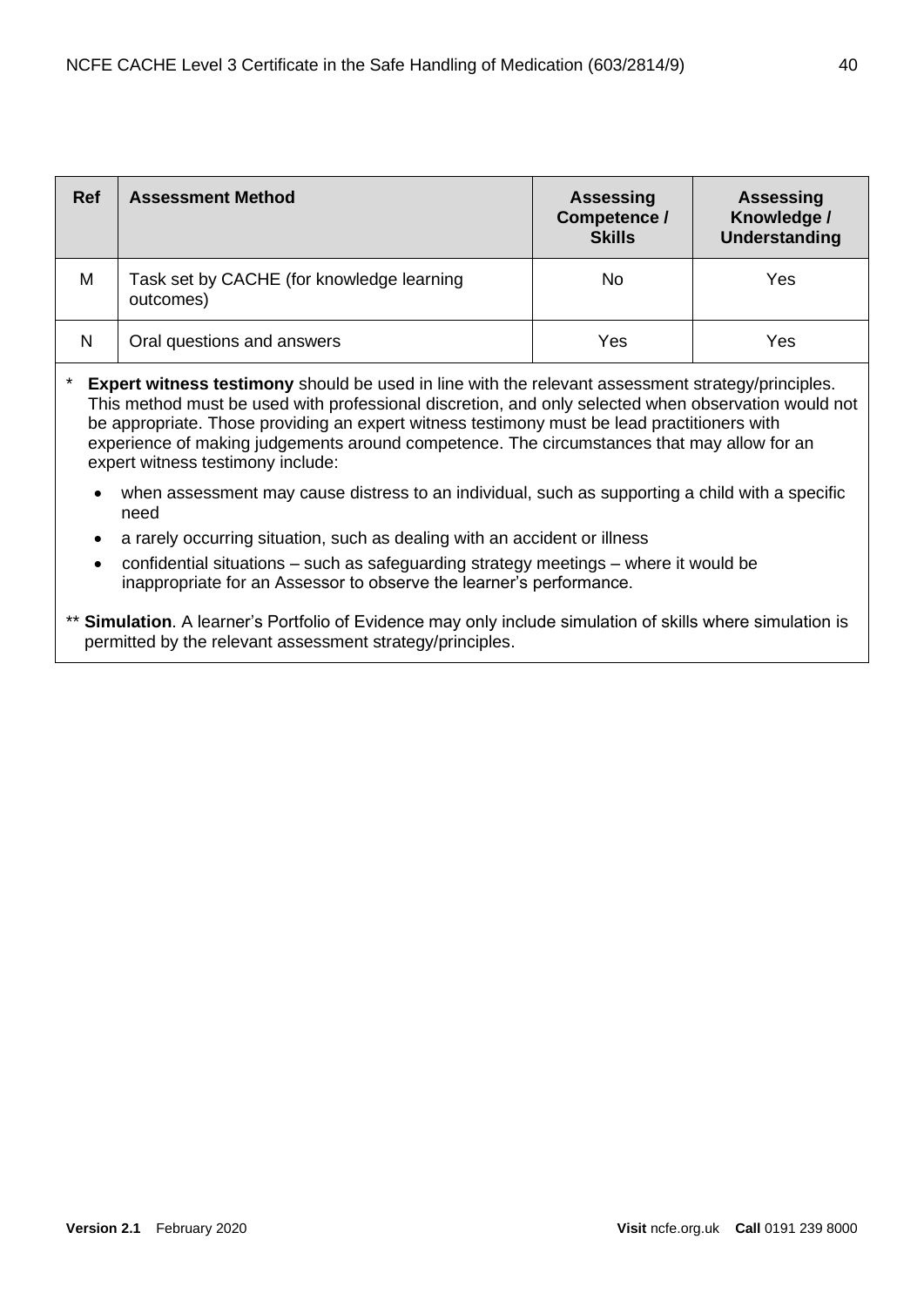#### **Assessment strategies and principles relevant to this qualification**

<span id="page-40-0"></span>The units we offer have been developed in line with the specific **assessment strategies or principles** of different Sector Skills Councils (SSCs) or by us where there is no SSC lead.

The key requirements of the assessment strategies or principles that relate to units in this qualification are **summarised** below. More detailed strategies or principles can be found in **Delivering our Qualifications – Assessment and Internal Quality Assurance Guidance**, which can be found on the CACHE website.

<span id="page-40-1"></span>The Centre needs to ensure that individuals undertaking Assessor or Quality Assurer roles within your Centre conform to the SSC assessment requirements for the **unit** they are assessing or quality assuring.

#### **Skills for Care and Development Assessment Principles**

#### **Knowledge learning outcomes**

- **Assessors** will need to be both occupationally knowledgeable and qualified to make assessment decisions
- **Internal Quality Assurers** will need to be both occupationally knowledgeable and qualified to make quality assurance decisions

#### **Competence/Skills learning outcomes**

- **Assessors** will need to be both occupationally competent and qualified to make assessment decisions
- **Internal Quality Assurers** will need to be both occupationally knowledgeable and qualified to make quality assurance decisions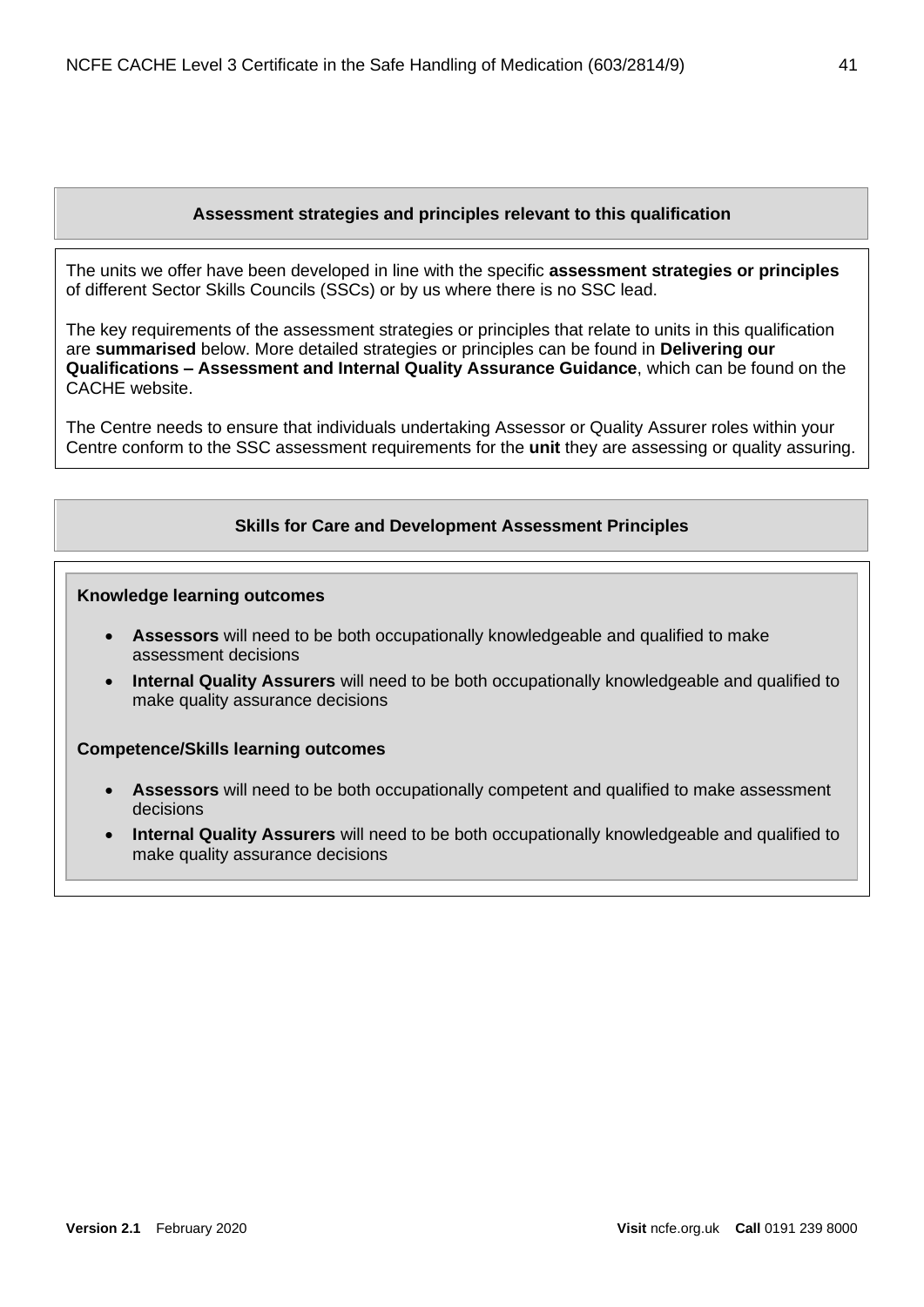# **Staffing requirements**

<span id="page-41-0"></span>Centres delivering any of our qualifications must:

- have a sufficient number of appropriately qualified/experienced Assessors to assess the volume of learners they intend to register
- have a sufficient number of appropriately qualified/experienced Internal Quality Assurers to internally quality assure the anticipated number of Assessors and learners
- ensure that all staff involved in assessment and internal quality assurance are provided with appropriate training and undertake meaningful and relevant continuing professional development
- implement effective internal quality assurance systems and processes to ensure all assessment decisions are reliable, valid, authentic, sufficient and current. This should include standardisation to ensure consistency of assessment
- provide all staff involved in the assessment process with sufficient time and resources to carry out their roles effectively.

#### <span id="page-41-1"></span>**Assessors and Internal Quality Assurance**

Staff involved in the Assessment and Internal Quality Assurance of this qualification must be able to demonstrate that they have (or are working towards) the relevant occupational knowledge and/or occupational competence, at the same level or higher as the units being assessed and internal quality assured. This may be gained through experience and/or qualifications.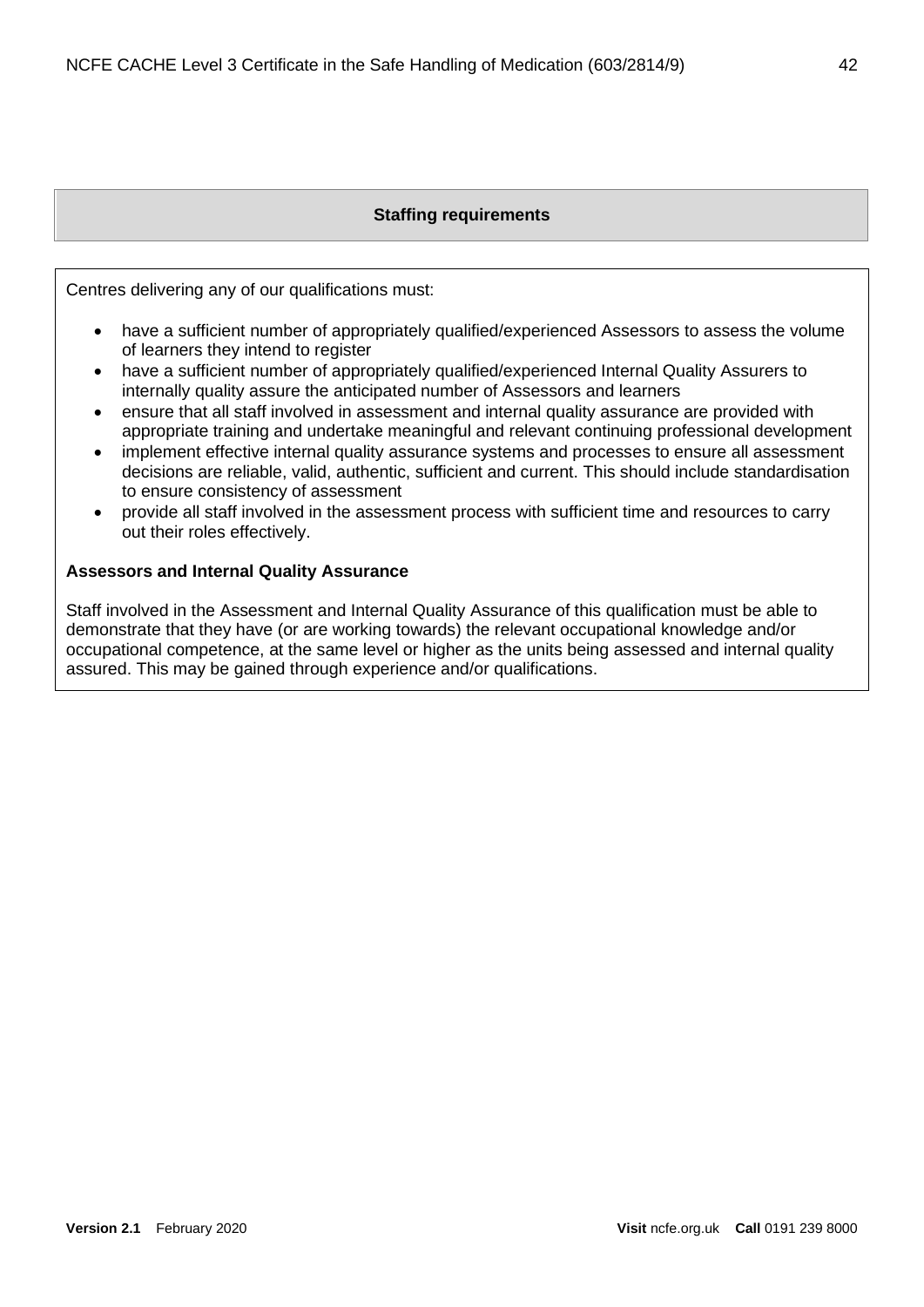# <span id="page-42-0"></span>**Section 5: Documents**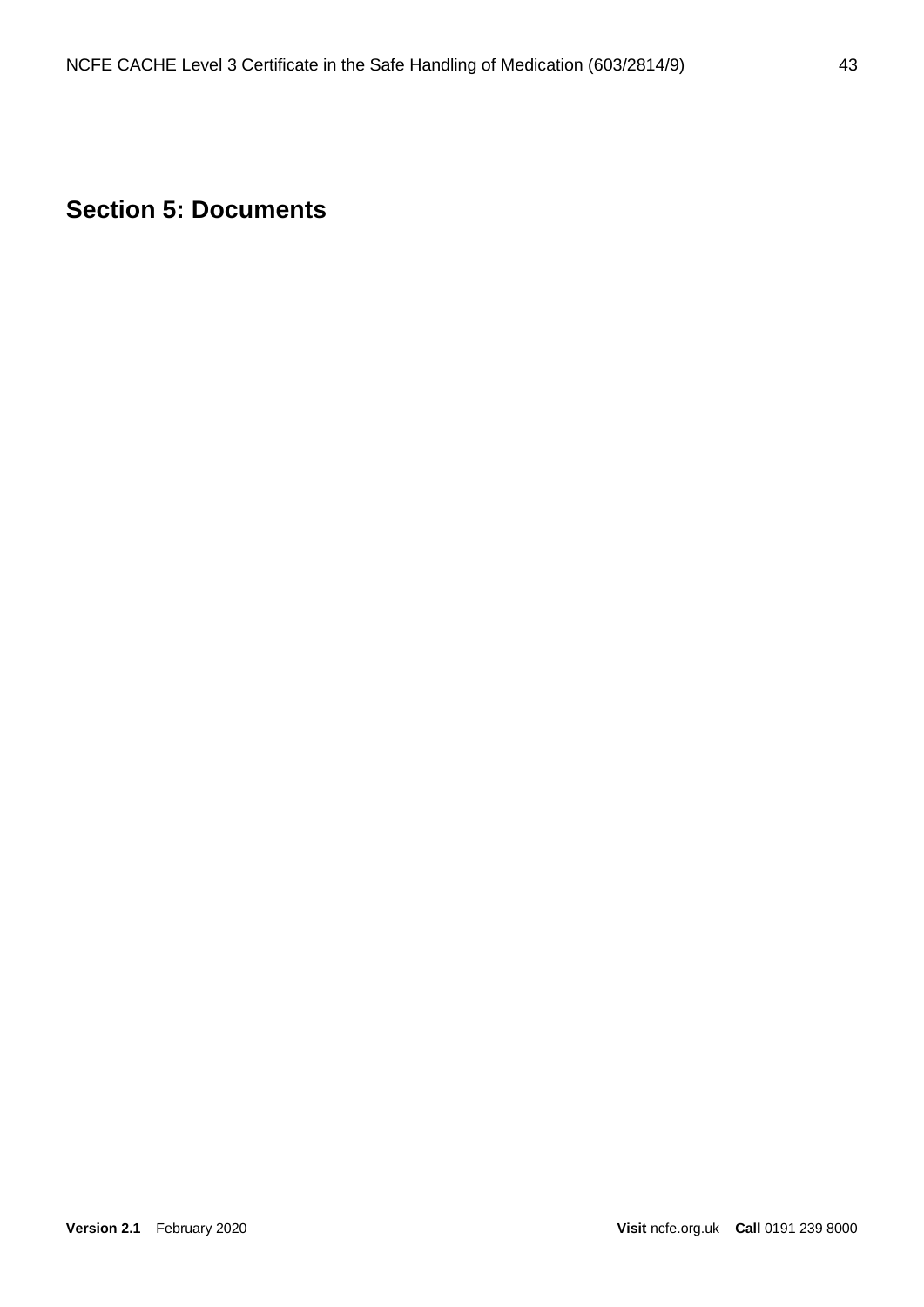# **Useful documents**

<span id="page-43-0"></span>This section refers to useful documents that can be found on the secure website, some of which may assist with the delivery of this qualification.

- Delivering Our Qualifications Assessment and Internal Quality Assurance Guidance
- <span id="page-43-1"></span>Skills for Care and Development Assessment Principles.

## **Mandatory documents**

The completion of an Evidence Record and Record of Assessment Cycle form is **mandatory**. We have devised these templates for your convenience; however, you may design your own forms which comply with the content of our templates.

- CACHE Evidence Record
- CACHE Record of Assessment Cycle

We have also provided notes to guide you when completing these forms:

- Completing the CACHE Evidence Record
- Completing the CACHE Record of Assessment Cycle

<span id="page-43-2"></span>The forms and guidance documents are included within **Delivering Our Qualifications – Assessment and Internal Quality Assurance Guidance** on the secure website.

#### **Resources**

The resources and materials used in the delivery of this qualification must be age-appropriate and due consideration should be given to the wellbeing and safeguarding of learners in line with your institute's safeguarding policy when developing or selecting delivery materials.